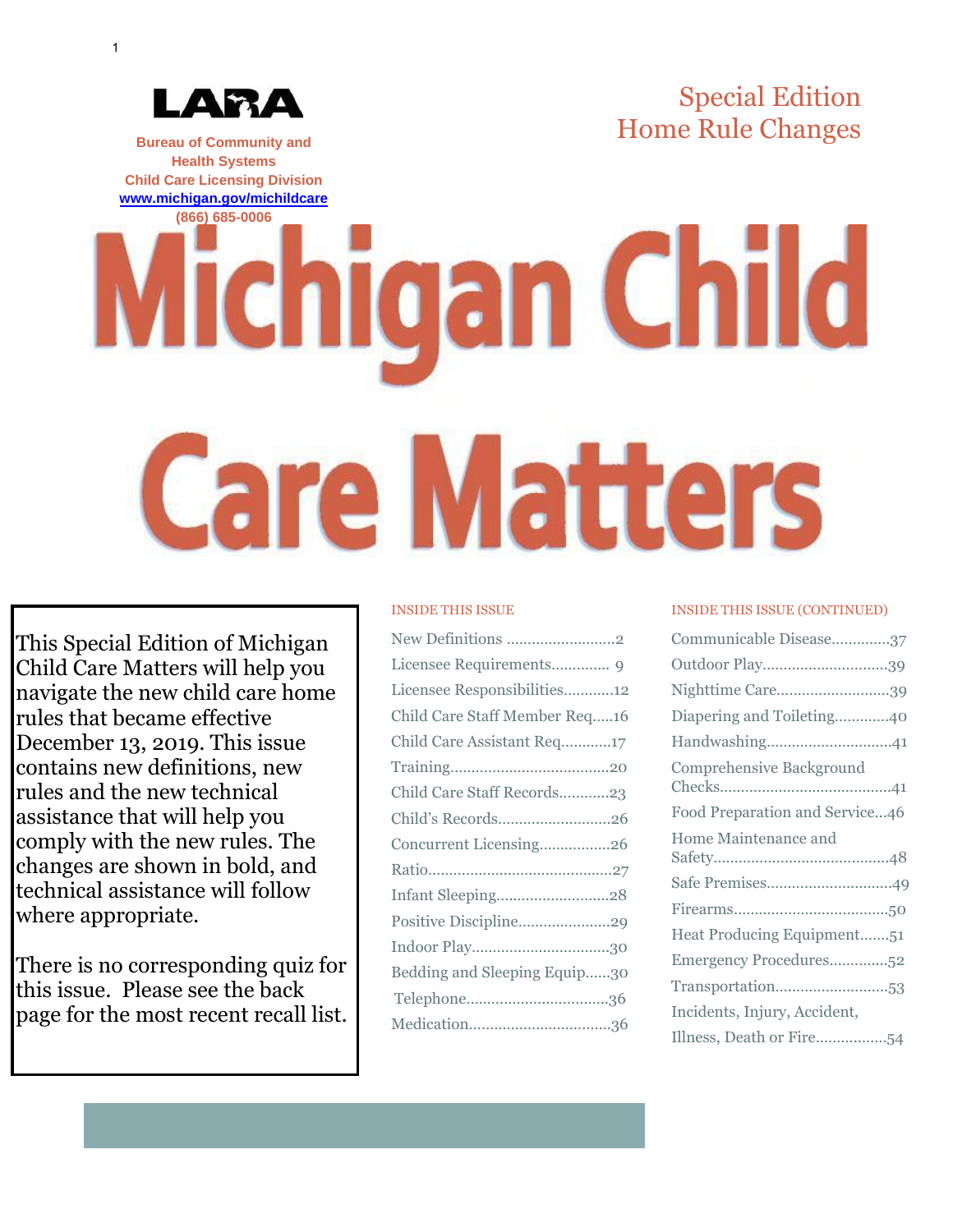# New Definitions

The following are new/updated definitions in the Child Care Home Licensing Rules dated December 13, 2019. These definitions will assist you when reading the rules. Please note that only the new definitions are included.

### **R 400.1901 Definitions.**

**(c) "Applicant" means an individual who applies for a license to operate a family or group child care home.**

**(d) "Child care assistant" means an individual who is 14 to 17 years of age, who partici-pates in child care activities in a family or group child care home, and who shall not have unsupervised access to or provide unsupervised care or supervision of children.**

**(e) "Child care background check system" means the database maintained by the department to document comprehensive background checks and eligibility determinations, pursuant to section 5n of the act, MCL 722.115n.**

**(f) "Child care home" means a family child care home and a group child care home.**

**(g) "Child care staff member" means that term as defined in section 1(a) of the act, MCL 722.111(a).**

(a) "Child care staff member" means an individual who is 18 years of age or older to whom 1 or more of the following applies:

(i) The individual is employed by a child care center, group child care home, or family child care home for compensation, including a contract employee or a self employed individual.

(ii) An individual whose activities involve the unsupervised care or supervision of children for a child care center, group child care home, or family child care home.

(iii) An individual who has unsupervised access to children who are cared for or supervised by a child care center, group child care home, or family child care home.

(iv) An individual who acts in the role of a licensee designee or program director.

### **(k) "Cleaned" means washed vigorously with soap and water and rinsed with clean water.**

### **(m) "Comprehensive background check" means a department review of an individual as required in section 5n of the act, MCL 722.115n.**

722.115n Application for or renewal of license to operate child care center, group child care home, or family child care home; household member or child care staff member; criminal history check; requirements; duties of department.

SEC. 5n (1) Except as otherwise provided in subsection (13), when a person, partnership, firm, corporation, association, governmental organization, or nongovernmental organization applies for or applies to renew a license to operate a child care center, group child care home, or family child care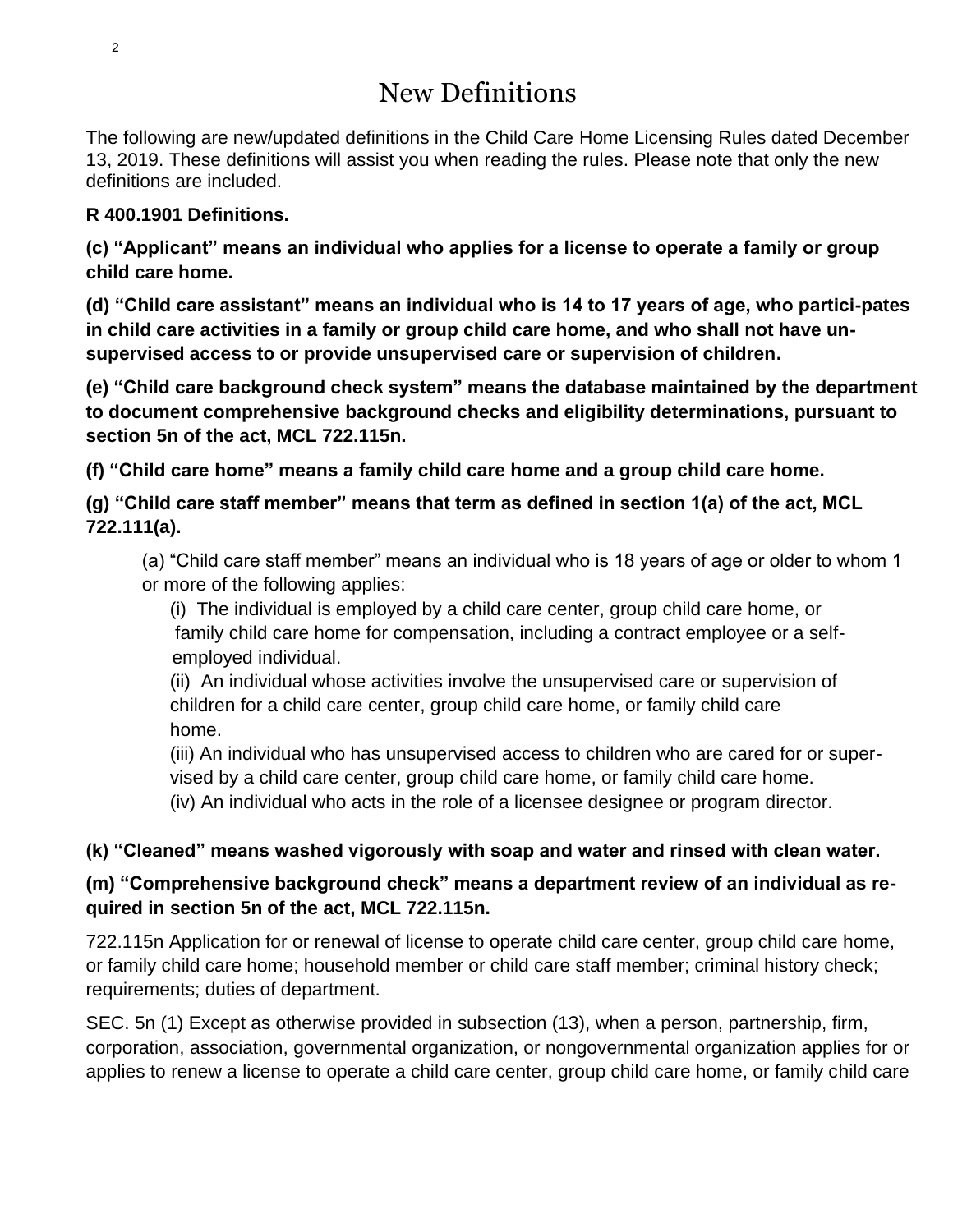home under section 5m and before a group child care home or family child care home allows an individual to be a member of the household, or a child care center, group child care home, or family child care home allows an individual to become a child care staff member, the department shall do all of the following:

- a) Review its database of individuals with previous disciplinary action within a child care center, group child care home, or family child care home or an adult foster care facility.
- b) Conduct a search of the individual through the national sex offender registry.
- c) Request a search of the individual through all state criminal registries or repositories for any states of residence in the past 5 years.
- d) Request that the department of state police perform a criminal history check on the individual, child care staff member, or adult member of the household.

(2) If the individual, child care staff member, or adult member of the household has resided out of the United States within the preceding 5 years, equivalent clearances of those described in subsection (1)(b) and (d) and section 5q from each country must be provided, if available. If the country does not have the equivalent clearance, the individual must sign a self-certifying statement that he or she is not ineligible to receive a license, to be an adult member of the household, or to be a child care staff member as prescribed by sections 5q and 5r. An individual who provides or is determined to have provided false information or knowingly omits information in the self-certification statement is ineligible for that application.

(3) Each individual listed in subsection (1) shall give written consent at the time of the license application and before a group child care home or family child care home allows an individual to be a member of the household, or before becoming a child care staff member to allow the department of state police to conduct the criminal history check required under subsection (1). The department shall require the individual to submit his or her fingerprints to the department of state police and the Federal Bureau of Investigation for the criminal history check as required in subsection (1).

(4) The department shall request a criminal history check required under this section on a form and in the manner prescribed by the department of state police.

(5) Within a reasonable time after receiving a complete request for a criminal history check on a person under this section, the department of state police shall conduct the criminal history check and provide a report of the results to the department. The report shall contain any criminal history record information on the person maintained by the department of state police and the Federal Bureau of Investigation.

(6) The department of state police may charge the department a fee for a criminal history check re quired under this section that does not exceed the actual and reasonable cost of conducting the check. The department may pass along to the individual fingerprinted the actual cost or fee charged by the department of state police, the Federal Bureau of Investigation, or a vendor approved by the department of state police for performing a criminal history check required under this section.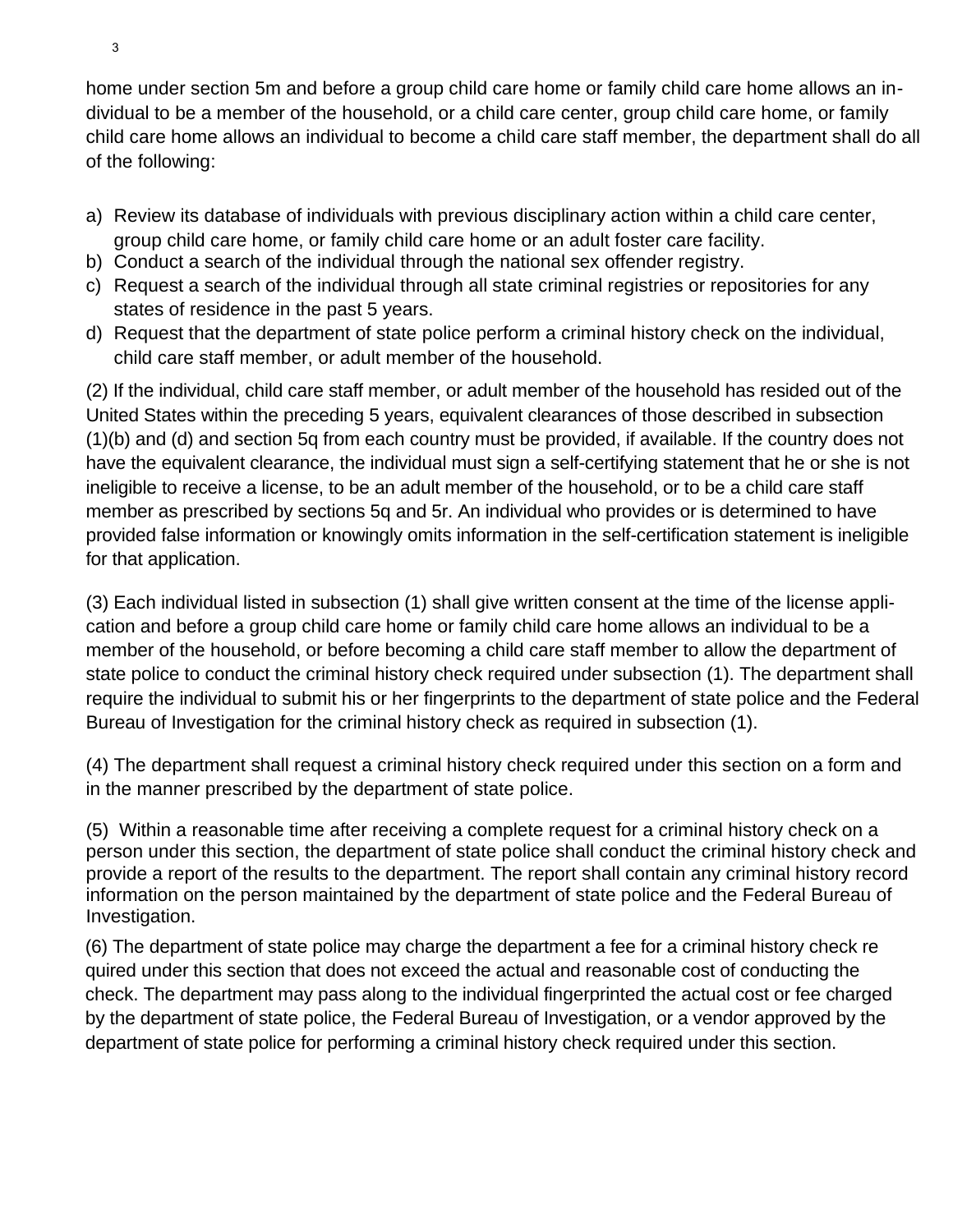(7) The department shall provide whether the individual is eligible or ineligible as provided by sections 5q and 5r within 45 days after the date on which the request was submitted.

(8) The individual may serve as a child care staff member pending the results of the record and database checks required by this section and section 5q if the individual is supervised at all times.

(9) Within 45 days after the date on which the request was submitted, the department shall provide a statement to the child care center, group child care home, or family child care home that indicates whether the individual is eligible or ineligible to be, a licensee, an adult member of the household, or a child care staff member as provided under sections 5q and 5r without revealing any disqualifying crime or other related information regarding the individual.

(10) If the individual is ineligible due to the records or database checks required under this section and section 5q, the department shall provide information related to each disqualifying item in a report to the individual who has been determined ineligible.

(11) An individual who has been determined to be ineligible as provided under sections 5q and 5r may request a redetermination by the department if he or she believes that the basis for the ineligible determination is inaccurate. The individual shall file the request for redetermination with the department within 30 calendar days after receiving the written notice that he or she was determined to be ineligible. If an individual has been determined to be ineligible based upon a conviction that has been expunged or set aside or a central registry case that has been expunged, the individual shall provide the supporting court, law enforcement, or department of health and human services, or equivalent department from another state, documents along with the request for redetermination. The individual shall not be determined to be ineligible based upon a conviction that has been set aside or expunged or a central registry case that has been expunged.

The department shall review the request and issue a written decision within 30 business days after receiving the request for redetermination. The decision of the department is final.

(12) Each ineligible individual shall be given instructions about how to complete the request for redetermination process as provided in subsection (11).

(13) Except as otherwise provided in this subsection, not later than September 30, 2017, every child care center licensee, group child care home licensee, family child care home licensee, child care staff member, and adult member of the household shall submit his or her fingerprints to the department of state police and the Federal Bureau of Investigation in order to carry out the records and database checks required under this section and section 5q. If the department of education obtains an extension on the implementation of this program from the federal government, the provisions of this section may be implemented no later than September 30, 2018.

(14) If a licensee, licensee designee, or program director of a child care center, group child care home, or family child care home applying for a new license or to renew a license to operate a child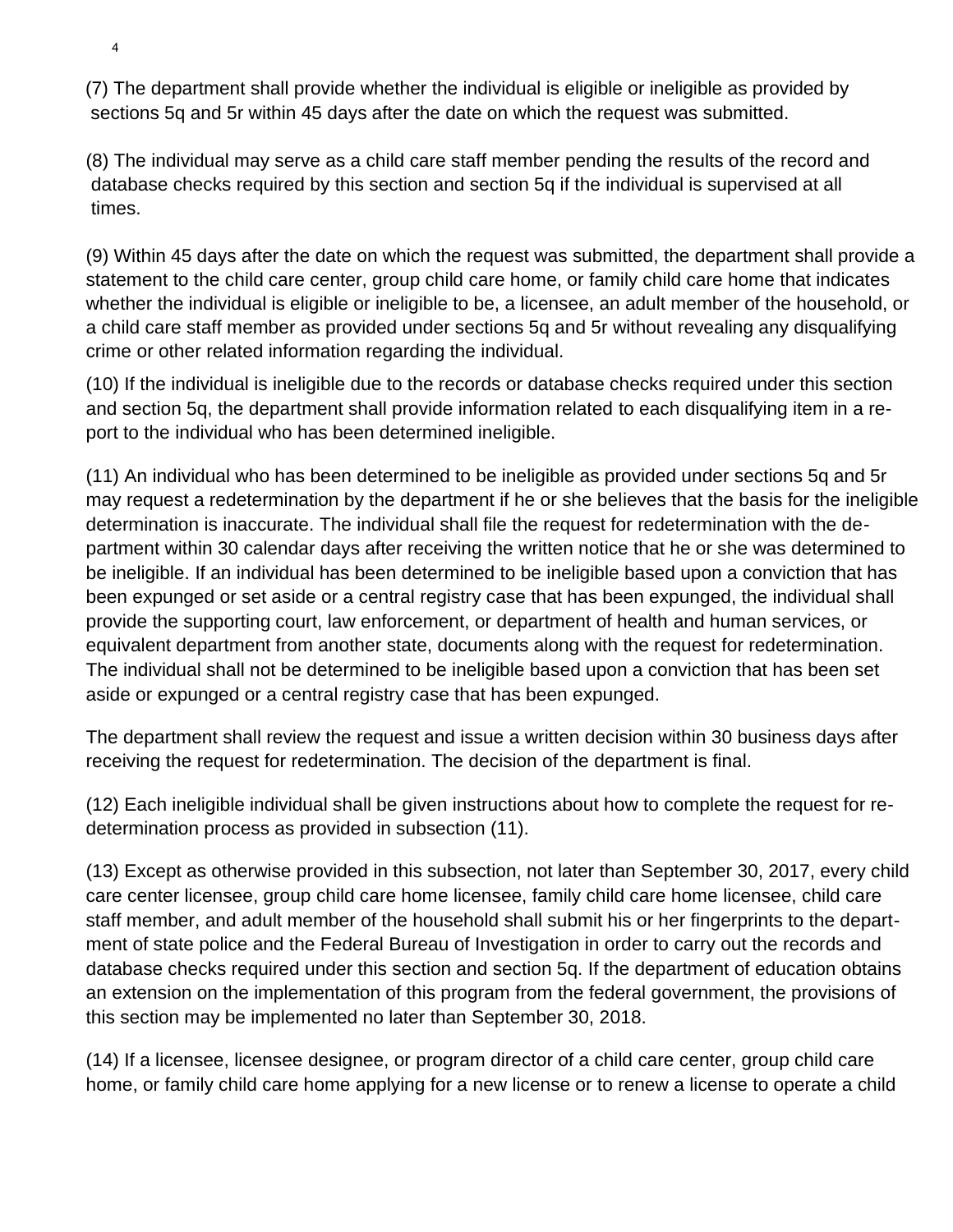care center, group child care home, or family child care home has previously undergone a criminal history check required under subsections (1) and (13) and has remained continuously licensed after the criminal history check has been performed, that licensee, licensee designee, or program director of a child care center, group child care home, or family child care home is not required to submit to another criminal history check upon renewal of, or application for, the license obtained under this act.

(15) Upon consent of an applicant as required in subsection (3) and upon request from a child care center, group child care home, or family child care home, the department shall re-view the information received from the criminal history check, if any, and notify the requesting child care center, group child care home, or family child care home of the information in the manner prescribed in subsection (7). Until the Federal Bureau of Investigation implements an automatic notification system as outlined in section 5k, a child care center, group child care home, or family child care home may rely on the criminal history record information provided by the department under this subsection and a new request as provided under this section is not necessary if all of the following requirements are met:

- a) The criminal history check was conducted during the immediately preceding 5-year period.
- b) The applicant has been continuously employed by a child care center, group child care home, or family child care home since the criminal history check was conducted in compliance with this section.
- c) The applicant can provide evidence acceptable to the department that he or she has been a resident of this state for the immediately preceding 5-year period.

(16) The checks and clearances required in subsection (1)(a) to (c) and section 5q shall be updated at least every 5 years if the individual has been continuously licensed, has continuously been serving as a child care staff member, or has continuously been an adult member of the household.

### **(n) "Conducive to the welfare of children" means that term as defined in section 5m(13)(b) of the act, MCL 722.115m(13)(b).**

722.115m Child care center, group child care home, or family child care home; requirements for licensure.

Sec. 5m. (1) This section and sections 5n to 5s apply only to a child care center, group child care home, or family child care home.

(13) As used in this section:

- (b) "Conducive to the welfare of the children" means:
	- (i) The service and facility comply with this act and the administrative rules promulgated under this act.
	- (ii) The disposition, temperament, condition, and action of the applicant, licensee, licensee designee, program director, child care staff member, and member of the household promote the safety and wellbeing of the children served.

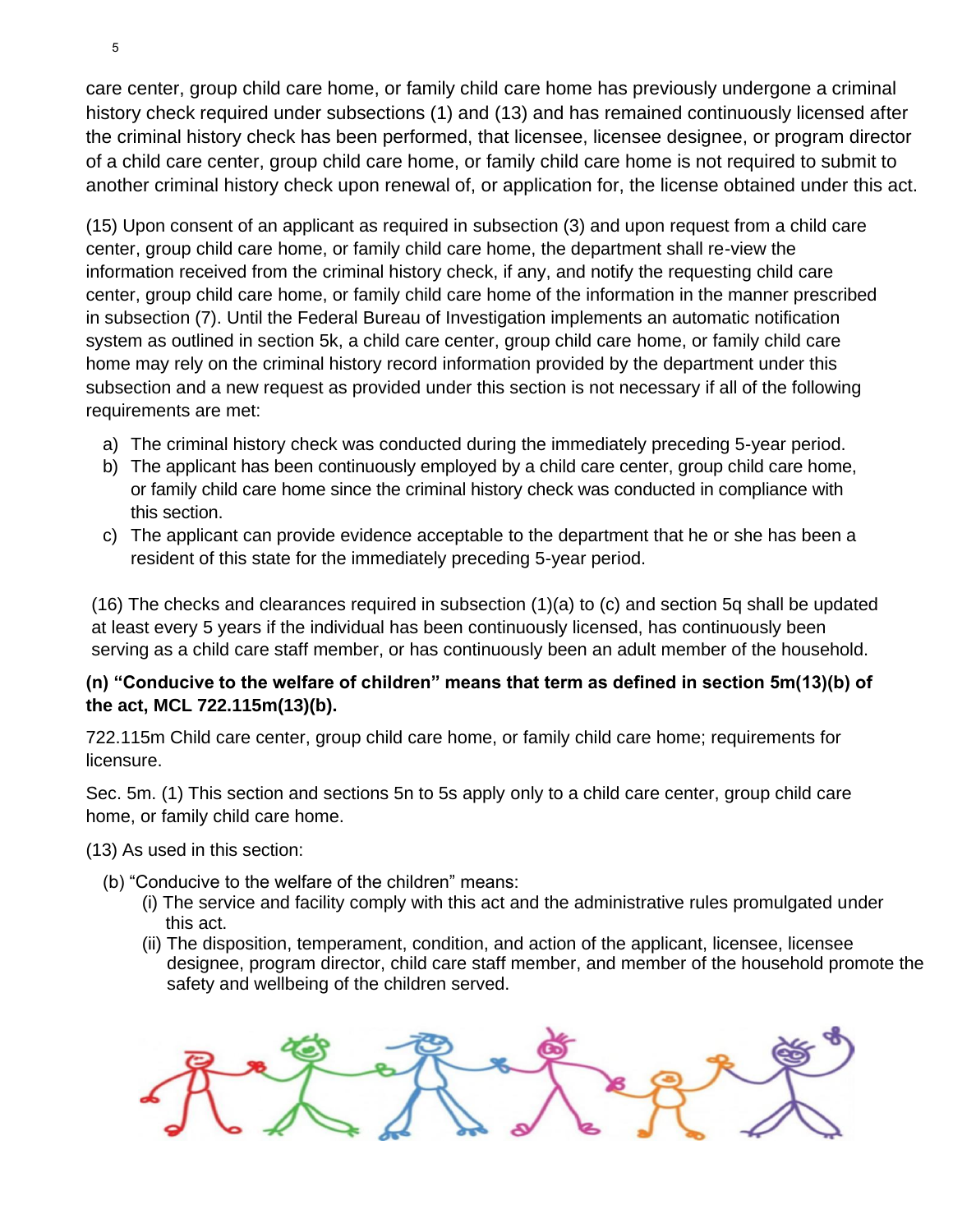### (New Definitions, CONT.)

**(o) "Continuously employed child care staff member" and "continuously connected adult household member" means an individual who has not been disconnected for more than 180 days from the child care background check system and has continuously resided in Michigan for the immediately preceding 5-year period, as required in sections 5n(15) and 5n(16) of the act, MCL 722.115n(15) and 722.115n(16).**

722.115n Application for or renewal of license to operate child care center, group child care home, or family child care home; household member or child care staff member; criminal history check; requirements; duties of department.

Sec. 5n. (1) Except as otherwise provided in subsection (13), when a person, partnership, firm, corporation, association, governmental organization, or nongovernmental organization applies for or applies to renew a license to operate a child care center, group child care home, or family child care home under section 5m and before a group child care home or family child care home allows an individual to be a member of the household, or a child care center, group child care home, or family child care home allows an individual to become a child care staff member, the department shall do all of the following:

(15) Upon consent of an applicant as required in subsection (3) and upon request from a child care center, group child care home, or family child care home, the department shall review the information received from the criminal history check, if any, and notify the requesting child care center, group child care home, or family child care home of the information in the manner prescribed in subsection (7). Until the Federal Bureau of Investigation implements an automatic notification system as outlined in section 5k, a child care center, group child care home, or family child care home may rely on the criminal history record information provided by the department under this subsection and a new request as provided under this section is not necessary if all of the following requirements are met:

(a) The criminal history check was conducted during the immediately preceding 5-year period.

(b) The applicant has been continuously employed by a child care center, group child care home, or family child care home since the criminal history check was conducted in compliance with this section.

(c) The applicant can provide evidence acceptable to the department that he or she has been a resident of this state for the immediately preceding 5-year period.

(16) The checks and clearances required in subsection (1)(a) to (c) and section 5q shall be updated at least every 5 years if the individual has been continuously licensed, has continuously been serving as a child care staff member, or has continuously been an adult member of the household.

### **(p) "Conviction" means that term as defined in section 1(i) of the act, MCL 722.111(i).**

(i) "Conviction" means a final conviction, the payment of a fine, a plea of guilty or nolo contendere if accepted by the court, a finding of guilt for a criminal law violation or a juvenile adjudication or disposition by the juvenile division of probate court or family division of circuit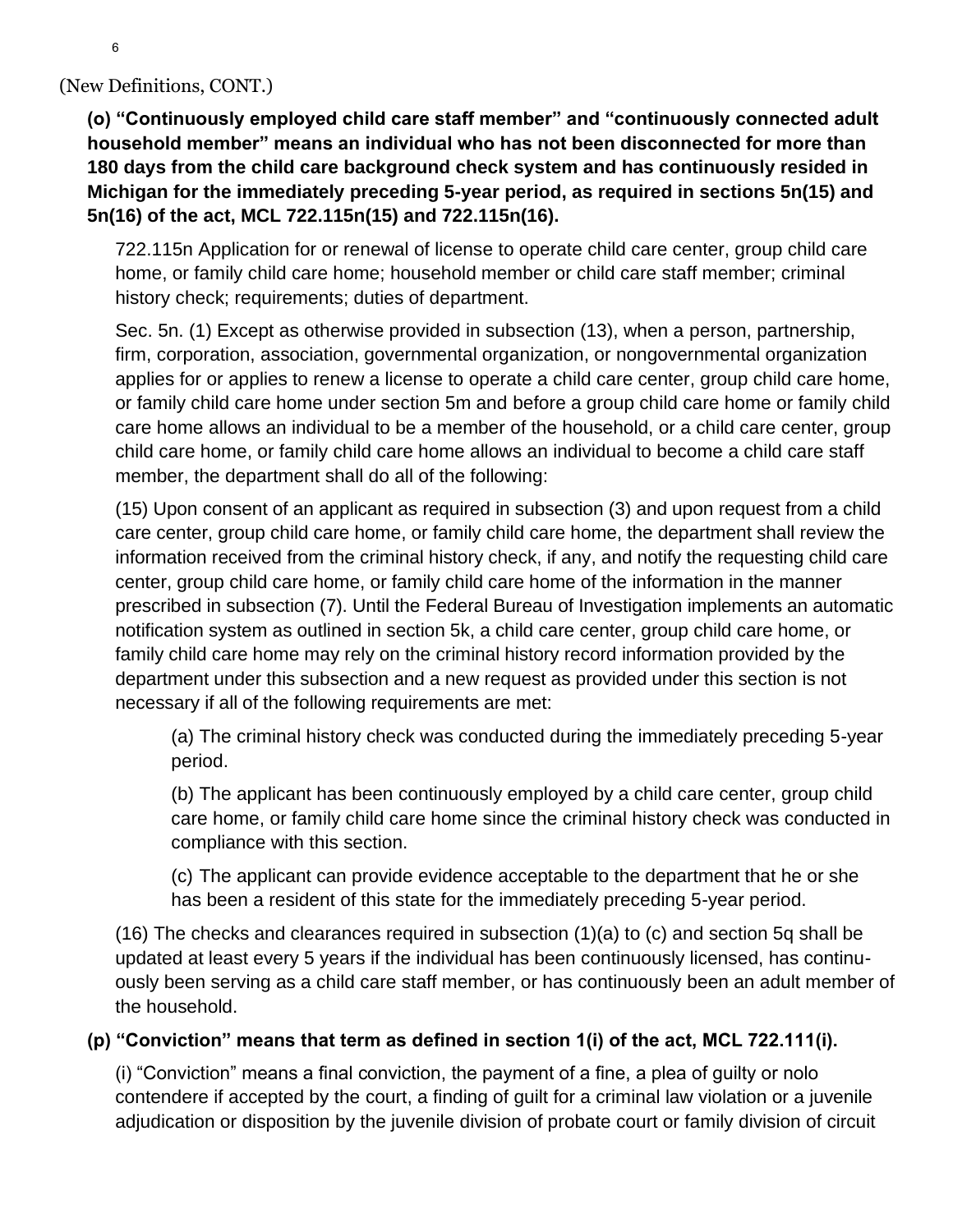court for a violation that if committed by an adult would be a crime, or a conviction in a tribal court or a military court.

### **(q) "Criminal history check" means that term as defined in section 1(j) of the act, MCL 722.111(j).**

(j) "Criminal history check" means a fingerprint-based criminal history record information background check through the department of state police and the Federal Bureau of Investigation.

### **(s) "Eligible" means that term as defined in section 1(m) of the act, MCL 722.111(m).**

(m) "Eligible" means that the individual obtained the checks and clearances described in sections 5n and 5q and is considered appropriate to obtain a license, to be a member of the household of a group child care home or family child care home, or to be a child care staff member.

### **(t) "Family child care home" means that term as defined in section 1(o)(iii) of the act, MCL 722.111 (o)(iii).**

(o)(*iii*) "Family child care home" means a private home in which 1 but fewer than 7 minor children are received for care and supervision for compensation for periods of less than 24 hours a day, unattended by a parent or legal guardian, except children related to an adult member of the household by blood, marriage, or adoption. Family child care home includes a home in which care is given to an unrelated minor child for more than 4 weeks during a calendar year. A family child care home does not include an individual providing babysitting services for another individual. As used in this subparagraph, "providing babysitting services" means caring for a child on behalf of the child's parent or guardian when the annual compensation for providing those services does not equal or exceed \$600.00 or an amount that would according to the internal revenue code of 1986 obligate the child's parent or guardian to provide a form 1099-MISC to the individual for compensation paid during the calendar year for those services.

### **(x) "Group child care home" means that term as defined in section 1(o)(iv) of the act, MCL 722.111 (o)(iv).**

(*iv*) "Group child care home" means a private home in which more than 6 but not more than 12 minor children are given care and supervision for periods of less than 24 hours a day unattended by a parent or legal guardian, except children related to an adult member of the household by blood, marriage, or adoption. Group child care home includes a home in which care is given to an unrelated mi-nor child for more than 4 weeks during a calendar year.

### **(z) "Ineligible" means that term as defined in section 1(n) of the act, MCL 722.111(n).**

(n) "Ineligible" means that the individual obtained the checks and clearances as described in sections 5n and 5q and is not considered appropriate to obtain a license, to be a member of the household of a group child care home or family child care home, or to be a child care staff member.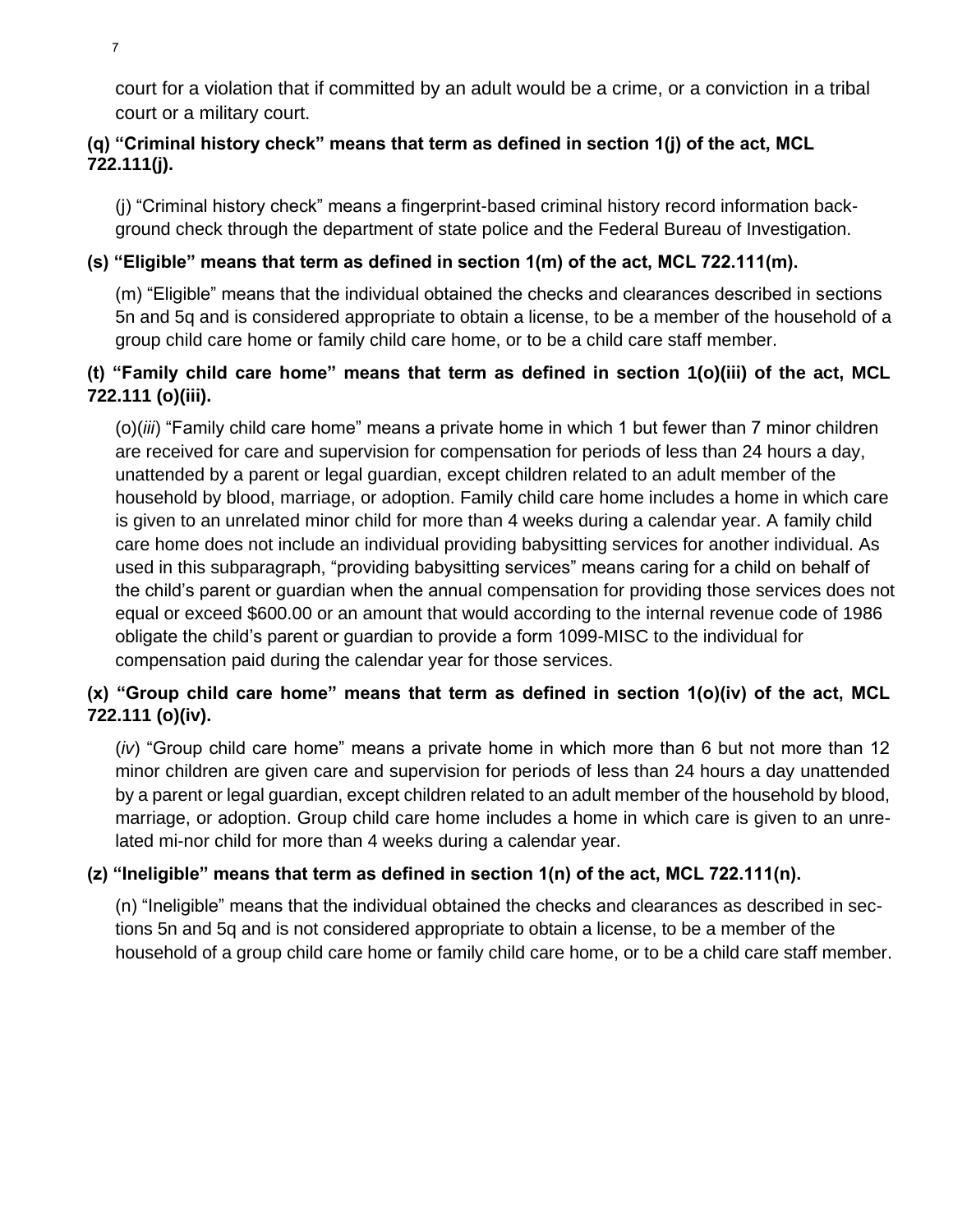(New Definitions, CONT.)

**(ee) "MiRegistry" is the electronic data system for child care providers to verify and track employment, training, and educational accomplishments, which is maintained by the department of education. MiRegistry offers a statewide calendar of online and classroom training opportunities. MiRegistry can be accessed online at [http://www.miregistry.org.](http://www.miregistry.org/)**

**(gg) "Nighttime care" means child care provided between midnight to 5:00 a.m.**

**(ii) "Permanently resides" means the address is the individual's primary residence and his or her presence in the home is not contingent upon caring for children.**

**(jj) "Personnel" means a licensee, child care staff member, and child care assistant. (ll) "Related" means that term as defined in section 1(y) of the act, MCL 722.111(y).**

**(y) "Related" means in the relationship by blood, marriage, or adoption, as parent, grandparent, great-grandparent, great-great-grandparent, aunt or uncle, great-aunt or great-uncle, great-great-aunt or great-great-uncle, sibling, stepsibling, nephew or niece, first cousin or first cousin once removed, and the spouse of any of the individuals described in this definition, even after the marriage has ended by death or divorce.**

**(mm) "Routine transportation" means regularly scheduled travel on the same day of the week, at the same time, to the same destination. Any deviation is non-routine transportation.**

**(oo)** "**Sanitized" means to wipe or spray the surface with a sanitizing solution, let the surface air dry or wipe dry after two minutes, or according to the manufacturer's directions, with a single service towel.**

**(pp) "Serious injury" means that term as defined in section 2b of 1973 PA 116, MCL 722.112b.**

(k) "Serious injury" means any significant impairment of the physical condition of the minor child as determined by qualified medical personnel that results from an emergency safety intervention. This includes, but is not limited to, burns, lacerations, bone fractures, substantial hematoma, and injuries to internal organs, whether self-inflicted or inflicted by someone else.

**(qq) "Smoke detector" means a device that detects visible or invisible particles of combustion.**

**(rr) "Supervised volunteer" means an individual who is 16 years of age or older, provides services for a child care home that are not compensated, and who is supervised at all times when children are in care.**

**(tt) "Unsupervised volunteer" means an individual who is 18 years of age or older, provides services for a child care home that are not compensated, and who has been determined eligible by the department to be unsupervised with children.**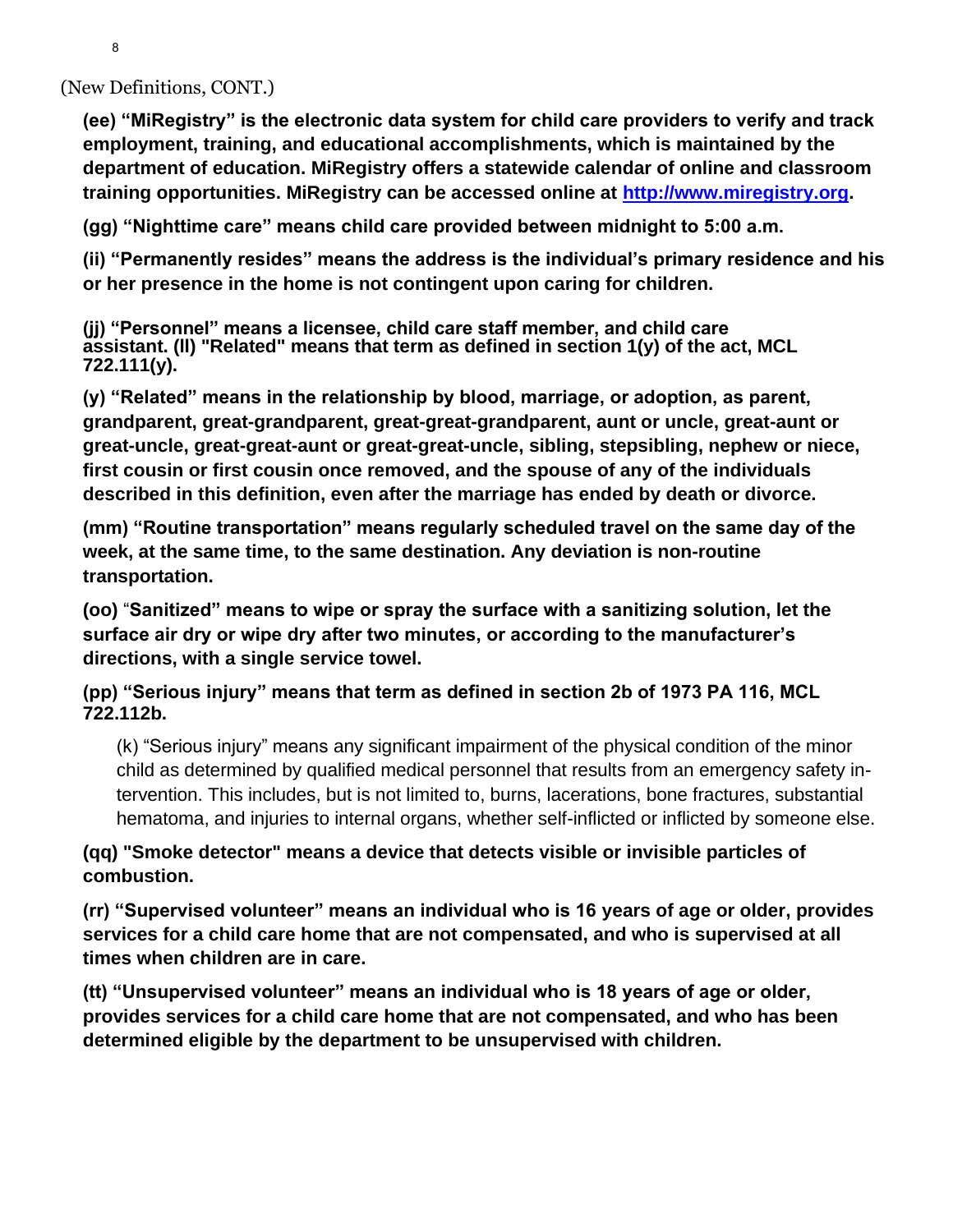**(vv) "Water activities" mean activities in residential pools, lakes, ponds, or other bodies of water. Water activities do not include water play activities such as water table play, slip and slide activities, wading pools, or playing in sprinklers.**

# **Applicant; Licensee Requirements**

The following rules have been updated regarding the applicant and licensee requirements.

### **R 400.1902 Applicant; licensee; requirements.**

- **(1)** An applicant **and a licensee** shall meet all of the following requirements**:**
	- **(a)** Be 18 years of age or older**.**

**(b)** Have a high school diploma, general educational development (GED) certificate, **or approved training track and hours for child care home providers through MiRegistry.**

- **(c) Permanently** reside in the child care home **as a member of the household.**
- **(d)** Have proof of **certification in both of the following:**
	- **(i)** Infant, child, and adult cardiopulmonary resuscitation (CPR). **(ii)** First Aid.
- **(e) Have documentation of completed training in both of the following: (i) Recognition and reporting of child abuse and neglect.**
	- **(ii) Prevention and control of infectious disease, including immunizations.**
- **(f)** Attend an orientation provided by the department**.**

To demonstrate compliance with subrule (a) of this rule, the applicant must submit a copy of their valid driver's license or Michigan identification card.

To demonstrate compliance with subrule (b) of this rule, the applicant may sign a selfcertifying statement on the application as verification of compliance. In some instances, the applicant may be asked to provide a copy of the high school diploma, GED certificate or equivalent, or the document showing completion of the approved training track hours for child care home providers through MiRegistry [\(www.miregistry.org\)](http://www.miregistry.org/).

**Note:** If the registration/license was issued prior to January 2006, a high school diploma, GED or equivalent was not required.

To demonstrate compliance with subrule (c) of this rule, the applicant must be able to provide legal documentation of residence. Documentation may include a valid driver's license, Michigan identification card, voter's registration card, tax returns, etc.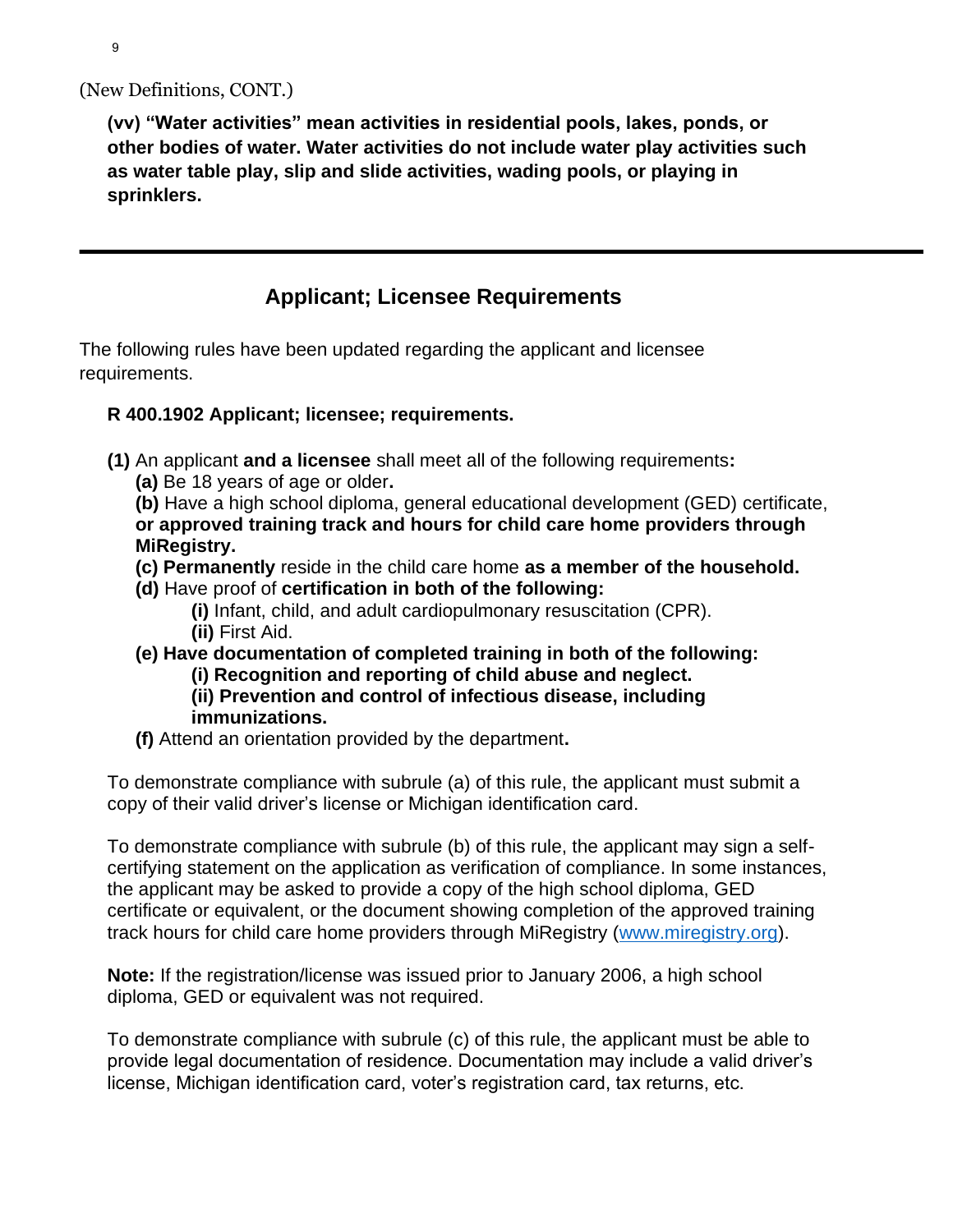To demonstrate compliance with subrule (d) of this rule, a receipt of payment for the CPR or first aid training is not acceptable verification of certification or participation.

Copies of the cards, certification, e-card, or a statement signed by the trainer on agency letterhead are acceptable verification of certification. See R 400.1905 for more information on acceptable verification of training.

First aid/CPR certification must be received from a person certified as a Red Cross instructor or a trainer from another organization approved by the department. See the department's website [\(www.michigan.gov/michildcare\)](http://www.michigan.gov/michildcare) for the current list of approved organizations. CPR and first aid training may be completed online.

If first aid or CPR training is completed online, an in-person skills test must be completed for the training to be valid. The in-person skills test must be administered by one of the approved organizations.

**Note:** R 400.1905(7) and the Child Care Organizations Act (1973 PA 116) requires CPR and first aid be maintained according to the expiration date on the card.

To demonstrate compliance with subrule (e) of this rule, the applicant must provide verification of completion of:

(i) Recognition and Reporting of Child Abuse and Neglect and

(ii) Prevention and Control of Infectious Disease, including immunizations through MiRegistry [\(www.miregistry.org\)](http://www.miregistry.org/) or similar training organization.

To demonstrate compliance with subrule (f) of this rule, the applicant must attend a child care home orientation provided by the department, which consists of 6 clock hours that may be used toward annual training.

**(2)** An applicant **or licensee** shall be of responsible character and shall be suitable and able to meet the needs of children and provide for their care, supervision, and protection.

To assess if an applicant is suitable and conducive to the welfare of children the applicant will complete a comprehensive background check through the department at Child Care Background Check (CCBC). [CCBC website.](https://miltcpartnership.org/childcareportal?r=1) For the purposes of this rule, responsible character means the ability to:

- Distinguish between right and wrong.
- Think and act rationally.
- Be accountable for one's own behavior.
- Be dependable, reliable and able to pay debts and meet business obligations.
- Suitable means the individual:
	- o Is truthful to the department and public.
	- o Does not have a criminal history which could affect the safety or welfare of children in care.
	- o Is capable of making appropriate judgements.
	- o Is knowledgeable of the developmental needs of children of varying ages.
	- o Conducts oneself in a way so that rule requirements are met.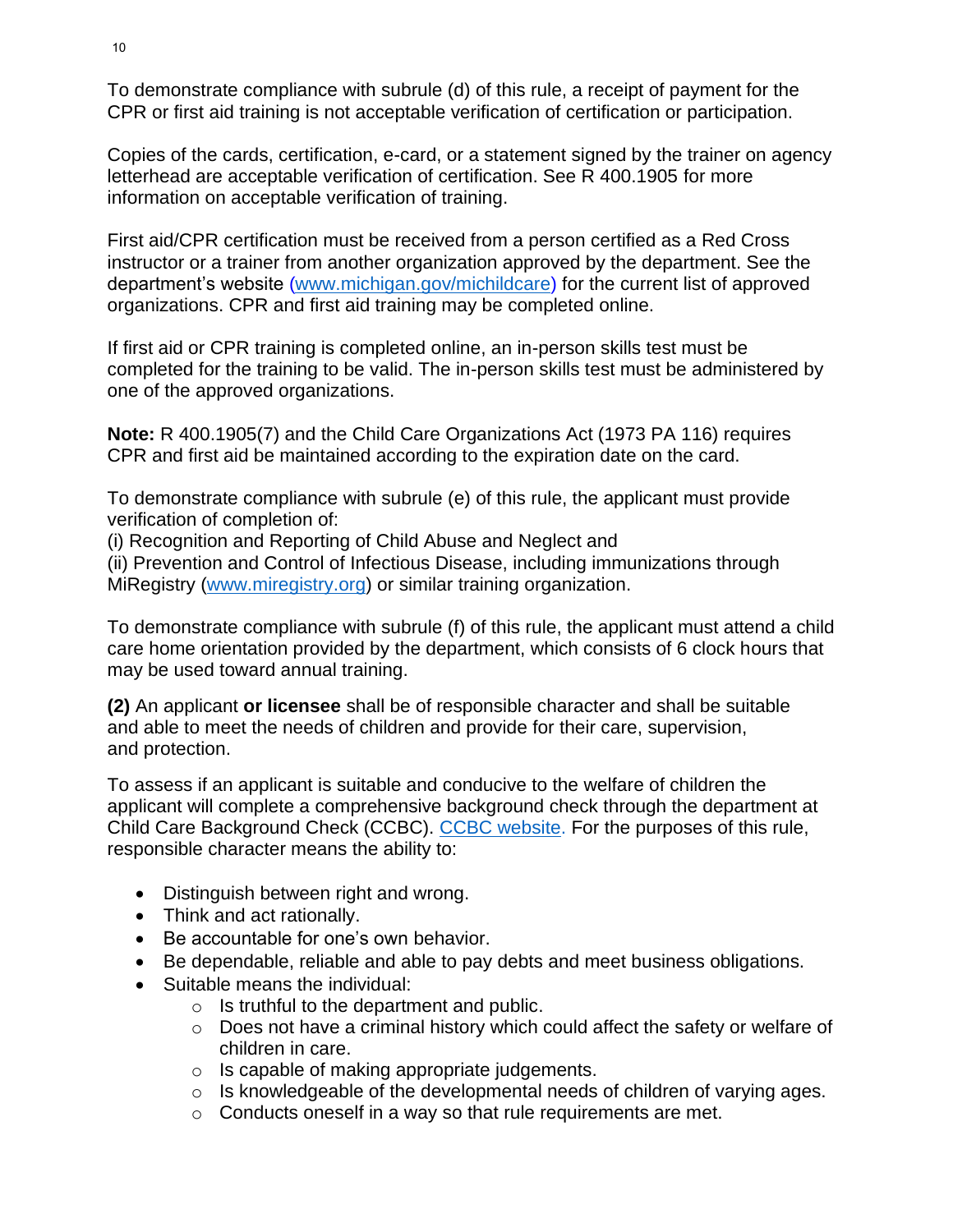**(3) All persons, including minors, residing in the child care home shall meet all of the following requirements:**

**a. Be suitable to meet the needs of children.**

**b. Be able to ensure that services and facilities are conducive to the welfare of children.**

**c. Act in a manner that is conducive to the welfare of children.**

**d. Demonstrate a willingness and ability to comply with the act and these rules.**

Per R 400.1901(1)(e) definitions, a child care home family means "all persons, including minors, living, on an ongoing or intermittent basis, in the family or group child care home." Suitability is assessed on all household members, including the licensee.

Suitable means that household members:

• Do not have criminal history which could affect the safety or welfare of child care children.

- Are truthful to the department and the public.
- Do not present a risk to the child care children.
- Are not on central registry as a perpetrator of child abuse or neglect.

**Note:** Conducive to the welfare of children means that term as defined in section 5m (13)b of the act, MCL 722.115m(13)(b).

**Note:** Licensing completes central registry clearances and criminal history checks on all adult household members.

An adult household member cannot be present in the child care home if the criminal history check reveals a conviction for the following offenses:

• A listed offense – defined by the Sex Offenders Registration Act (1994 PA 295).

• Child abuse under section 136b of the Michigan penal code (1931 PA 328, MCL 750.136b).

• Child neglect under section 145 of the Michigan penal code (1931 PA 328, MCL 750.145).

• A felony involving harm or threatened harm to an individual within the 10 years immediately preceding application.

When a licensee becomes licensed as a children's foster home, all foster children placed in that home are considered part of the child care home family. The licensee is responsible and accountable for ensuring foster children will not present a risk to the child care children.

**Note:** Licensing completes central registry clearances and criminal history checks for child care staff members who are also household members. Refer to R 400.1906(1)(f) regarding required documentation of criminal history and central registry checks for all other child care staff members and child care assistant who reside in the household who are under the age 18.

**(4)The applicant and licensee shall submit all required information and reports using the specified forms, which are available on the child care licensing division's website: [www.michigan.gov/michildcare.](http://www.michigan.gov/michildcare)**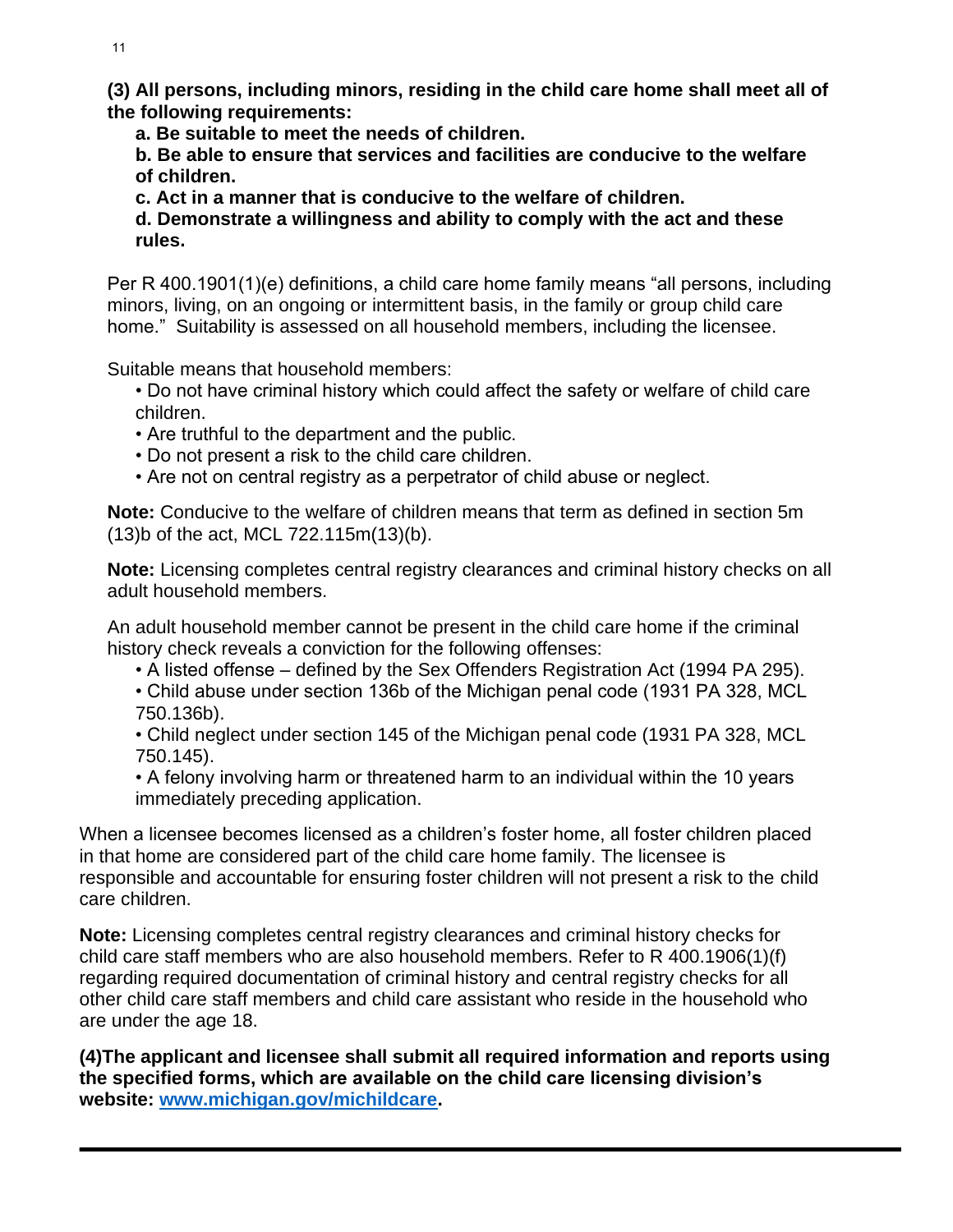### **Licensee Responsibilities**

The licensee is responsible for the following rule additions:

### **R 400.1903 Licensee responsibilities.**

**(1)** A licensee shall be responsible for all of the following:

**(a) When the child care home is in operation,** the licensee shall be present in the home on a daily basis and provide direct care and supervision for the majority of time children are in care, except for any of the following circumstances:

(i) Vacation or personal leave, **which must not** exceed 20 days within a calendar year. **The 20 days of vacation or personal leave means the licensee is absent the entire day or at least 51% of the day when the child care home is operating. A licensee may have a short periodic absence from the home.**

(ii) Medical treatment and subsequent recovery.

"Majority" means at least 51% of the time children are in care daily. It is allowable for the licensee to have a short periodic absence from the home.

Example 1: The child care home is open from 6 AM to 6 PM daily. Children are in care from 6 AM to 3 PM. The licensee is gone from 7 AM to 10 AM. The licensee is in compliance with the rule.

Example 2: The child care home is open from 6 AM to 6 PM and 10 children are in care the entire time and two children are in care from noon to 6 PM. The licensee is gone from 12 to 4 PM. The licensee is in compliance with this rule.

Example 3: The child care home is open from 6 AM to 10 PM. Children are in care from 6 AM to 2 PM and 4 PM to 9 PM. The licensee is gone from 7 AM to 3 PM. The licensee is not in compliance with this rule.

When there is more than one licensee on the license one of the following must occur:

• One of the licensees must provide direct care and supervision at least 51% of the time children are in care daily.

• The licensees on the license must provide direct care and supervision and may split the time between them. The time between the licensees must be at least 51% of the time children are in care daily.

A calendar year is defined as January 1 through December 31.

**(f)** Post the current license in a conspicuous place **within the child care home during the hours of operation.**

**(g)** Report to the department within**, 3 business days,** any changes in the household composition or when any new or existing member of the household **or child care personnel** has any of the following:

**(i)** An arrest.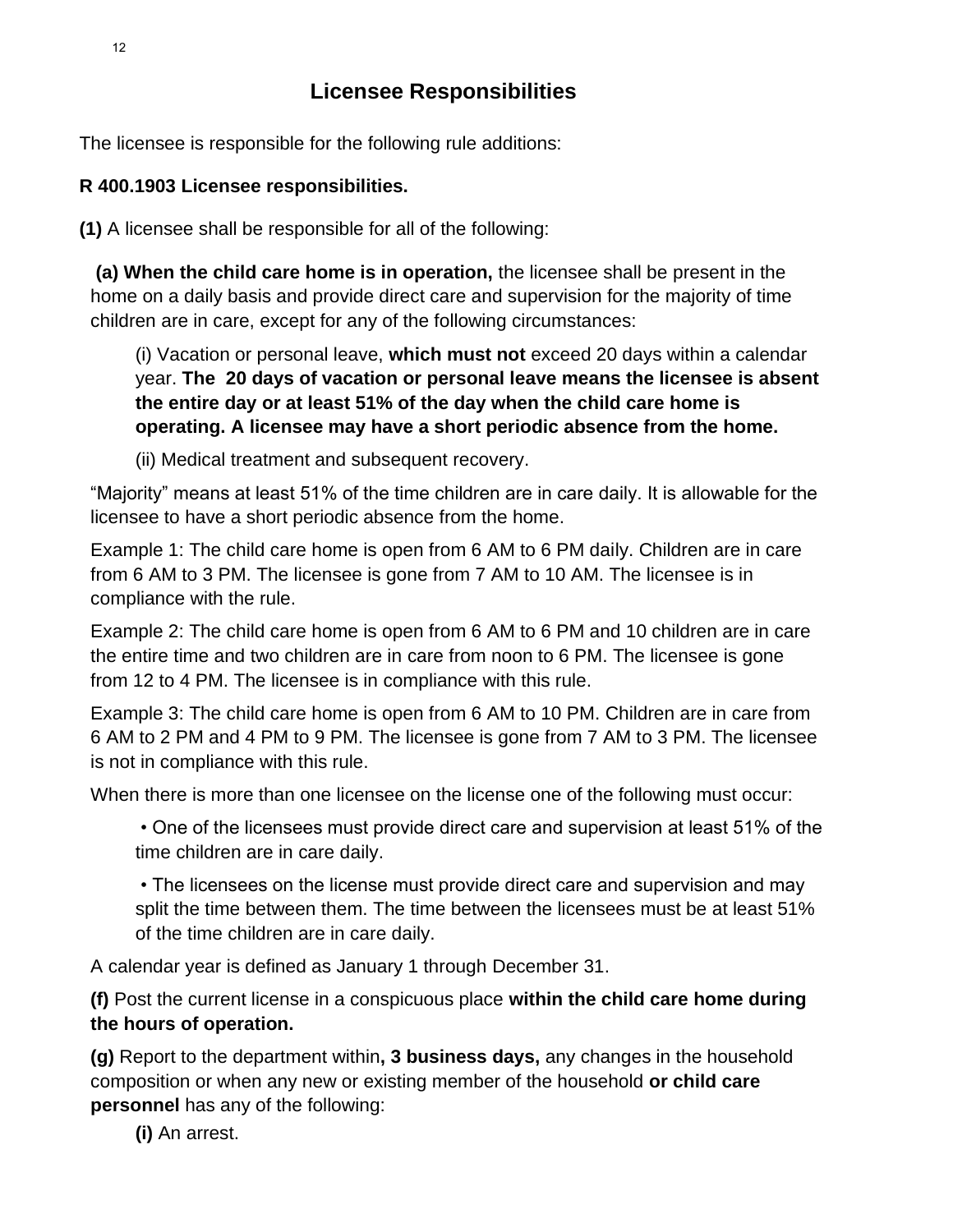**(ii)** A conviction.

**(iii) An arraignment for an offense that if convicted would lead to that individual's ineligibility to be connected with a child care home.** 

**(iv) Is being investigated by the state department of health and human services for an allegation of child abuse or neglect.**

**(v) Is under court supervised parole or probation.** 

**(vi) Has been admitted to, or released from, a correctional facility.**

**(vii) Has been admitted to or released from a health facility or agency that was providing mental health or substance use disorder treatment services to the individual.**

Subrule (g) of this rule requires the licensee to report to the department within three business days any changes in the household composition or when any new or existing member of the household has any of the occurrences listed in subrule(g)(i)-(vii) The form, BCAL-1485, is located in the forms section of our website.

The Child Care Organizations Act (1973 PA 116) requires that the licensee report to the department within three business days after he/she, an adult household member or any personnel has been arraigned. A person who fails to report as required is guilty of a felony or a misdemeanor, depending on the offense. Arraignment is when an individual is formally charged and appears in a court of law and enters a plea.

Any individual, who resides or stays in the home on an intermittent or short-term basis, is considered part of the child care home family. This includes college students that move back home during the summer months. All foster children placed in the home are considered part of the child care home family.

**(h) The report required in subdivision (g) of this subrule shall be made using the department's form named Notification of Changes in Status – Family and Group Child Care Homes, which is labeled BCAL-1485.** 

**(i) Notify personnel of their duty to report to the licensee any actions listed in this rule.**

It is the licensee's responsibility to ensure all employees are aware of their requirement to report an arraignment to the licensee.

**(k)** Immediately report to children's protective services any suspected child abuse or neglect **and ensure compliance with the child protection law, 1975 PA 238, MCL 722.621 to 722.638.**

Child care personnel are mandated reporters. Under the Child Protection Law, child care providers must contact Children's Protective Services (CPS) immediately when they suspect child abuse and/or neglect.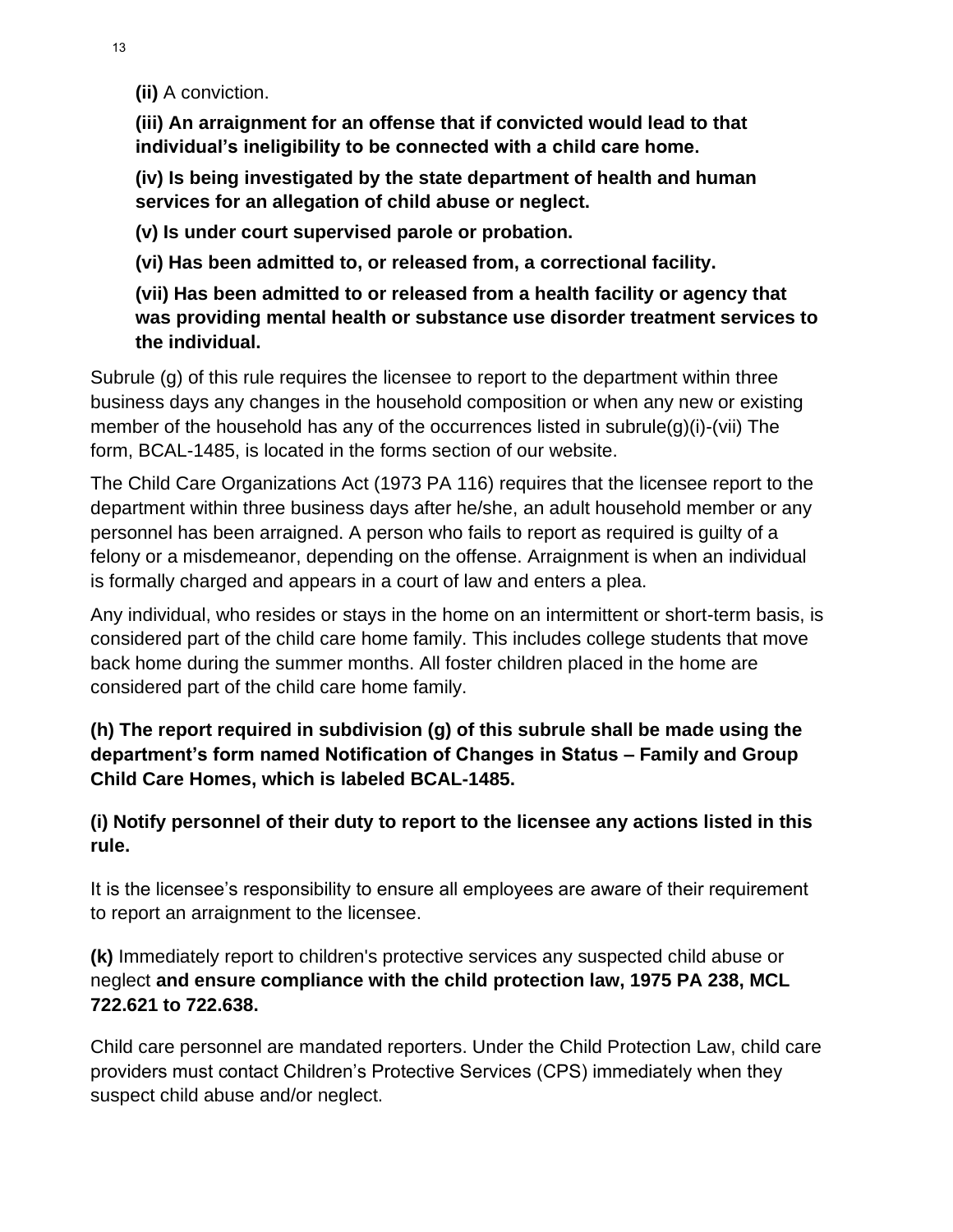An immediate verbal report may be made to Centralized Intake by calling (855) 444- 3911. The verbal report must be followed by a written report. The written report must be submitted within 72 hours. The Department of Health and Human Services (MDHHS) encourages the use of the Report of Suspected or Actual Child Abuse or Neglect (DHS3200) form which includes all the information required by the law. The written report may be faxed to (616) 977-1154 or (616) 977-1158 or emailed to [DHS-](mailto:DHS-CPSCIGroup@michigan.gov)[CPSCIGroup@michigan.gov.](mailto:DHS-CPSCIGroup@michigan.gov)

Or, a report may be made using the online system for mandated reporters. Reports can be submitted 24/7 from anywhere with Internet access. The requirement to call the tollfree number and send a written report is eliminated when reporting suspected child abuse or neglect online.

For emergencies, mandated reporters must call 911 and then the hotline or online system to file the report.

When child abuse and/or neglect is suspected, personnel need to only obtain enough information to make a report. If a child starts disclosing information regarding abuse and/or neglect, personnel must only ask open-ended questions, if necessary, to determine whether a report needs to be made to CPS. The child must not be led during the conversation. Personnel must not attempt to conduct their own investigation either before reporting it to CPS or during the CPS investigation.

### **(l) Have a written policy and procedure for the screening and supervision of volunteers, if applicable, including volunteers who are parents of a child in care.**

The written policy for screening and supervision of volunteers must describe what methods are used by the home to screen volunteers.

The written policy must describe the method of supervision and may include volunteer duties and restrictions.

A volunteer must not have unsupervised contact with children in care if he or she has not been determined eligible by the department after completing a comprehensive background check.

A supervised volunteer does not include the rare occasions when parents accompany their child on a special activity such as a classroom party or field trip, when the parent is only with their child and has no responsibility for other children or activities in the home.

**(2)** The **licensee** shall ensure that a child is released only to persons authorized **in writing** by the parent.

The child information card that the enrolling parent completes and signs states who the parent authorizes to pick up the child.

Unless custody has been established by a court action, one parent may not limit the other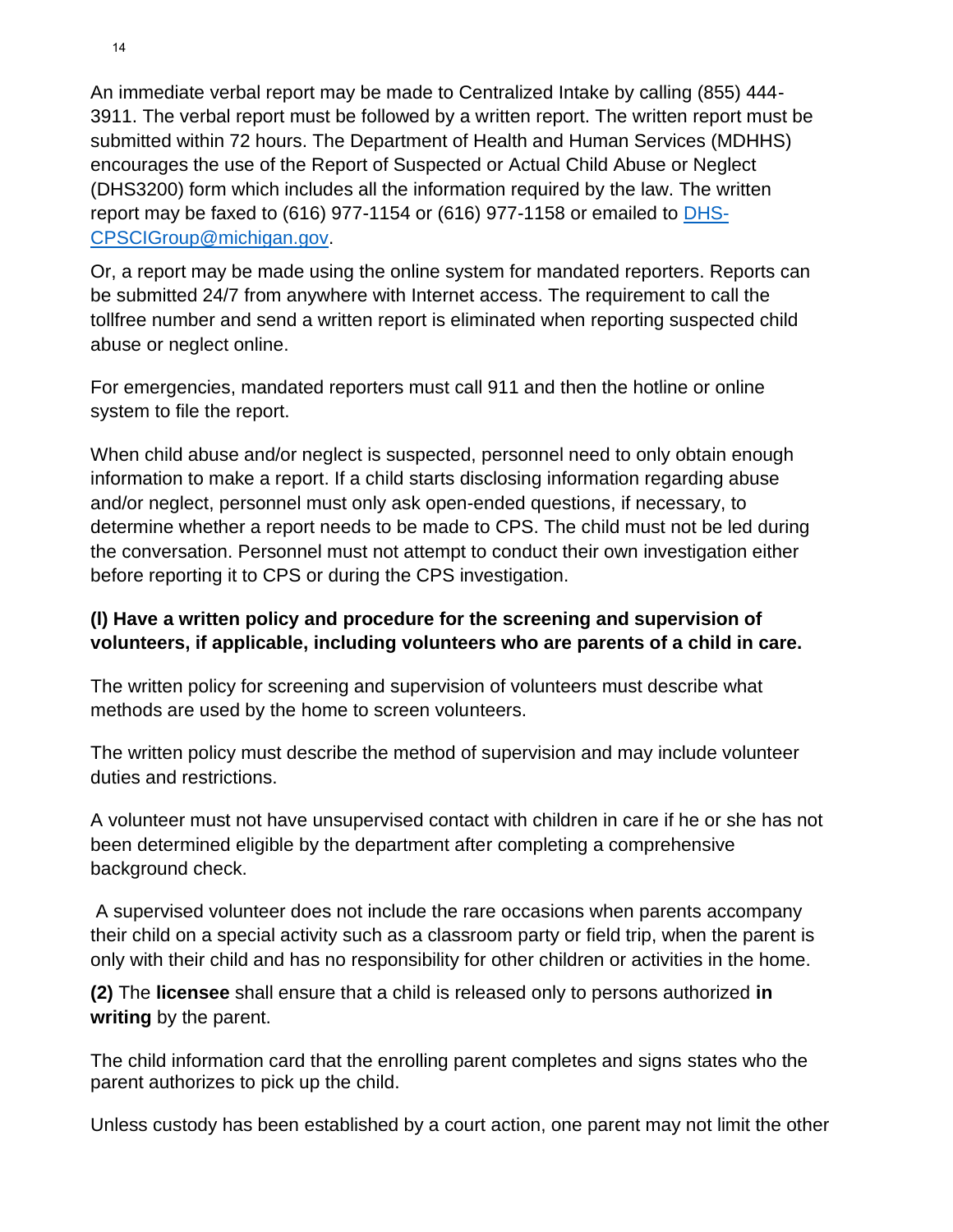from picking the child up from the child care home or receiving information about how the child's day went. The licensee has no legal right to withhold a child from a parent unless there is a court order which limits one parent's right to the child.

**(3) The licensee** shall permit parents of enrolled children **who are in attendance** to visit **the child at the child care home** at any time during hours of operation**, as required in section 3a of the act, MCL 722.113a.**

One parent may not limit the other from visiting the child or receiving information about how the child's day went. Personnel have no legal right to prohibit a parent from visiting his/her child unless there is a court order which limits one parent's right to visit the child.

**(4) The licensee shall cooperate with the department in connection with an inspection or investigation, as required in section 10(1) of the act, MCL 722.120(1). Cooperation includes, but is not limited to, all of the following:**

> **a) Admit authorized members of the department into the approved child caring areas of the child care home and provide access to all records, individuals, and other materials necessary to determine compliance with the act and these rules.**

**b) Allow the department to perform routine investigative functions during the course of an investigation, inspection, or examination. Routine investigative functions include, but are not limited to, both of the following:** 

> **(i) Interviewing potential witnesses, such as child care staff members, members of the household, and volunteers.**

 **(ii) Taking photographs to assess and document the conditions of the child care home and its compliance with the act and these rules.**

**c) Provide accurate and truthful information to the department, and encourage witnesses to provide accurate and truthful information to the department.**

Per R 400.1903(6) (a-f), in absence of the licensee, a child care staff member must be appointed who is knowledgeable about the child care operation, knows where all records are located and understands his/her role regarding cooperating with the department.

(1) The department may investigate, inspect, and examine conditions of a child care organization and may investigate and examine the books and records of the licensee. The licensee shall cooperate with the department's investigation, inspection, and examination by doing all of the following:

(a) Admitting members of the department into the child care organization and furnishing all reasonable facilities for thorough examination of its books, records, and reports.

(b) Allowing the department to perform routine investigative functions during the course of an investigation, inspection, or examination. Routine investigative functions include, but are not limited to, interviewing potential witnesses, such as staff and household members, and taking photographs to assess and document the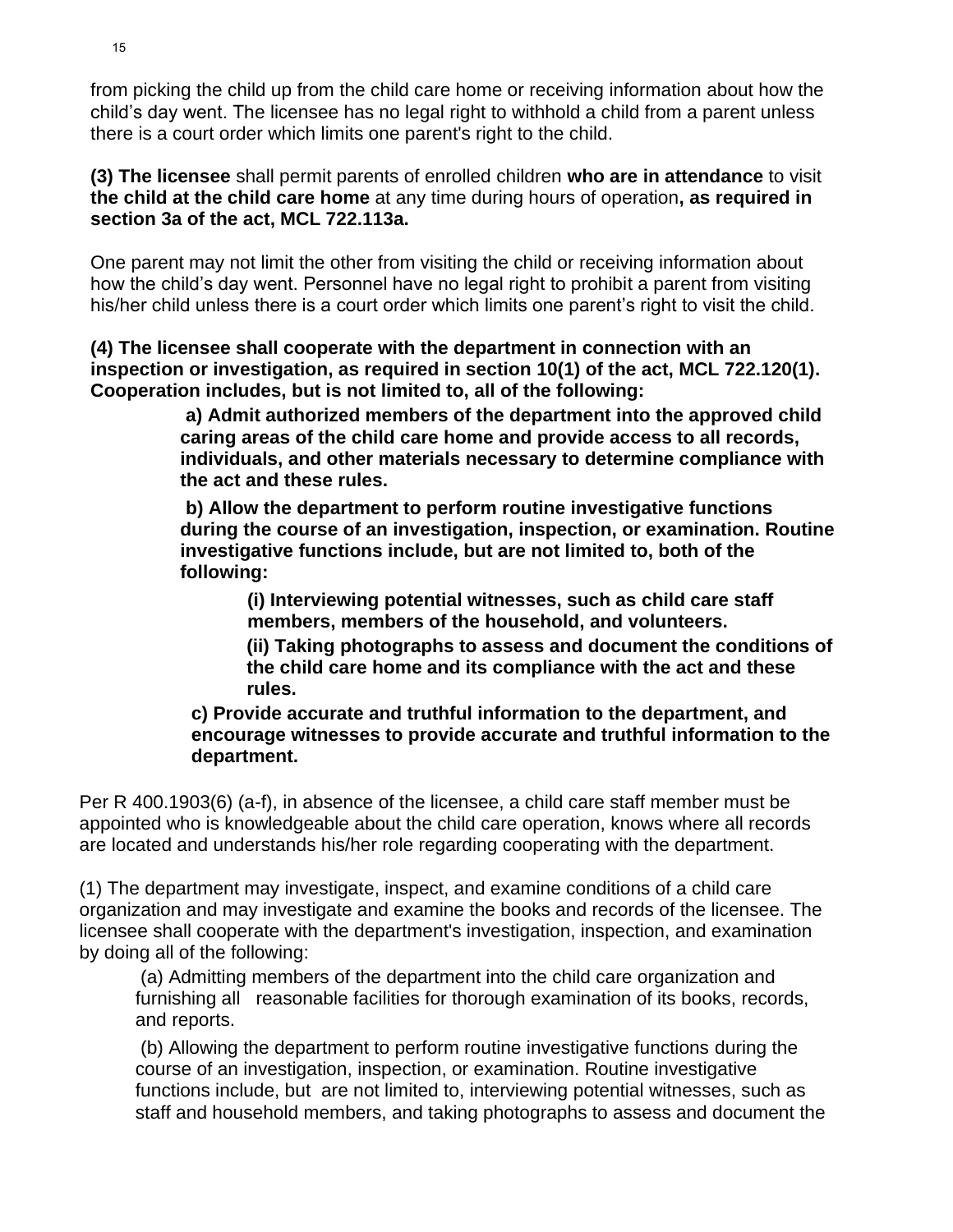conditions of the child care organization and its compliance with this act and the rules promulgated under this act.

(c) Providing accurate and truthful information to the department, and encouraging witnesses, such as staff and household members, to provide accurate and truthful information to the department.

# **Child Care Staff Member; Employment Requirements**

The following rule requirements have been added to child care staff member requirements (1904a) and child care assistant requirements (1904b).

### **Child Care Staff Member; Requirements**

**R 400.1904a Child care staff member; employment requirements.**

**(1)An individual who is employed as a child care staff member in a child care home shall be 18 years of age or older, pursuant to section 1 of the act, MCL 722.111.**

**(2) Before caring for children at a child care home, an individual shall provide the licensee with all of the following:** 

**(a) A valid certification in infant, child, and adult CPR.**

**(b) A valid certification in first aid.**

**(c) Proof of training in the prevention of infectious disease, including immunizations. Hours of training in the prevention of infectious disease from MiRegistry will be allowed to count for training hours to meet this requirement.** 

**(3) Prior to contact with children, the individual shall be determined by the department to be eligible to serve as a child care staff member, pursuant to sections 5n and 5q of the act, MCL 722.115n, 722.115q, and as required by R 400.1925.**

**(4) A child care staff member shall conduct himself or herself in a manner that is conducive to the welfare of children and be able to meet the needs of children and provide for their care, supervision, and protection.**

**(5) A child care staff member may substitute for the licensee pursuant to R 400.1903(1)(c).**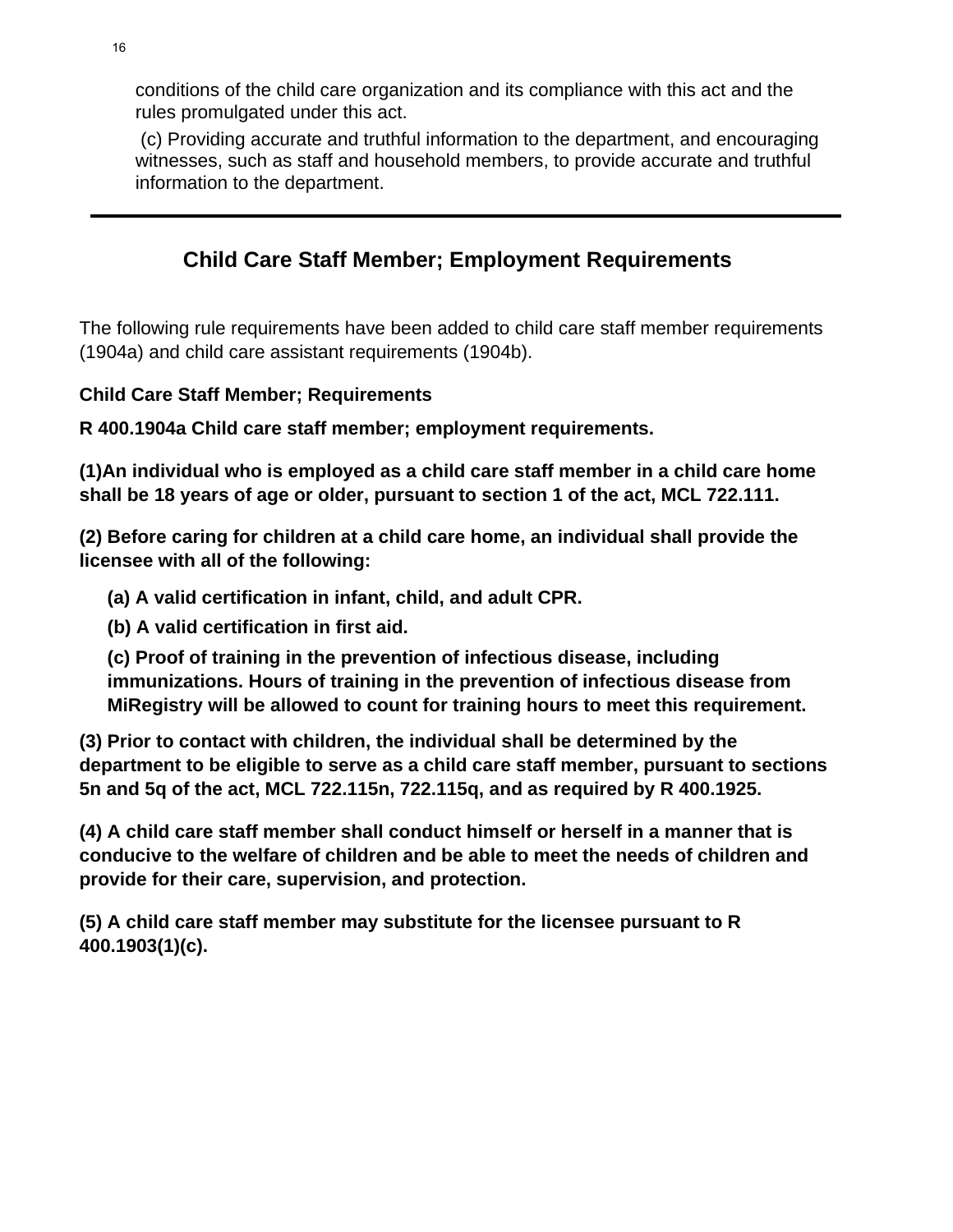**R 400.1904b Child care assistant; requirements.**

- **(1) A child care assistant shall be 14 to 17 years of age.**
- **(2) Prior to contact with children, the individual shall be determined by the department to be eligible to serve as a child care assistant, as required by R 400.1925.**
- **(3) Within 90 days of hire, a child care assistant shall provide the licensee all of the following:**
	- **(a) A valid certification in infant, child, and adult CPR.**
	- **(b) A valid certification in first aid.**

**(c) Proof of training in the prevention of infectious disease, including immunizations. Hours of training in the prevention of infectious disease from MiRegistry will be allowed to count for training hours to meet this requirement.**

- **(4) A child care assistant shall be supervised directly at all times by the licensee or a child care staff member who is present on site and can observe the child care assistant.**
- **(5) A child care assistant shall conduct himself or herself in a manner that is conducive to the welfare of children.**
- **(6) A child care assistant shall not substitute for the licensee or a child care staff member.**
- **(7) A child care assistant shall not drive a vehicle that is transporting children.**
- **(8) The licensee is responsible for the actions of a child care assistant who has contact with or access to children who are cared for in a child care home.**

### **CPR/First Aid**

MCL 722.112a, (1) A child caring institution, foster family home, foster family group home, child care center, group child care home, and family child care home shall have individuals present, as prescribed in the appropriate administrative rules, who have current certification in first aid and cardiopulmonary resuscitation obtained through the American Red Cross, the American Heart Association, or an equivalent organization or institution approved by the department.

First aid/CPR certification must be received from a person certified as a Red Cross instructor or certified by another organization approved by the department. See the department's website (www.michigan.gov/michildcare-training) for the current list of approved organizations.

An in-person skills test must be completed if CPR and first aid training is completed online. The online training and the in-person skills test must be administered by one of the approved organizations. Documentation of completion of both the online portion and inperson skills test must be maintained.

**Verification of CPR/First Aid Training**: A receipt of payment for the session is not verification of certification attendance or participation. Copies of both sides of the card, final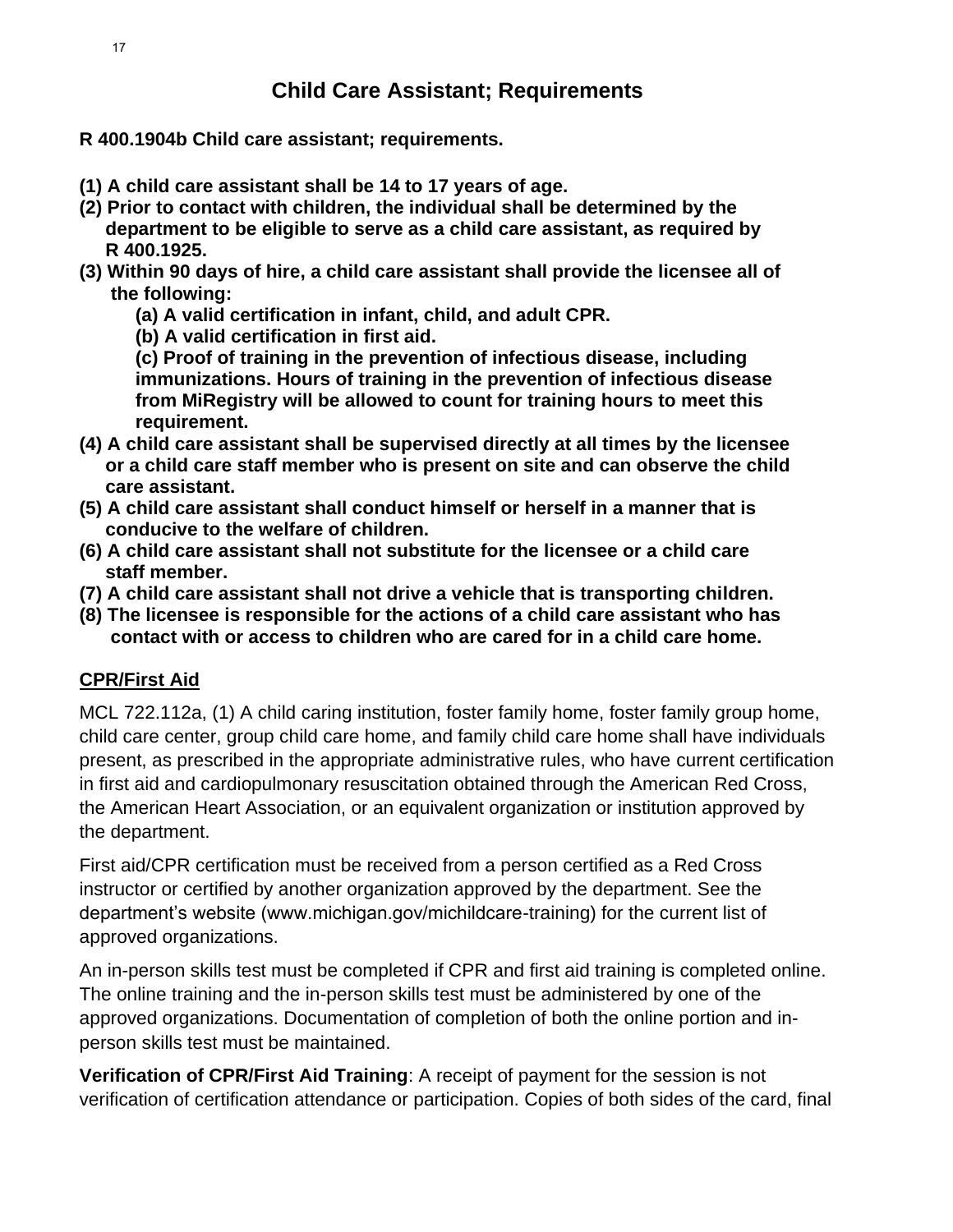certificate, a statement on agency letterhead, or the eCard are acceptable verification of CPR/first aid certification.

The statement on agency letterhead must be issued from the training organization or trainer and include the date of the course, the name of the training organization or trainer and the topic covered.

Only a child care staff member with current CPR and first aid may substitute for the licensee when they are unable to provide care. Notification to parents must be provided for each absence and may be verbal, in writing or posted in the home in a location easily visible to parents. Notification must include the name of the child care staff member providing the care.

### **Prevention of infectious disease**

Note – Prevention of infectious disease and immunization training has replaced the requirement for Bloodborne Pathogen training.

MIOSHA Bloodborne Infectious Diseases Online Training Program: MIOSHA online training.

For additional information regarding communicable diseases and reporting as well as immunizations, contact your local health department. A listing of county health departments can be found at [MDHHS local health departments.](https://www.michigan.gov/mdhhs/0,5885,7-339-73970_5461_74040---,00.html)

Training is available at [MiRegistry](http://www.miregistry.org/) in Health and Safety Training for Licensed Child Care Providers, Courses 1 and 2. Health and Safety Training for Licensed Child Care Providers Course 1 includes:

- Prevention and Control of Infectious Diseases (including Immunizations)
- Administration of Medication
- Prevention and Response to Emergencies due to food and allergic reactions Child Development (birth to 5 years)

# **Eligibility**

Eligibility is determined through the comprehensive background check process. In order to receive a determination, the individual must be entered into the Child Care Background Check (CCBC) system by the person authorized to use the system and then fingerprinted under the Child Care Licensing (CCL) Reason Code. Upon receipt of the fingerprint results, all remaining registry checks will be completed by the department. Any applicant who has resided out of state or country within the past 5 years is required to submit additional information in order to complete the comprehensive background check. This may include the submission of additional forms and fees required by state(s) in order to complete the remaining components of the comprehensive background check.

To be "eligible" means that the individual obtained the checks and clearances described in sections 5n and 5q and is considered appropriate to obtain a license, to be a member of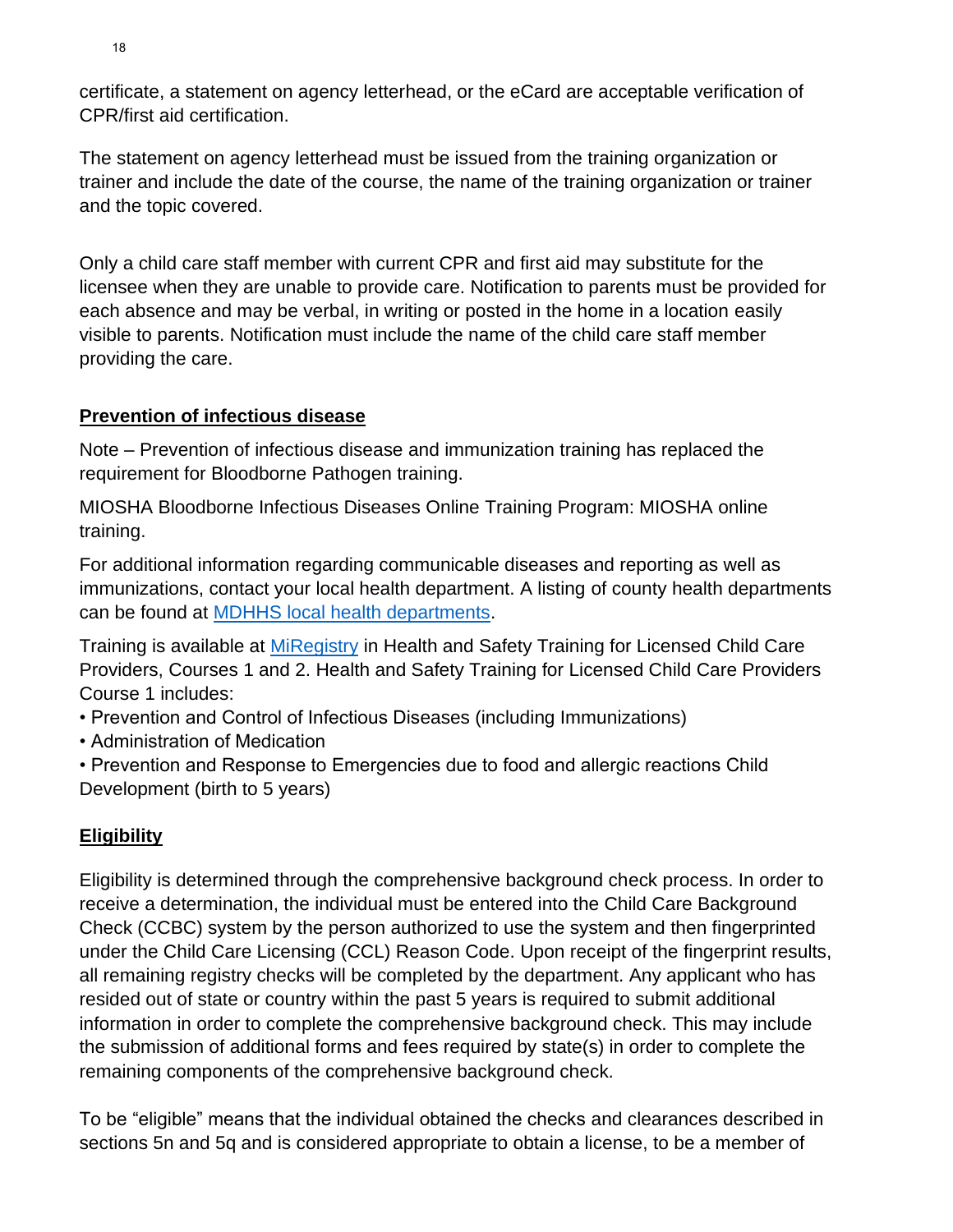the household of a group child care home or family child care home, or to be a child care staff member. A comprehensive background is required to determine eligibility.

A complete signed and dated consent and disclosure form is required for all child care staff members before fingerprint information is entered in the CCBC system. Consent and disclosure forms should be kept in a secure location and retained for four years after the person has left employment. Consent and disclosure forms can be found here [www.michigan.gov/ccbc.](http://www.michigan.gov/ccbc)

### **Conducive to the welfare of children**

722.115m(b) "Conducive to the welfare of the children" means:

(i) The service and facility comply with this act and the administrative rules promulgated under this act.

(ii) The disposition, temperament, condition, and action of the applicant, licensee, licensee designee, program director, child care staff member, and member of the household promote the safety and well-being of the children served.

722.115m(3) To assess whether the service, facility, applicant, licensee, child care staff member, or member of the household is conducive to the welfare of the children, the department may utilize available information, including, but not limited to, any of the following:

a) Investigative report, such as a law enforcement report and a children's protective services report.

- b) Medical report.
- c) Public record.
- d) Child care center, group child care home, or family child care home record.
- e) Inspection of the child care center, group child care home, or family child care home.

# **Appropriate care and supervision**

All child care staff members working directly with children, have the responsibility to meet the basic needs of each individual child and to ensure their safety and well-being. Providing appropriate care and supervision of all children in care involves:

- Maintaining required child care staff member-to-child ratios.
- •Providing a program that meets the developmental needs of all children in care.
- Interacting with each child in a positive manner.
- •Knowing what activities all children are engaged in.
- •Knowing the whereabouts of each child at all times.
- •Being close enough to the children to provide for their safety.

A child care staff member may need to be away from their assigned area of the home for a brief period of time for routine activities such as use of restroom, toileting a child, attending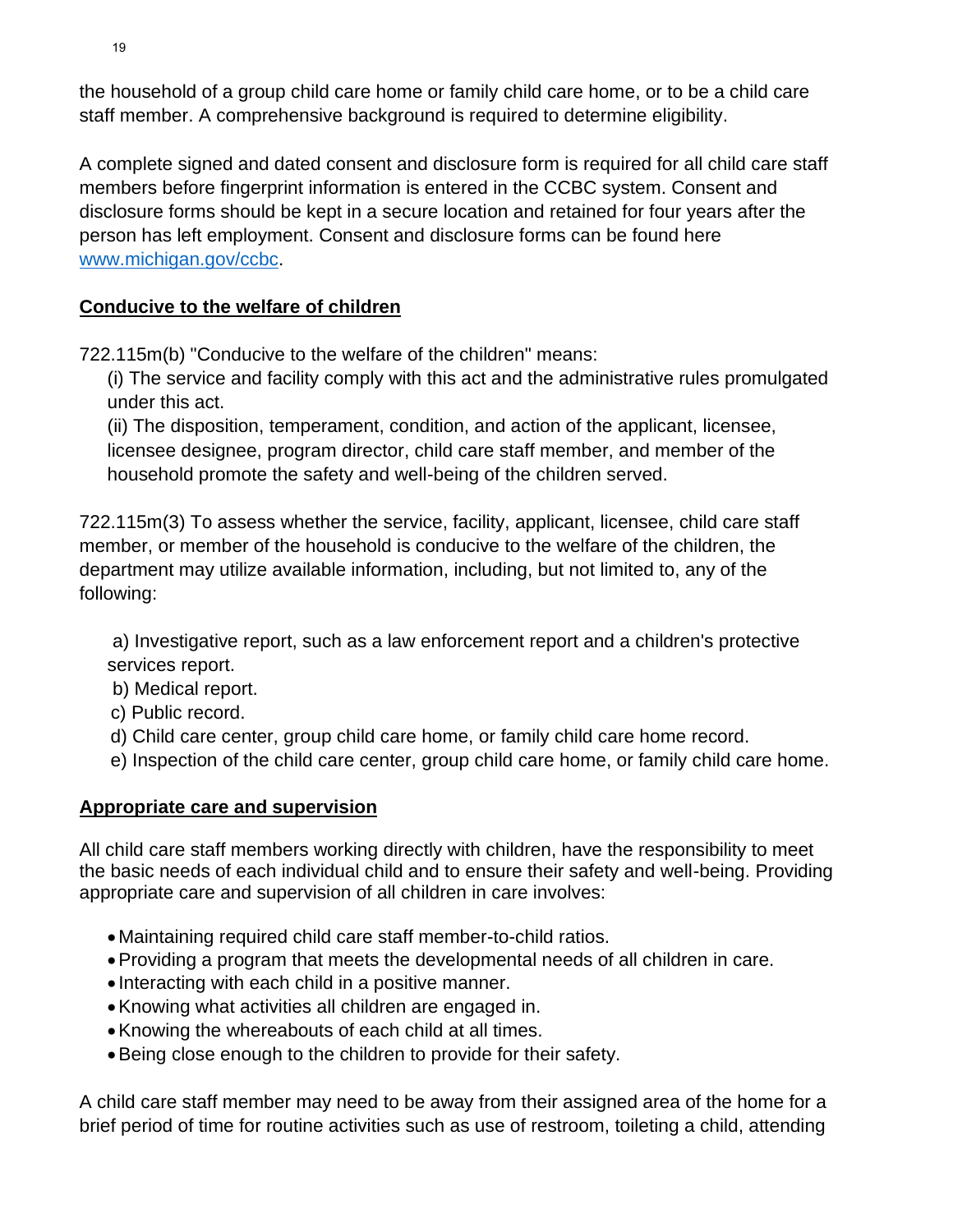to a sick child, escorting children from the bus, etc. In those situations, children must not be left unattended. If multiple child care staff members are in the room, a replacement child care staff member may not be necessary unless there is a significant disruption in the room, children's needs are not being met or absences are too lengthy or too frequent.

Volunteers not acting as child care staff members have the responsibility for providing appropriate care of children. This includes, but is not limited to:

- Interacting with children in a positive manner.
- If working with an individual child, knowing the whereabouts and activities of that child.
- Following the volunteer policy of the home.

Direct Supervision generally means to be physically present, or within an immediate distance, such as on the same floor and available to respond to the need of something or someone.

Child care assistants working directly with children under the supervision of the licensee or adult child care staff member, have the responsibility to meet the basic needs of each individual child and to ensure their safety and wellbeing. Providing appropriate care and supervision of all children in care involves:

- Interacting with each child in a positive manner.
- Knowing what activities all children are engaged in.
- Knowing the whereabouts of each child at all times.

• Being close enough to the children to provide for their safety.



# **Training**

The changes to the training rules are listed below.

### **R 400.1905 Training.**

**(1) A licensee** shall complete not less than 10 clock hours of training each calendar year related to child development, program planning, and administrative management for a child care business, not including CPR, first aid, **and infectious disease, including immunizations, training.**

Training topics may include but are not limited to:

- Child development language, social, emotional, physical, intellectual.
- Programming for various age groups e.g., math, science, dramatic play, art
- Managing children's behavior Health and safety Nutrition for young children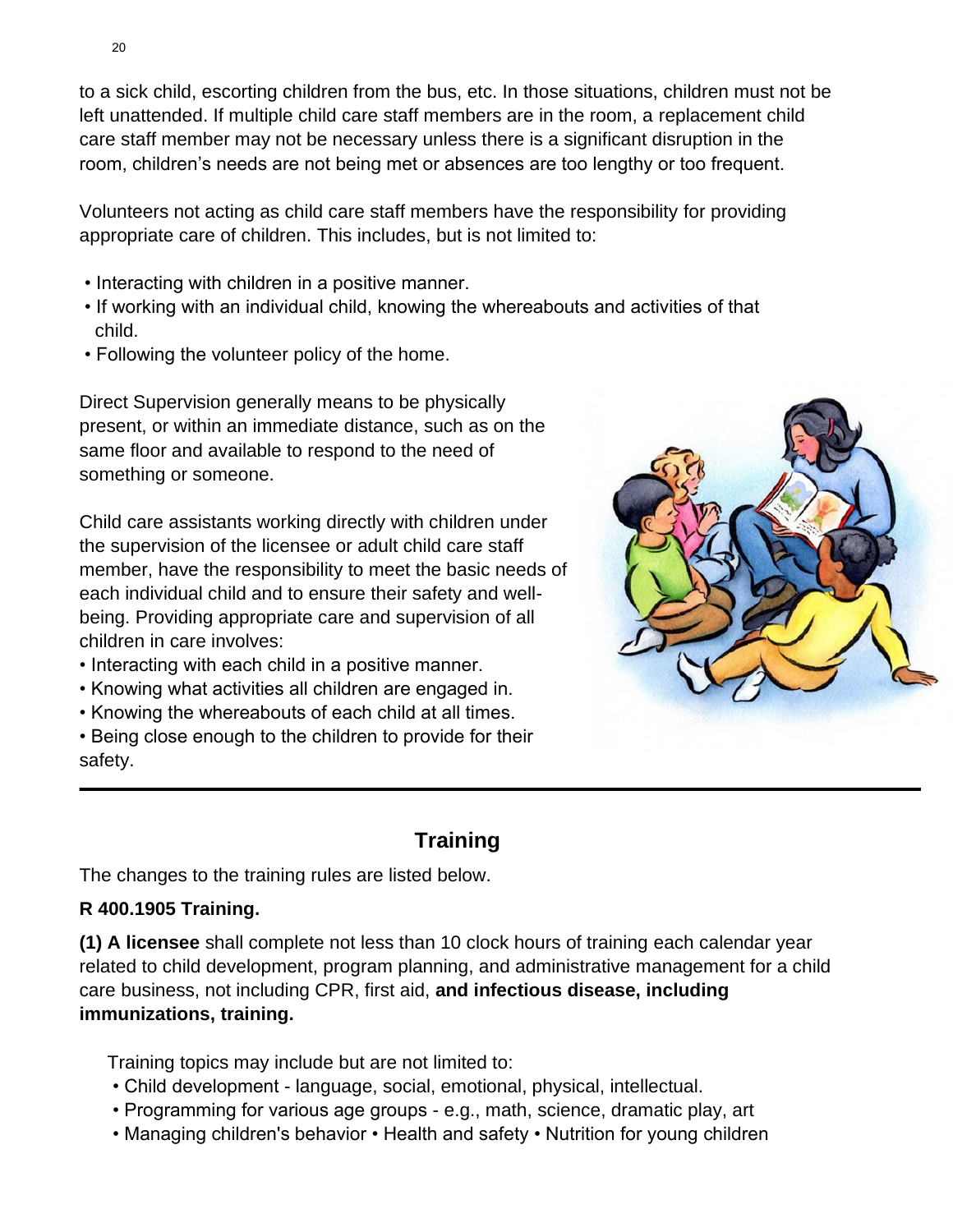- Caring for children with special needs or chronic medical conditions
- Workshops on games and toys
- Lead-risk, radon gas, emergency preparedness, crisis management, fire safety, water safety

All family and group home applicants that complete the child care home orientation training will receive six clock hours of training.

All licensees will receive one clock hour of annual training for reading all the home-related articles in three different issues of Michigan Child Care Matters and pass the tests associated with those issues during the calendar year. You must maintain your own documentation that you passed the tests by printing a copy of the test results page or the certificate for each test you pass for your records.

Equivalencies:

- 60 minutes equals one clock hour of training.
- One semester hour of college credit is equivalent to 15 hours of training.
- One term hour is equivalent to 10 hours of training.
- One CEU is equivalent to 10 hours of training.

**Note:** Training sessions must be a minimum of 30 minutes in duration to be counted toward training hours.

**(2)** A child care staff member and a child care assistant shall complete not less than 5 clock hours of training each calendar year related to child development and caring for children, not including CPR, first aid**, and infectious disease, including immunizations, training.**

**(3) A licensee shall ensure that child care staff members and child care assistants, prior to caring for children, have training that includes information on all of the following:**

**(a) Safe sleep practices to prevent sudden infant death syndrome.** 

**(b) Recognition of and the reporting of child abuse and neglect.** 

**(c) Prevention of shaken baby syndrome, abusive head trauma, and child maltreatment.** 

Licensees may provide training for child care staff members and child care assistants. However, this training may not be counted towards the licensee's own annual training requirements. All licensees must maintain copies of the documentation of this training on file in the child care home for review by the licensing consultant.

### **(4) Within 90 days after receiving a child care license or of being hired at a child care home, a licensee, a child care staff member, and a child care assistant shall complete training on all of the following topics:**

**(a) Child development.** 

**(b) Administration of medication.** 

**(c) Prevention of and response to emergencies due to food and allergic reactions.**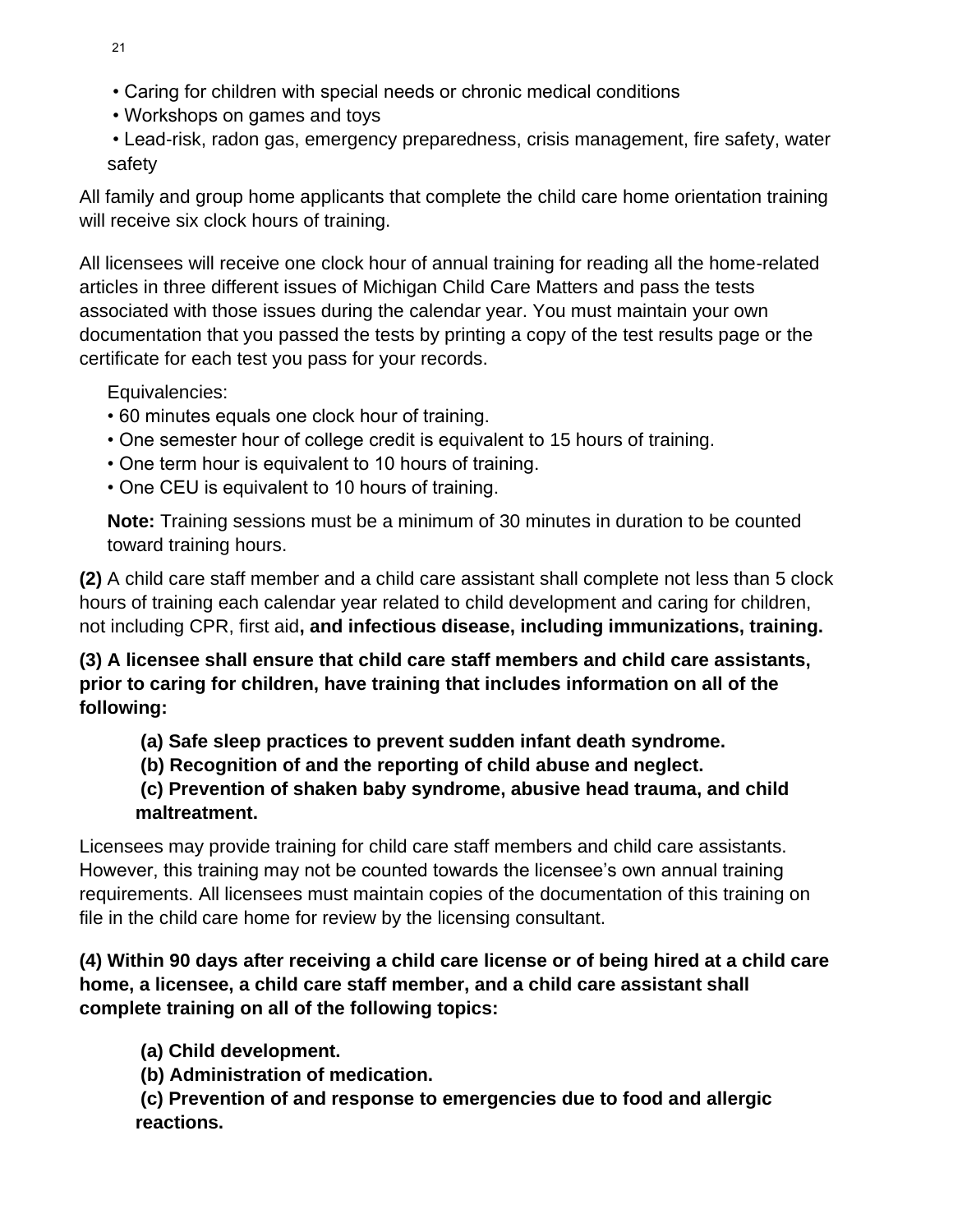**(d) Handling and storage of hazardous materials and the appropriate disposal of bio-contaminants.** 

**(e) Precautions in transporting children.** 

- **(f) Building and physical premises safety.**
- **(g) All hazards emergency preparedness and response planning.**
- **(5)** Training hours may include **completion** of any of the following:

(a) Sessions offered by community groups, faith-based organizations, and child care home associations.

(b) Trainings, workshops, seminars, and conferences on early childhood, child development, or child care administration offered by early childhood organizations. (c) Workshops and courses offered by local or intermediate school districts, colleges, and universities.

- (d) Online courses.
- (e) **Training and courses offered through MiRegistry**.

### **(6) Completion of the required training must be verified by a document, signed by the trainer or an authorized individual, which must be kept on file or available online at MiRegistry.**

Video, distance learning, correspondence, and online trainings must be facilitated and validated by a trainer/facilitator and include a feedback component.

Example 1: A group of six child staff members get together to watch a video on developmentally appropriate practices. A facilitator is selected from the group to lead a discussion following the video. Upon completion of the session, the child care staff member that was selected to facilitate provides each person, with verification of completion of this training session. The facilitator does not receive training hours for facilitating the group. With appropriate verification, licensing will accept this training as meeting R 400.1904a or R 400.1904b.

Example 2: A licensee enrolls in a self-study course that provides worksheets to complete. The licensee is not required to submit his/her work to the trainer. As part of the course, a certificate of completion is included with the worksheets. Licensing will not accept this training as meeting R 400.1904a or R 400.1904b.

Example 3: A licensee viewed a video series on child development. The licensee recorded on the Training Record (BCAL-4590) that he/ she spent four hours watching this video series. Licensing will not accept this training as meeting R 400.1904a or R 400.1904b.

Example 4: All personnel take an online training on positive methods of discipline. At the end of the online training, the personnel must respond, in writing, to a series of questions related to how she can use positive methods of discipline with children in care. These responses are submitted online. A trainer reviews the responses and sends feedback to the personnel. With appropriate verification, licensing will accept this training as meeting R 400.1904a or R 400.1904b.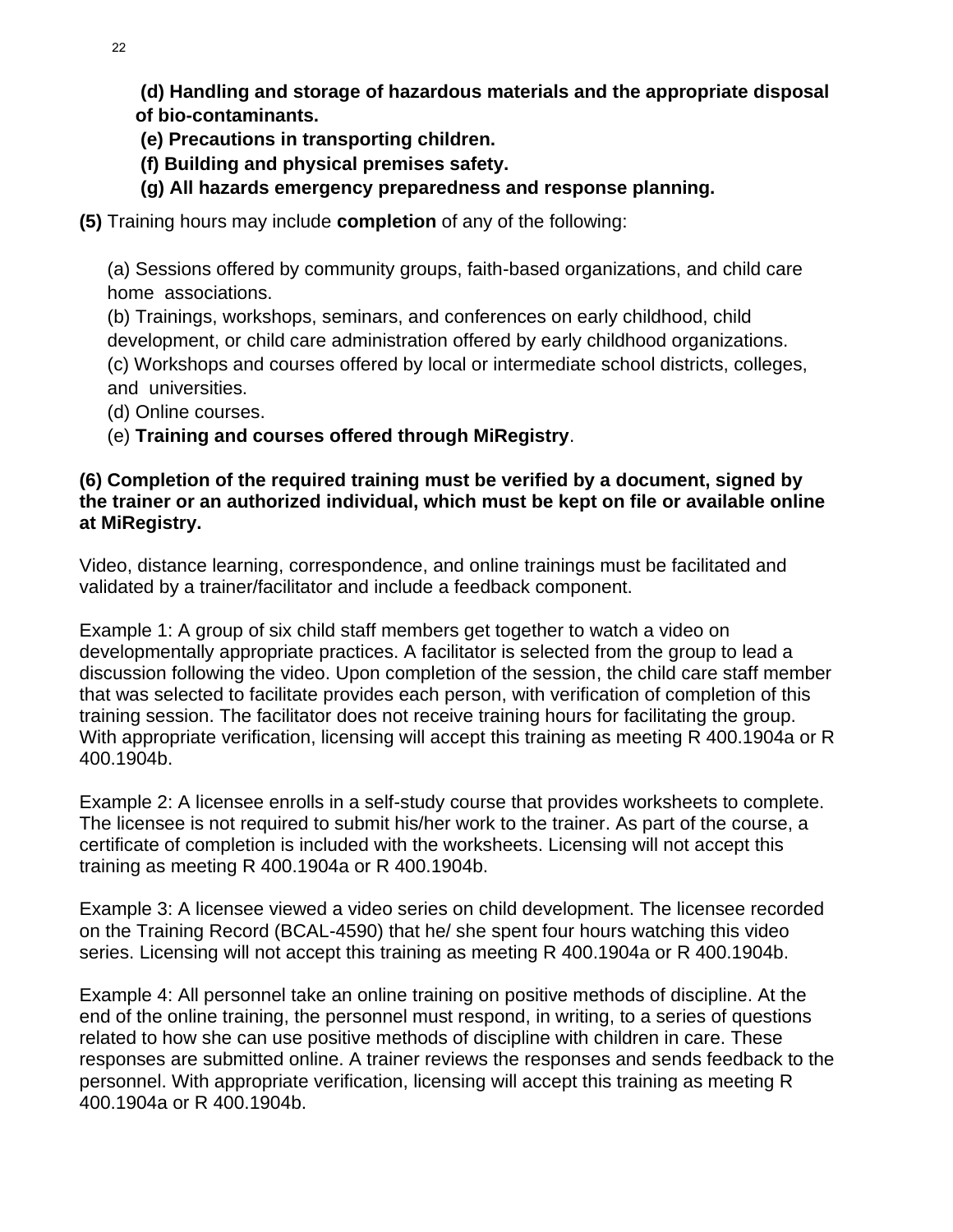Example 5: The use of educational curriculum, magazines and books, while a means to enhance the personnel's personal growth and development, are not facilitated and validated by a trainer. Licensing will not accept these as meeting R 400.1904a or R 400.1904b.

Exception: Refer to subrule (1) of this rule for how reading issues of Michigan Child Care Matters may be counted.

**(7) CPR and first aid training certification must be maintained according to the expiration dates on the individual's certification cards.** 

**(8) The department may require additional training for violations based on the act or these rules. The additional training may include, but is not limited to, the safe sleep training available on MiRegistry or attending another orientation session conducted by the department.** 

**(9) When the department of licensing and regulatory affairs or the department of education publishes a notice that a new health and safety update document or a new health and safety update training activity has been published on MiRegistry, the licensee shall ensure that all personnel read and acknowledge the document or complete the activity within 6 months of the notice.**

# **Child Care Staff Records**

The records required of a licensee, child care staff member and child care assistant have been updated to include the following:

### **R 400.1906 Records of a licensee; child care staff member; child care assistant.**

**(1) A licensee shall maintain a file for each child care staff member and each child care assistant that includes all of the following:**

> **(a) The individual's first and last name, address, telephone number, and date of hire.**

**(b) Daily records detailing arrival times and departure times at the child care home.**

**(c)** A statement signed by a licensed physician or his or her designee that attests to the individual's mental and physical health., and which must be updated as follows:

**(i) For an applicant or licensee,** within 1 year before issuance of the initial license and at the time of subsequent renewals. **(ii) For a child care staff member and a child care assistant,** within 1 year prior to caring for children and at the time of subsequent renewals

**of the child care home's license.**

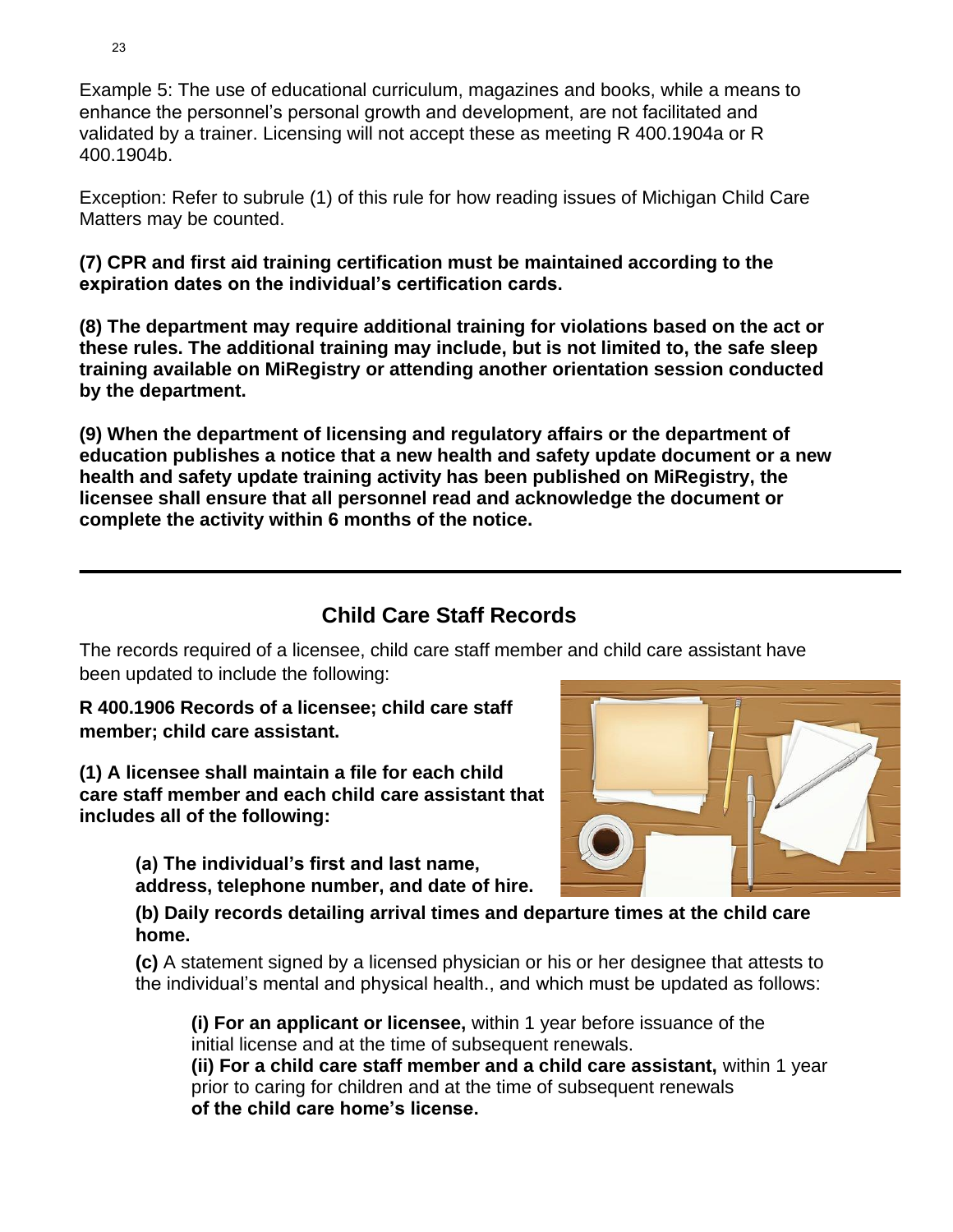**(d) Other physician attestations and records as required in R 400.1919.**

**(e) Training records, as defined in R 400.1905(5), which may also be viewed online at MiRegistry during an on-site inspection. MiRegistry**

**(f) A completed and signed Michigan Child Care Background Check Consent and Disclosure form as required in R 400.1925.**

**(g)** A written statement, signed and dated by **the child care staff member or child care assistant at the time of hiring, indicating all of the following**

### **information:**

(i) The individual is aware that abuse and neglect of children is unlawful.

(ii) The individual knows that he or she is mandated by law to report child abuse and neglect.

(iii) The individual has received a copy of the licensee's discipline policy.

### **Daily records**

Daily records may include time cards, time sheets, logs documenting personnel names, date worked, and arrival and departure times.

If records are kept electronically records must be accessible upon request. If records are not available during an onsite inspection the licensee is in violation of these rules. R 400.1906(1)(c) - The Licensing Medical Request (BCAL-3704-CC) may be used to document medical information required by this rule. This form is located in the [forms](https://www.michigan.gov/lara/0,4601,7-154-89334_63294_5529_49572_49584---,00.html) section of our [website.](https://www.michigan.gov/lara/0,4601,7-154-89334_63294_5529---,00.html)

### **Physical evaluations**

Physician evaluations are acceptable from the following:

- A licensed Doctor of Medicine (MD).
- A licensed Doctor of Osteopathic Medicine (DO).

• A designee, which includes a physician assistant, nurse practitioner or nurse. When a designee signs the evaluation, a physician's signature or stamp is not required on the form. If there is a question as to the validity of the document, the licensing consultant will contact the physician's office to verify its authenticity. Any adult providing care in any circumstance MUST meet this requirement and all other requirements of a child care staff member or child care assistant.

### **Consent and Disclosure form**

A complete signed and dated consent and disclosure form is required for all child care staff members before fingerprint information is entered in the CCBC system. Consent and disclosure forms should be kept in a secure location and retained for four years after the person has left employment. Consent and disclosure forms can be found here **[www.michigan.gov/ccbc.](http://www.michigan.gov/ccbc)**

# **Eligibility**

While awaiting results of the comprehensive background check an individual may serve as a child care staff member if the individual is supervised **at all times** by an eligible staff member. Supervised at all times means the eligible staff member can see and hear the individual at all times. Example: if the eligible staff member needs to use the restroom another eligible staff member must step in to supervise the individual prior to them leaving the room.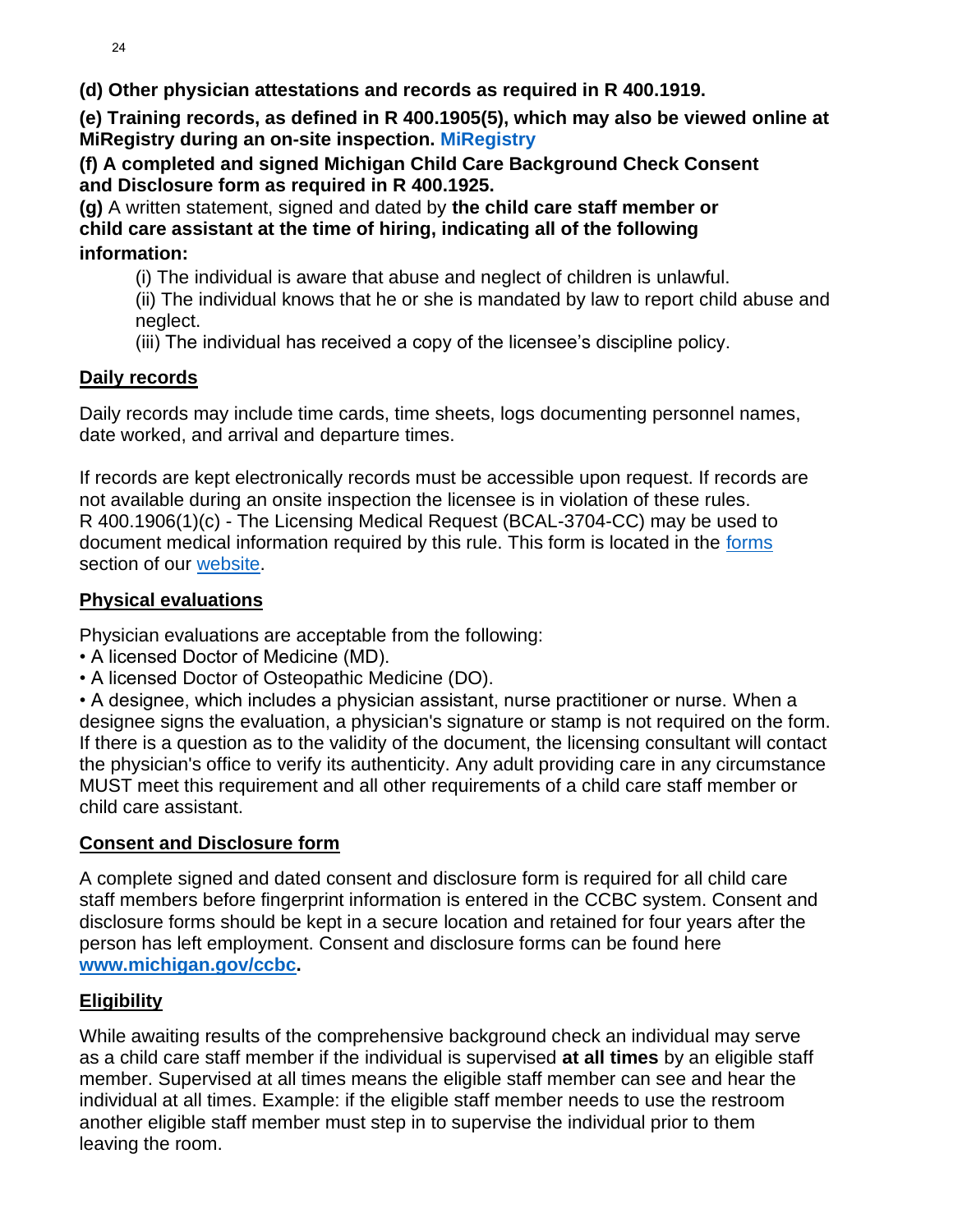Michigan State Police (MSP), the Federal Bureau of Investigation (FBI) and LARA will periodically request a copy of the Consent and Disclosure form to ensure compliance. MSP and the FBI have Criminal Justice Information Services (CJIS) policies which require a Consent form. Both MSP and the FBI audit LARA to ensure individuals fingerprinted under the child care reason code are aware of their rights and responsibilities as documented in this form. As the department is periodically audited by the FBI/MSP to ensure compliance with CJIS policies, we may request that a copy of the Consent and Disclosure form be provided.

On occasion, the department may become aware of additional aliases or states of residency not disclosed into the CCBC system. When this occurs, the department may request a copy of the Consent and Disclosure form to assess whether or not the individual was knowingly attempting to falsify or omit information in connection with the background check.

Falsifying and omitting information in connection with a comprehensive background check will result in an applicant being found ineligible for that application. If there are concerns that an applicant may have omitted or falsified information in the Consent and Disclosure form and by extension the CCBC System, the department may request to view the form. Once an applicant completes the Consent and Disclosure form, they should be provided a copy of their form for future use.

The CCBC [Forms and Resources](https://miltcpartnership.org/childcareportal/home/formsandresources) has a PowerPoint training guide for using the Child Care Background Check System.

For questions, contact the CCBC unit at 844-765-2247.

Frequently Asked Questions for using the CCBC system can be found here **FAQ** 

### **Assistant caregiver certifications**

R 400.1906(1)(g) (i-iii) – The BCAL-4595 may be used by child care staff members and child care assistants to comply with this rule. This form is located in the [forms](https://www.michigan.gov/lara/0,4601,7-154-89334_63294_5529_49572_49584---,00.html) section of our [website.](https://www.michigan.gov/lara/0,4601,7-154-89334_63294_5529---,00.html)

An electronic signature from a staff person or volunteer is acceptable.

### **Mandated reporters**

Child care staff members and volunteers, and child care assistants (including minors) of a child care home are mandated reporters. Under the Child Protection Law, center employees and volunteers must contact Children's Protective Services (CPS) **immediately** when they suspect child abuse and/or neglect.

•The immediate verbal report must be made to Centralized Intake by calling (855) 444-3911. The verbal report must be followed by a written report. The written report must be submitted within 72 hours. DHHS encourages the use of the Report of Suspected or Actual Child Abuse or Neglect (DHS-3200) form which includes all the information required by the law. The written report may be faxed to (616) 977- 1154 or (616) 977-1158 or emailed to [DHS-CPS-CIGroup@michigan.gov.](mailto:DHS-CPS-CIGroup@michigan.gov)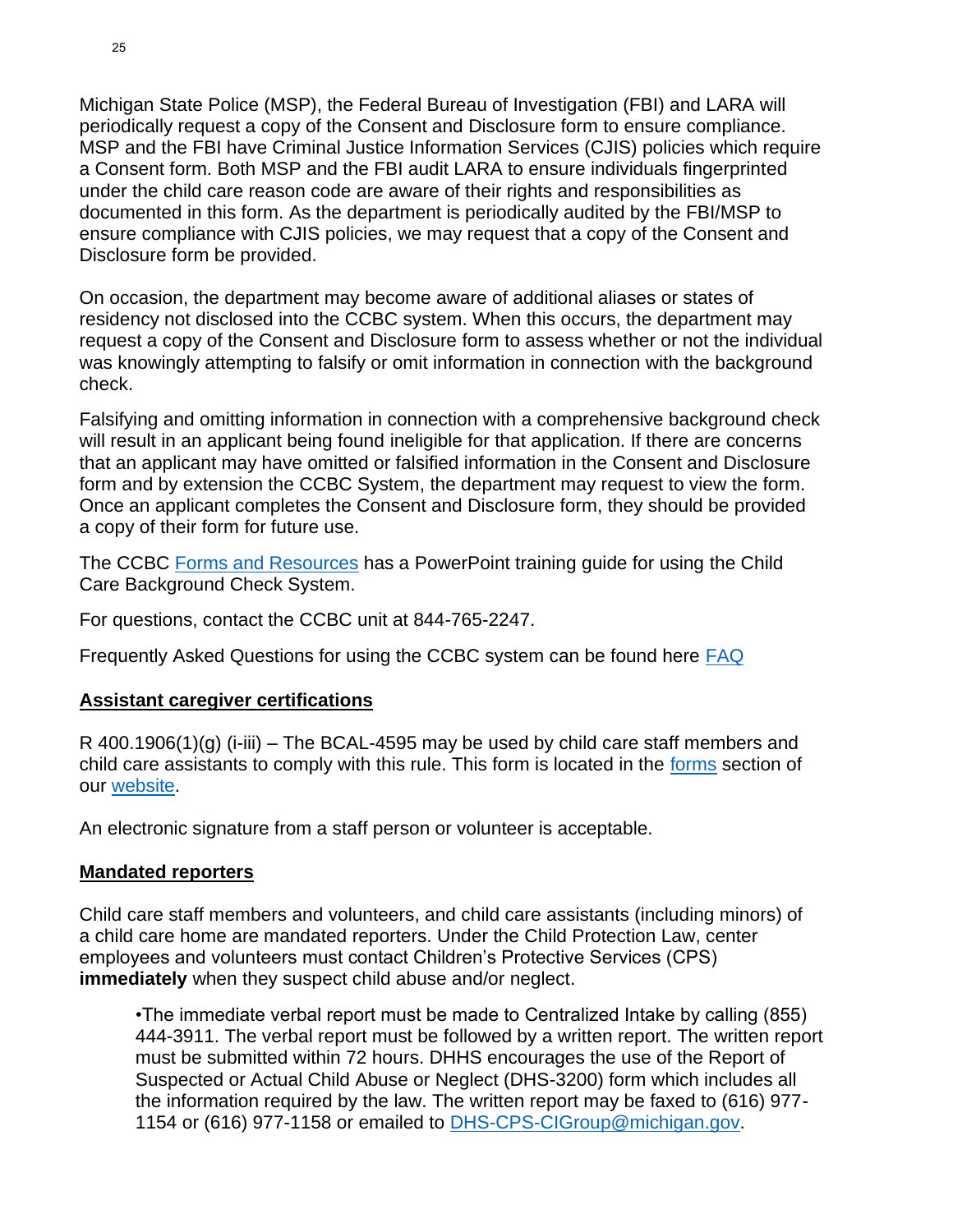•*The immediate online report eliminates the requirement to fill out a DHS-3200 form. To report online, you can register as a mandated reported at Mi Bridges Mandated Reporters.*

Reporting the situation to the licensee or another staff person does not relieve the home employee or volunteer of their mandated responsibility to report to CPS.

When child abuse and/or neglect is suspected, the home employee or volunteer needs to **only** obtain enough information to make a report. If a child starts disclosing information regarding abuse and/or neglect, the home employee/volunteer must ask **only** open ended questions, if necessary, to determine whether a report needs to be made to CPS. The child must not be led during the conversation. The home employee/volunteer must not attempt to conduct their own investigation either before reporting it to CPS or during the CPS investigation.

### **(2) The records in this rule must be retained for the duration of the individual's employment and a minimum of 4 years after the individual has left the employment of the licensee.**

Records must be accessible upon request. If records are not available during an onsite inspection the licensee is in violation of these rules.

# **Child's Record**

The following change was made to the requirements for child records.

### **R 400.1907 Child's record.**

(5) The records in this rule must be retained for a minimum of 4 years **from the date a child is no longer being cared for in the child care home.**

Records should be kept on-site for the current year and the two years prior to the current year while the child is enrolled. These records should be kept for 4 years after the child leaves the home.

# **Concurrent Licensing**

The concurrent licensing rule now allows up to 12 children in the home for providers with both a child care license and a foster care license.

### **R 400.1909 Concurrent licensing.**

(2) A **licensee** who provides care for both child care and foster care children shall not care for more than **12** children, including all of the following:

(a) Children who are under 17 years of age and who are related to the **licensee** by blood, marriage, adoption, or legal guardianship.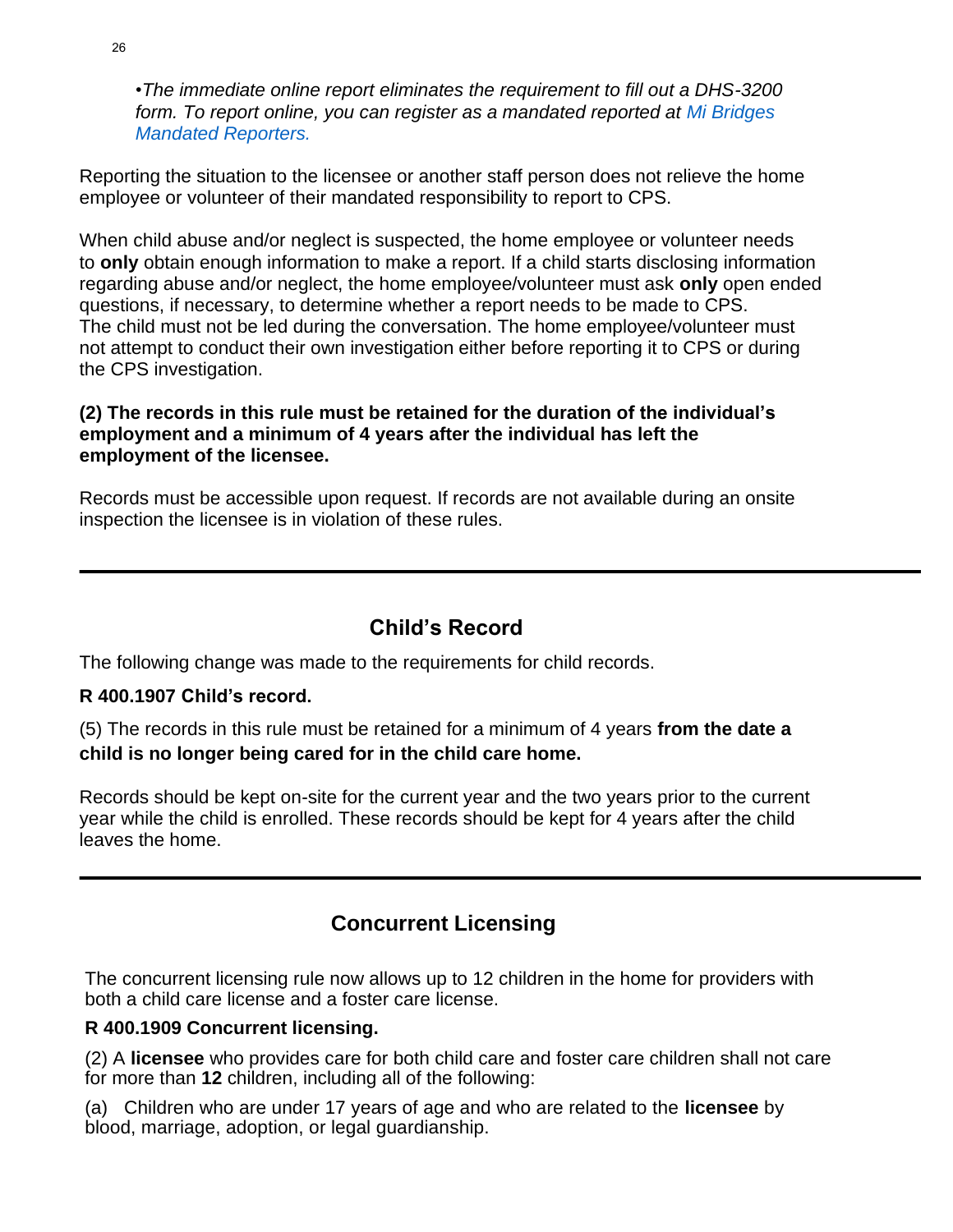- 27
- (b) The capacity of foster children identified on the foster care license.
- (c) All other children who are cared for on a part-time or full-time basis.

To determine the capacity of the family or group child care home if also licensed to provide foster care:

- Add the number of children shown on the foster care license.
- Add the number of children under 17 years of age residing in the home. Do not count the number of foster children placed in the home.
- Subtract that number from12. The remainder is the child care license capacity.

### **(4) The department has the right to refuse concurrent licensing for child care if the health and safety of child care children could be at risk.**

### **Ratio**

The following are the changes to the ratio rule.

### **R 400.1910 Ratio of personnel to children.**

- (1) The ratio of **personnel** to children present in the home at any 1 time **must**  be not less than 1 **member of the personnel** to 6 children. The ratio **must**  include all children in care **who are not related to any personnel** and any of the following children who are less than **6** years of age:
	- (a) Children of the **licensee**.
	- (b) Children of **a child care staff member or child care assistant**.
	- (c) Children related to any member of the **household** by blood, marriage, or adoption.

Ratio is determined by the number of children per personnel.

The licensee's own children or other children residing in the home under 6 years of age are not counted in the ratio if a spouse or other person is home and supervising these children.

Foster care children are treated as the licensee's own children.

The licensee's own children who are 6 years of age and older are not counted in the ratio.

Visiting children who are less than 6 years of age will be counted in the ratio unless accompanied by an adult.

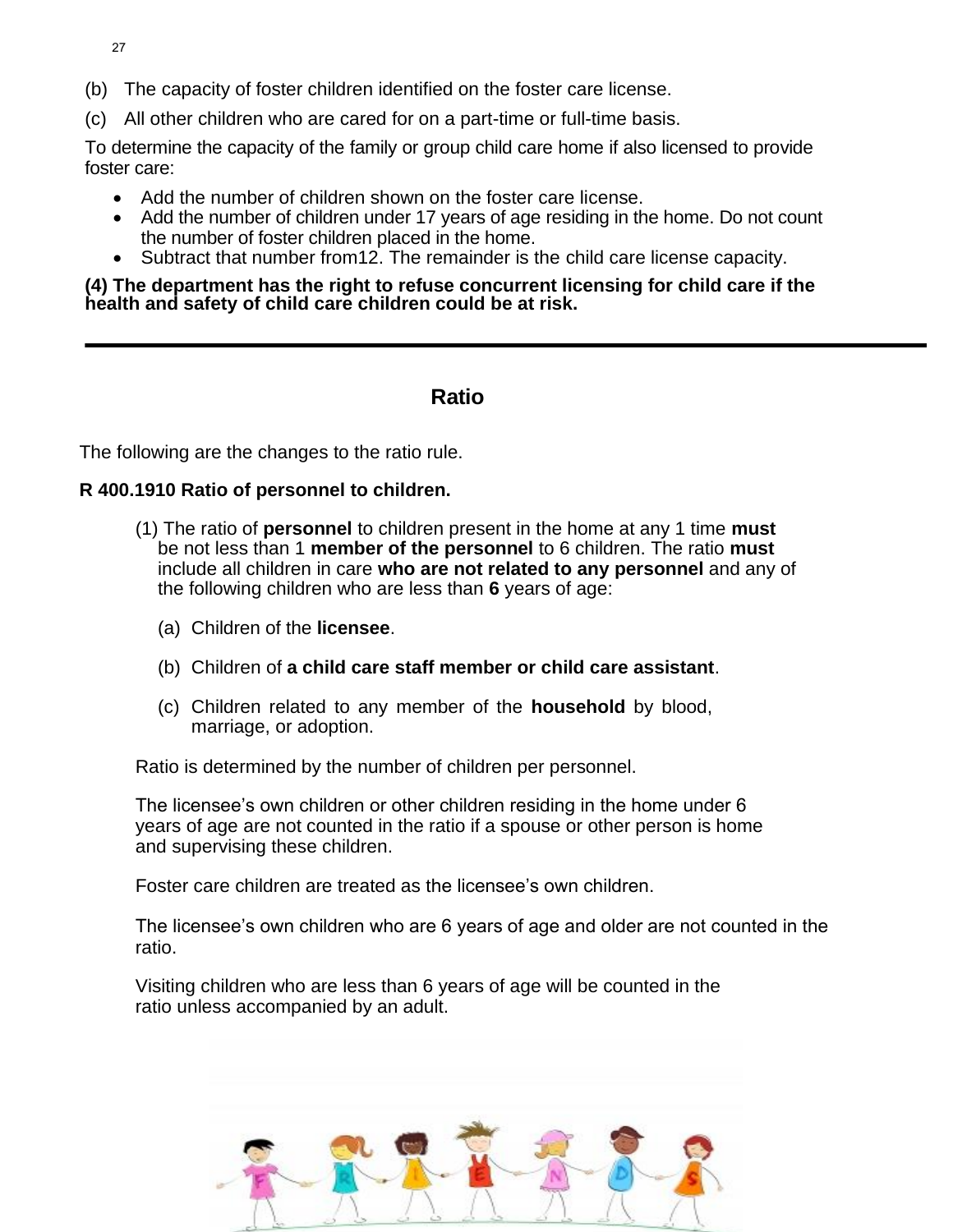

Visiting children who are 6 years of age and older (friends of the licensee's children, neighborhood children, etc.) are not counted in the ratio as long as all the following requirements are met:

• They do not require direct care and supervision.

• The children's parents or other responsible person are at home and immediately available should the children need to be sent home.

• They are not interfering in any way with the care and supervision of the child care children or taking away from adequate space and equipment.

# **Infant Sleeping**

Below are the significant changes to the infant sleeping rules.

**R 400.1912 Infant; child; resting' sleeping; supervision.**

**(4) If a child has a health issue or a special need that requires the child sleep in an alternate position or in something other than a crib, porta-crib, or play yard for infants and toddlers, or cot or mat for toddlers, documentation from the child's health care provider is required. The documentation must include specific sleeping instructions and time frames for how long the child needs to sleep in this manner and include an anticipated end date.**

Documentation from the child's health care provider is required **prior** to allowing the child to sleep in the alternate position or equipment.

The licensee must ensure that any special written instructions from the child's health care provider are kept in an accessible location and shared with all child care staff members and assistants.

Monitoring must be recurring and must include visual observation of infants, with personnel standing close enough to the infant to observe breathing patterns, sleep position and any signs of distress or discomfort.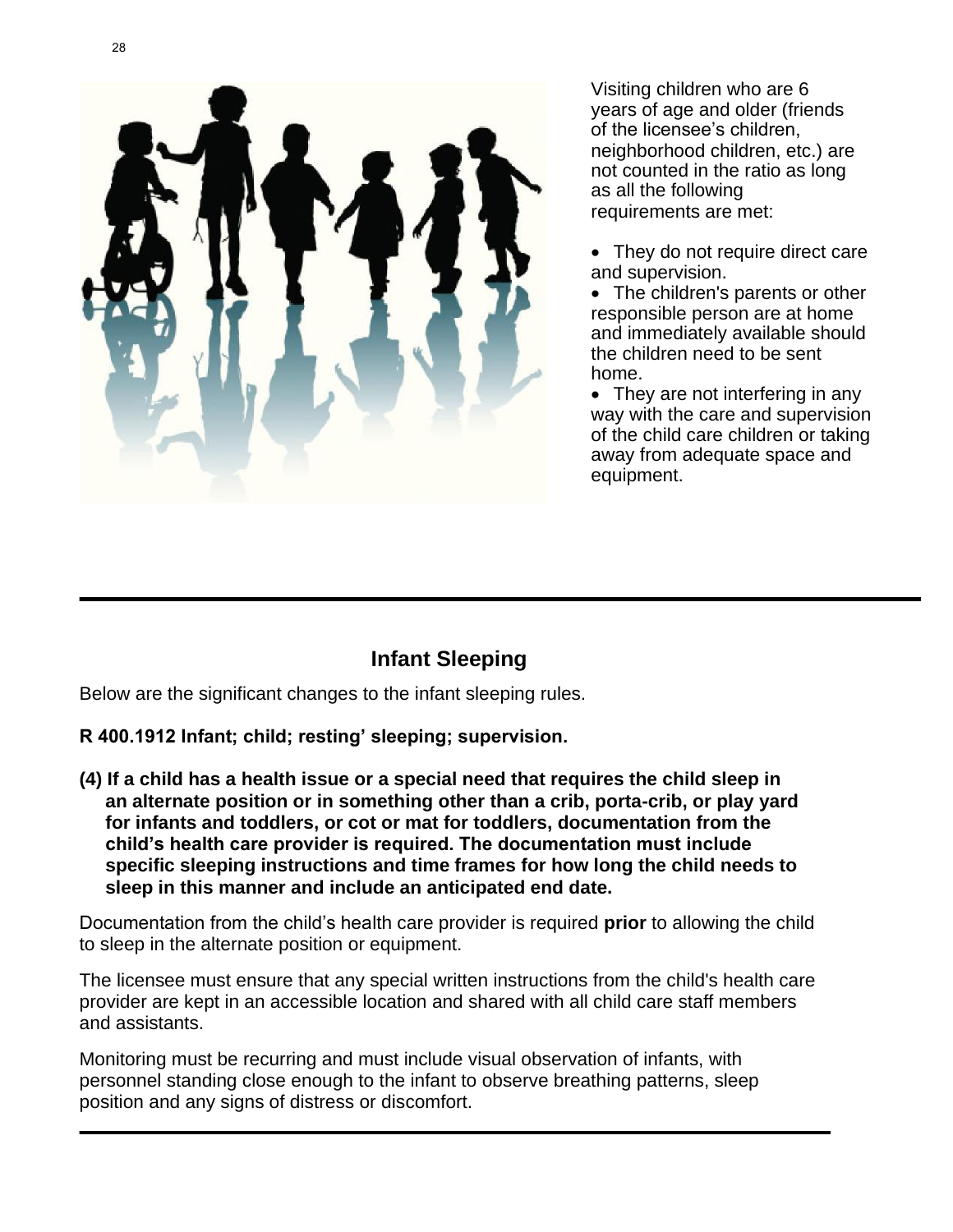New licensing rules for home child care include prohibiting the use of substances in a child's mouth and using time out with children under 3 years of age. Below are the rules regarding discipline for homes.

### **R 400.1913 Discipline; Child Handling.**

**(3) Personnel** shall not do any of the following:

- (a) Hit, spank, shake, bite, pinch, or inflict other forms of corporal punishment.
- **(b) Use any substance in a child's mouth such as, but not limited to, soap, hot sauce, or vinegar.**
- (c) Restrict a child's movement by binding or tying him or her.
- (d) Inflict mental or emotional stress, such as humiliating, shaming, threatening a child, or using derogatory remarks.
- (e) Deprive a child of meals, snacks, rest, or necessary toilet use.
- (f) Confine a child in an enclosed area such as a closet, locked room, box, or similar **enclosure**.

### **(g) Use time out for children under 3 years old.**

Discipline is not punishment; discipline involves helping a child gain control over his or her own behavior. Positive discipline methods will help guide a child toward self-discipline and independence. All personnel are responsible and accountable for:

- Ensuring that a child's movement is not restricted by the use of a harness or leash or other restraint device.
- Ensuring that the strapping device on high chairs, etc. are used to stabilize the child in that type of chair and not used for punishment or discipline.
- Ensuring that firm and consistent expectations are given that do not cause children to feel shame or humiliation.

**Note:** The practices outlined in this subrule are strictly prohibited regardless of parental permission. Any licensee who questions or has concerns regarding a parental discipline request should contact their licensing consultant.

**(4) Reasonably appropriate discipline or restraint may be used to prevent a child from harming himself or herself,** or to prevent a child from harming **other persons** or property, or to allow a child to gain control of himself or herself excluding those forms of punishment prohibited by subrule (3) of this rule.

If it becomes necessary to restrain a child for his/her own or other's protection, holding the child as gently as possible is acceptable. Children shall not be physically restrained longer than necessary to control the situation.

Examples of inappropriate restraint include but are not limited to:

- Holding a child with undue physical force.
- Holding a child down on a sleep surface with hands or feet.
- Sitting on a child.
- Any physical restraint for the purpose of discipline or punishment, especially with ropes, scarves, belts, ties or straps.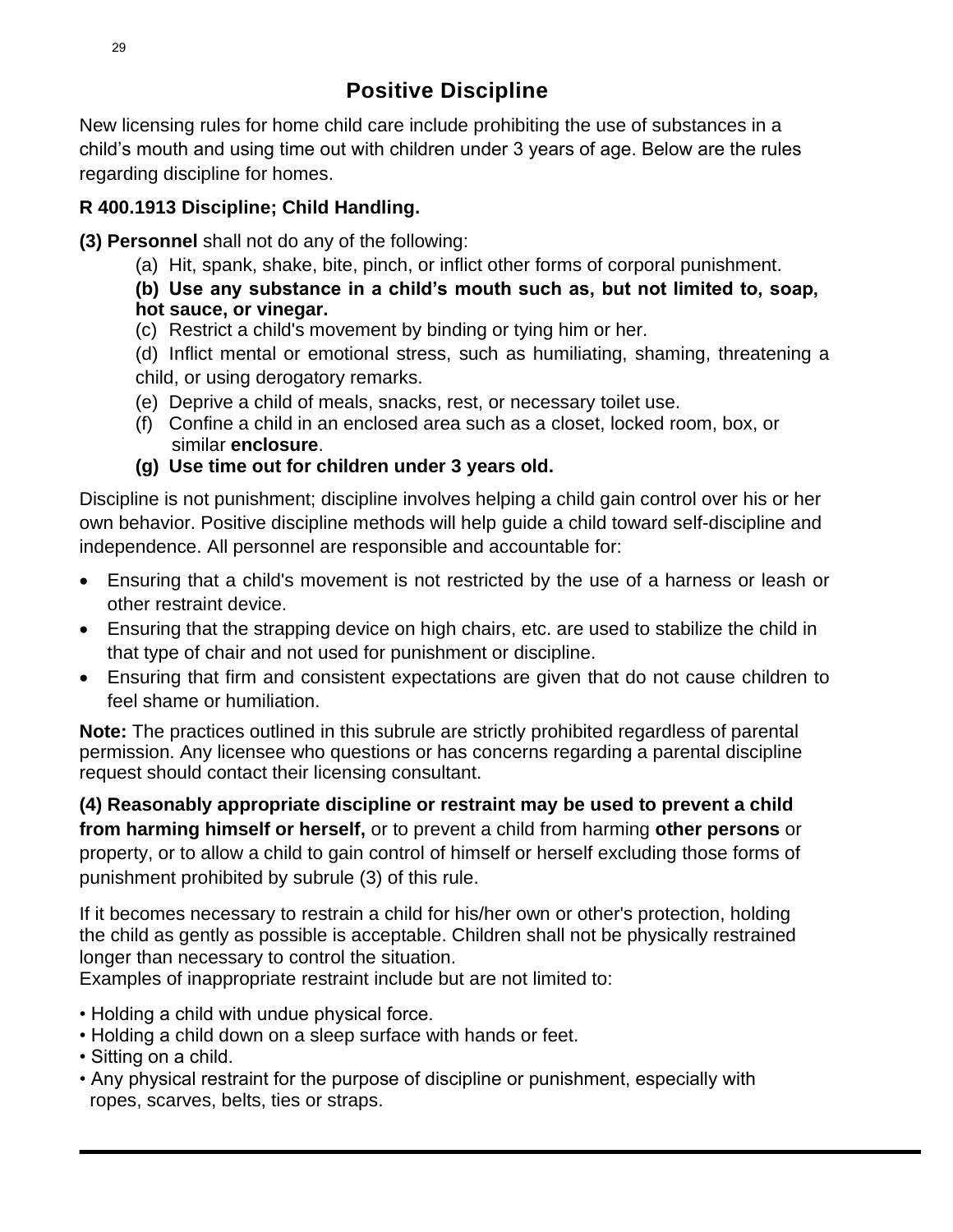# **Indoor Play**

The following changes were made to the indoor play rules.

### **R 400.1915 Indoor space; equipment and materials.**

**(5)** As required by section 15 of the children's product safety act, 2000 PA 219, MCL 722.1065, a licensee shall conspicuously post in the child care home an updated copy of the list of recalled or unsafe children's products **that is provided by the department through its Michigan Child Care Matters (MCCM) online newsletter and available at the department's website www.michigan.gov/mccmatters.**

**(7)** Trampolines **and bounce houses must** not be used indoors by children in care**.** 

Trampolines of all sizes are prohibited, even with parental permission. Bounce houses and other similar types of equipment are also prohibited indoors, as they present the same hazards as trampolines.

**Note:** Providers can take children on field trips where trampolines, bounce houses and similar types of equipment are used with written parental permission.

### **Note: Refer to R 400.1920(7) regarding outdoor use of bounce houses.**

# **Bedding and Sleeping Equipment**

To help ensure the safety and well-being of children, the following bedding and sleeping

rules have been added:

### **R 400.1916 Bedding and sleeping equipment.**

**(1)** All bedding and **sleeping** equipment **must** be in accordance with U.S.Consumer Product Safety Commission standards as approved for the age of the child using the equipment and **must** be clean, comfortable, safe, and in good repair. **The standards are available at [http:// www.cpsc.gov.](http://www.cpsc.gov/)**

**(2)** All bedding and sleeping equipment **must** be cleaned before being used by another **child.**

**(3)** All bedding used by children **must** be washed when soiled and weekly at a minimum.

To be compliant with the CPSC, cribs manufactured after June 27, 2011 are presumed compliant with the new standards. To determine when your crib was manufactured, check the crib. All cribs must have their date of manufacture permanently affixed to the crib.

Cribs manufactured prior to June 28, 2011, must have a Children's Product Certificate (CPC) or test report from a CPSC-accepted third party. While manufacturers, importers and retailers are not required to supply CPCs or test reports to consumers,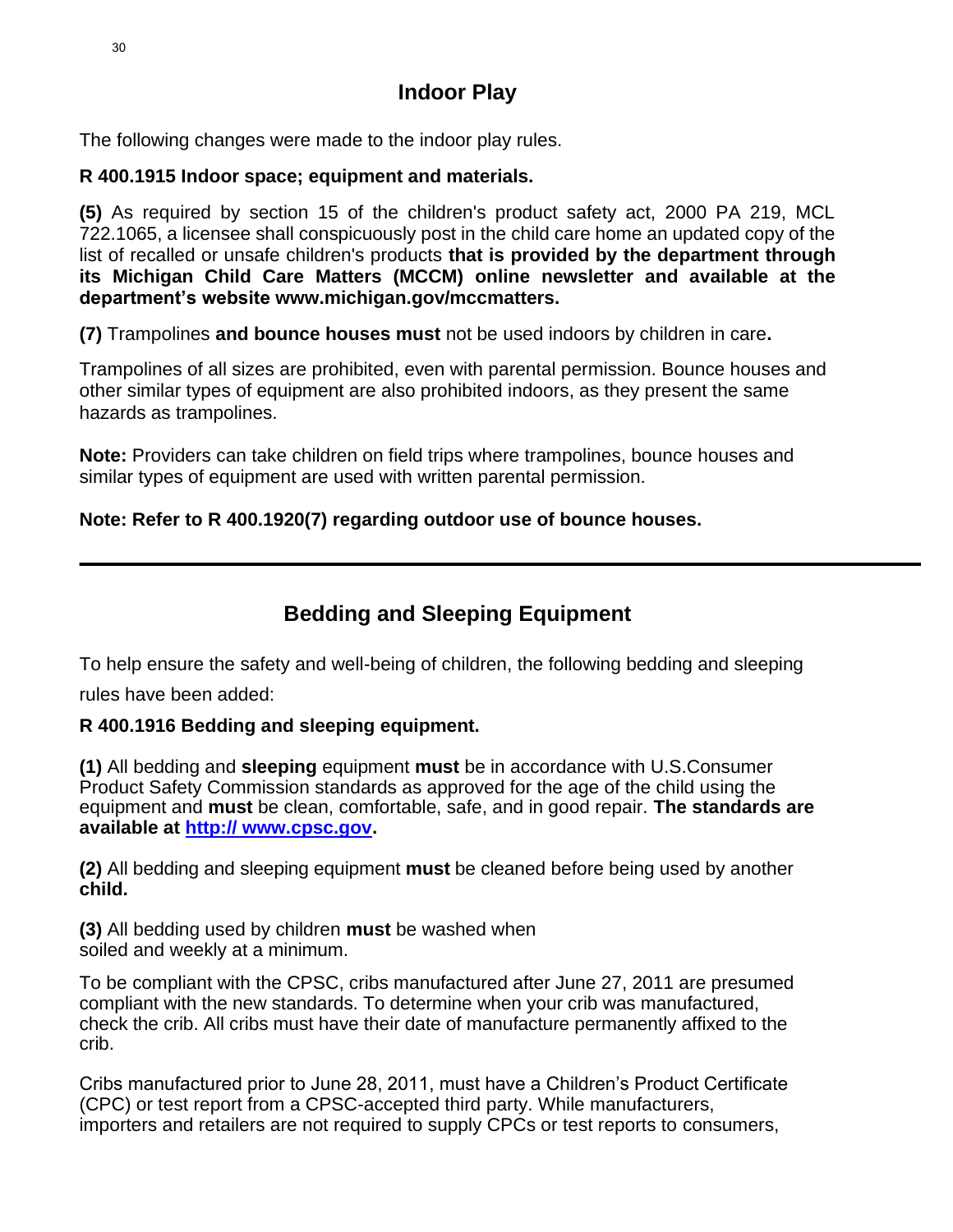many will provide these documents to consumers upon request or they post them on their websites.

Keep in mind that most cribs manufactured prior to June 28, 2011 will not meet the new standards. For more information, go to CPSC's Crib Information Center at [www.cpsc.gov/Regulations-Laws--Standards/Voluntary-Standards/Cribs/](http://www.cpsc.gov/Regulations-Laws--Standards/Voluntary-Standards/Cribs/)

**Note:** Under the new standards, non-full-size baby cribs must be sold with the mattress.

**(4)** All cribs, **play yards**, or porta-cribs must be equipped

with a firm, tight-fitting mattress with a waterproof, washable covering, as recommended and approved by the U.S. Consumer Product Safety Commission.

**Note:** Under the federal crib standards, full-size baby crib mattresses must measure 27 1/4 inches by 51 5/8 inches with a thickness not exceeding 6 inches.

**(5) Play yard mattresses must be purchased from the manufacturer of the play yard and be manufactured after February 19, 2014. Play yards must meet the Consumer Product Safety Commission safety standards for play yards, 16 CFR part 1221 (2019). Licensees shall comply with this subrule by December 31, 2019. These standards are available at Cribs | [CPSC.gov](http://cpsc.gov/) . They are also available for inspection and distribution at the Michigan Department of Licensing and Regulatory Affairs, Bureau of Community and Health Systems, Child Care Licensing Division, 611 W Ottawa, Lansing, MI 48933-1070.**

A play yard (such as a Pack n' Play®) is acceptable if all of the following are met:

- It complies with subrules (6)(a) of this rule.
- The manufacturer indicates the play yard can be used for sleeping.
- The child using the play yard for sleeping cannot climb out of it and is less than 35 inches in height.

A play yard is defined as a framed enclosure that includes a floor and has mesh or fabric sided panels primarily intended to provide a play or sleeping environment for children.

Square playpens are typically used to contain a child for short periods of time or for play and are not acceptable for sleeping children of any age.

Only mattresses sold with the play yard are acceptable for use. If the mattress needs to be replaced the entire play yard must be replaced unless the manufacturer of the play yard offers a replacement mattress. After-market mattresses for play yards are not acceptable.

Play yards must meet the CPSC standard for play yards, 16 CFR part 1221 (2019).

To be in compliance, play yard mattresses must be built after February 19, 2014. Play yards must be maintained and in good repair.

Newly purchased play yards should be manufactured after January 20, 2020.

**(6) Infants, birth to 12 months of age, shall rest or sleep alone in an approved crib, play yard, or porta-crib. This equipment must meet all of the following**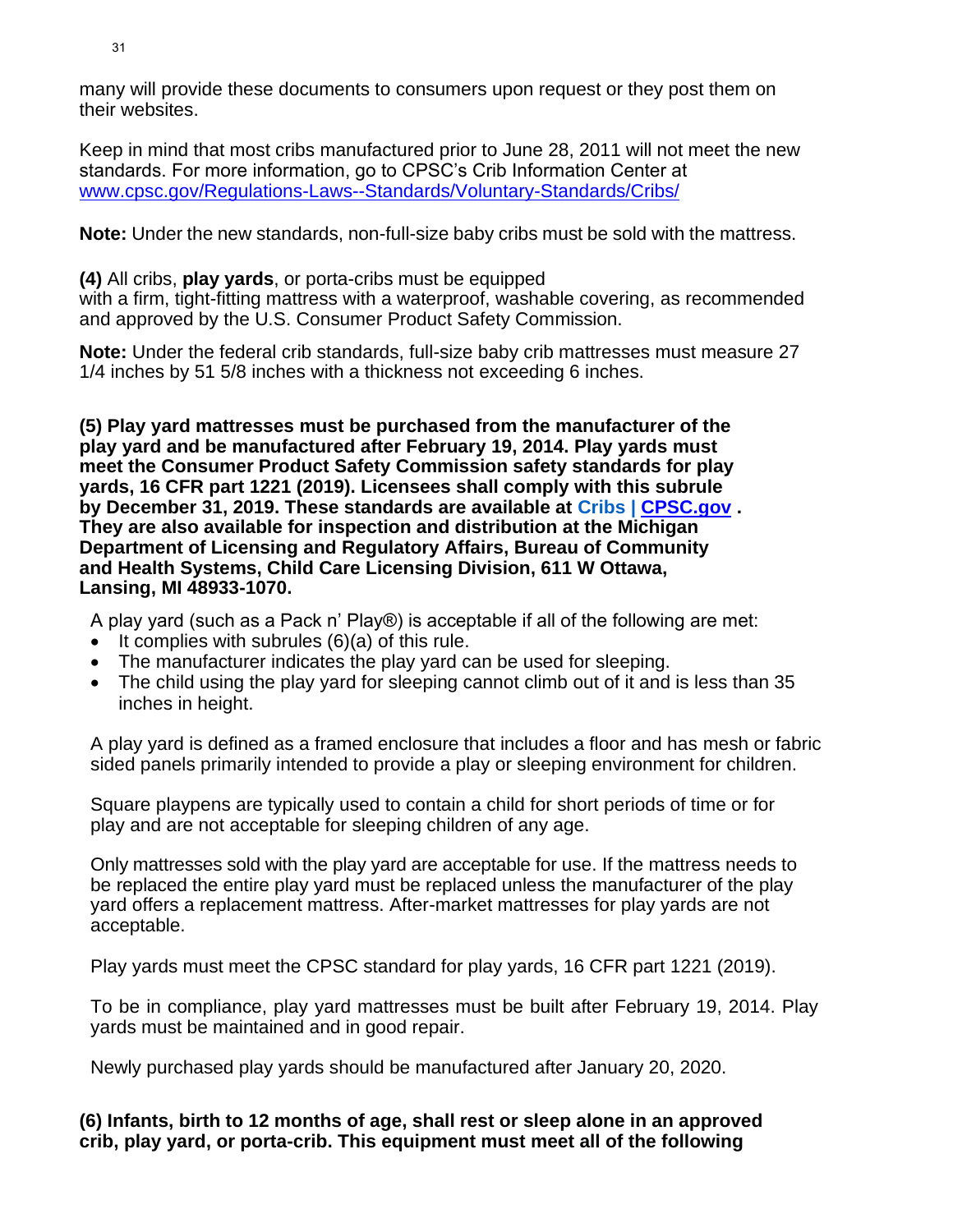### **requirements:**

- **(a) Cribs, porta-cribs and play yards must comply with the product safety standards issued by the Consumer Product Safety Commission, 16 CFR 1219 (2019), 16 CFR 1220 (2019), and 16 CFR 1221 (2019), which are available at [http://www.cpsc.gov.These](http://www.cpsc.gov.these/) standards are also available for inspection and distribution at the Michigan Department of Licensing and Regulatory Affairs, Bureau of Community and Health Systems, Child Care Licensing Division, 611 W Ottawa, Lansing, MI 48933-1070.**
- **(b) A tightly fitted or snug bottom sheet must cover the crib or porta-crib mattress with no additional padding placed between the sheet and the mattress.**
- **(c) Stacking cribs must not be used.**

Any rectangular shaped portable crib labeled by the manufacturer as a portable crib is acceptable if it complies with subrules (6)(a) of this rule. A portable crib (portacrib) must meet the following criteria:

- Be constructed with wood or metal slats.
- Cannot be collapsed or folded without removal of the mattress.

**Note:** Manufacturer's specifications for the child's height and weight must be followed.

**Note:** Under the federal crib standards, non-full-size baby cribs must be sold with the mattress. The mattress, when inserted in the center of the crib, must not leave a gap of more than 1/2 inch at any point between the perimeter of the mattress and the perimeter of the crib. When the mattress is placed flush to one side and end of the crib, the resulting gap must not exceed 1 inch. These measurements must be taken with no sheet covering the mattress. If the non-full-size crib mattress was sold with the crib and meets these requirements, it will be in compliance with subrule (5)(a) of this rule.

**Note:** Under the federal crib standards, full-size baby crib mattresses must measure 27 1/4 inches by 51 5/8 inches with a thickness not exceeding 6 inches.

A play yard (such as a Pack n' Play®) is acceptable if all of the following are met:

- It complies with subrules (6)(a) of this rule.
- The manufacturer indicates the play yard can be used for sleeping.
- The child using the play yard for sleeping cannot climb out of it and is less than 35 inches in height.

A play yard is defined as a framed enclosure that includes a floor and has mesh or fabric sided panels primarily intended to provide a play or sleeping environment for children.

Square playpens typically used to contain a child for short periods of time or for play are not acceptable for sleeping children of any age.

### **(7) An infant's head shall remain uncovered during sleep.**

**(8) Soft objects, bumper pads, stuffed toys, blankets, quilts or comforters, pillows, and other objects that could smother an infant must not be placed with, under, or within reach of a resting or sleeping infant.**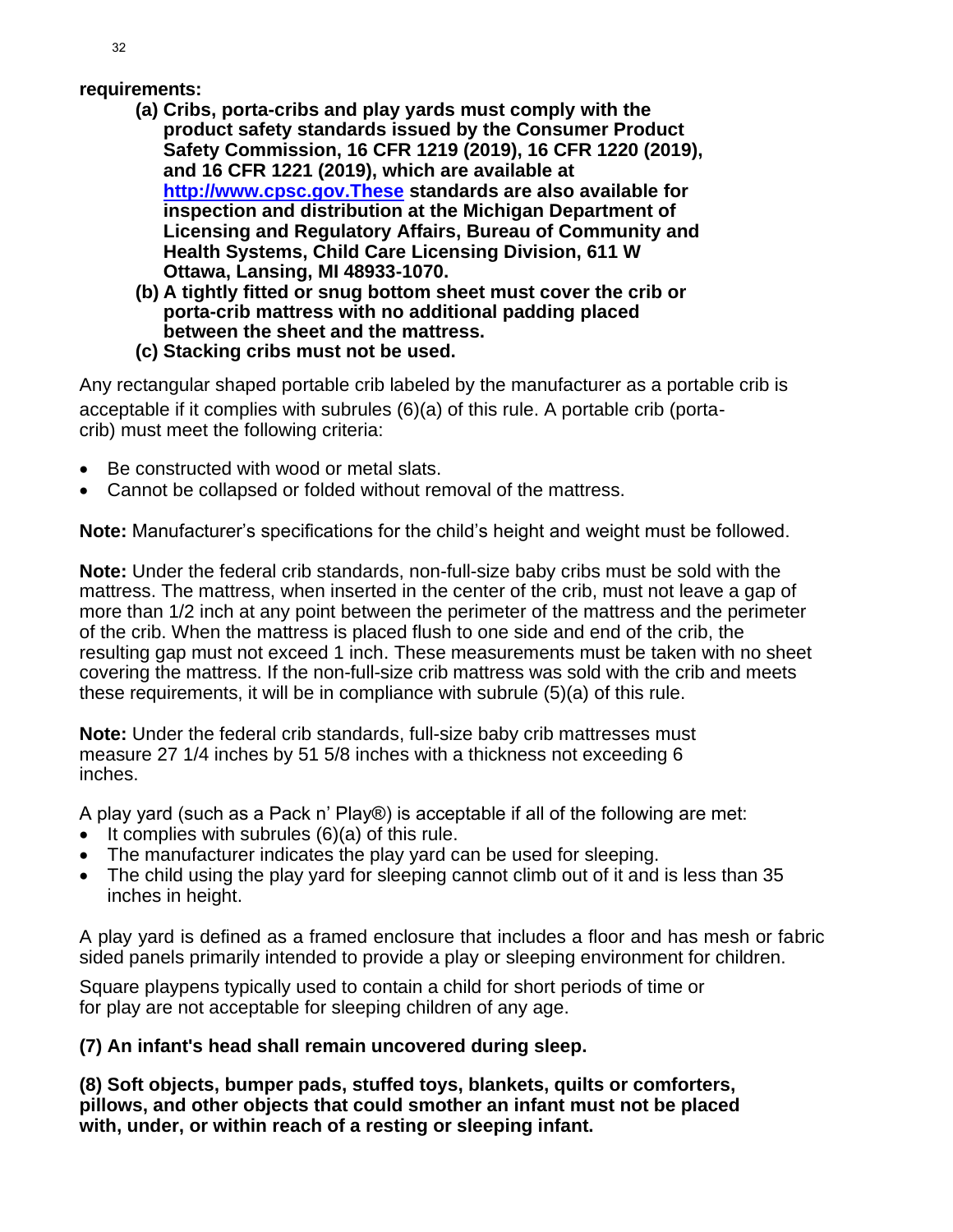Blankets and stuffed animals attached to pacifiers are prohibited.

Soft or loose bedding should be kept away from sleeping infants and out of safe sleep environments. These include, but are not limited to: bumper pads, pillows, quilts, comforters, sleep positioning devices, sheepskins, blankets, flat sheets, cloth diapers, bibs, etc. Also, blankets/ items should not be hung on the sides of cribs. Loose or ill-fitting sheets have caused infants to be strangled or suffocated.

### **(9) An infant who is less than 2 months of age may be swaddled with a sleeping sack swaddle attachment.**



The swaddle attachment for the sleep

sack must be properly attached (Velcro) to the sleep sack prior to use. The Velcro on swaddle sacks must be attached securely and must be checked every time the infant is checked while sleeping. R 400.1912 requires continual monitoring of the infant's breathing, sleep position and bedding and for possible signs of distress.

When infants are put to sleep in any type of wearable blanket, such as a sleep sack, it is best practice to make sure the garment fits properly. If the infant is wearing a wearable blanket that is too big, it could bunch or gather around the infant's face and cause a suffocation hazard.

There are risks associated with swaddling. They include:

• Swaddling too tightly or with the legs extended and adducted can cause developmental dysplasia of the hips.

• Swaddling can result in hyperthermia when the swaddling blanket is added to clothing the infant is already wearing.

• Tight swaddling can compromise the lungs and increase the respiratory rate.

• Accidental deaths have occurred when swaddled infants are placed on their stomach or roll to their stomach. (An infant may roll onto his/her stomach even if not regularly rolling.)

Swaddled infants on their stomachs are unable to use their arms or upper bodies to push themselves off the mattress or to change their head and body position if they are in a position that could cause suffocation.

Due to these risks, it is recommended that infants not be swaddled in a child care setting. For more information, see the AAP Caring for Our Children: National Health and Safety Performance Standards at [http://nrckids.org/CFOC/Database/3.1.4.2.](http://nrckids.org/CFOC/Database/3.1.4.2)

**(10) If an infant who is older than 2 months of age has a health issue or special need that requires the child to use a sleeping sack swaddle attachment, documentation of this health issue or special need from the child's health care provider is required. This documentation must include specific sleeping instructions and time frames for how long the child needs to sleep in this manner, including an end date.**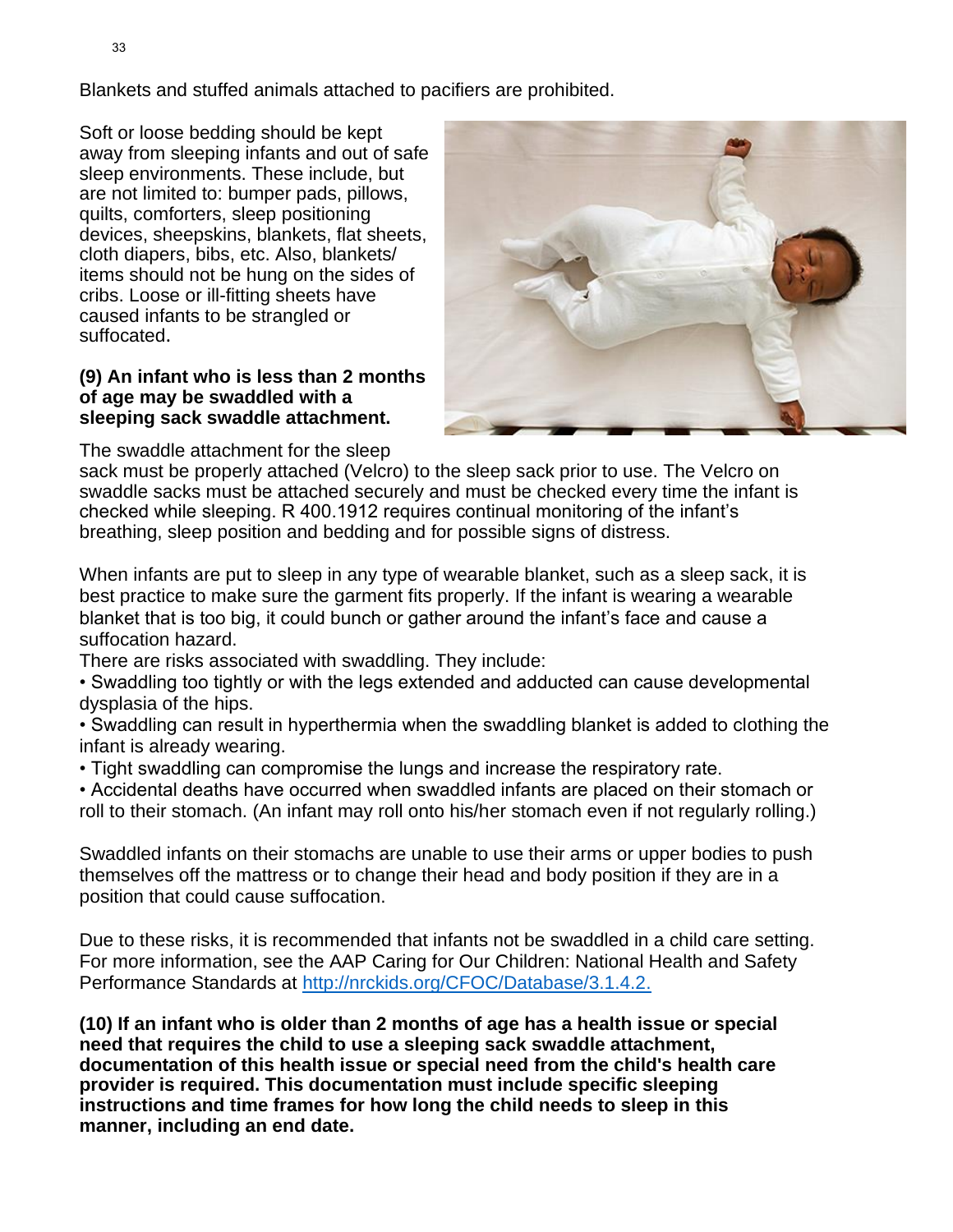If an infant who is over 2 months old has a health issue or special need that requires the use of a sleeping sack swaddle attachment, documentation from the child's health care provider is required **prior** to having the child sleep in a sleeping sack swaddle. Personnel must ensure specific sleeping instruction are on the documentation, and the time frame the child may use the sleeping sack swaddle attachment.

### **(11) Blankets must not be draped over cribs, porta-cribs, or play yards while they are in use.**

### **(12) Children 12 to 24 months of age shall rest or sleep alone in an approved crib, porta-crib, play yard, or on a cot or mat sufficient for the child's length, size, and movement.**

Any rectangular shaped portable crib labeled by the manufacturer as a portable crib is acceptable. A play yard (such as a Pack n' Play®) is acceptable if both of the following are met:

- The manufacturer indicates the play yard can be used for sleeping.
- The child using the play yard for sleeping cannot climb out of it and is less than 35 inches in height.

A play yard is defined as a framed enclosure that includes a floor and has mesh or fabric sided panels primarily intended to provide a play or sleeping environment for children.

Square playpens typically used to contain a child for short periods of time or for play are not acceptable for sleeping children of any age.

Toddler beds are acceptable if all of the following are met:

- It uses a standard crib mattress.
- It was manufactured for the age of the child using it.
- The child using it does not exceed the weight limit of the bed.

If there is a health issue or special need that requires a child to sleep in anything other than a crib, porta-crib, cot, or mat documentation from the child's health provider is required **prior** to allowing the child to sleep in anything other than a crib, porta-crib, cot, or mat. The documentation must include specific sleeping instructions and time frames for how long the child needs to sleep in this manner.

### **(13) None of the following are approved sleeping equipment for children 24 months of age or younger:**

- **a. Infant car seats**
- **b. Infant seats.**
- **c. Infant swings.**
- **d. Bassinets.**
- **e. High chairs.**
- **f. Water beds.**
- **g. Adult beds.**
- **h. Soft mattresses.**
- **i. Sofas.**
- **j. Bean bags.**
- **k. Other soft surfaces.**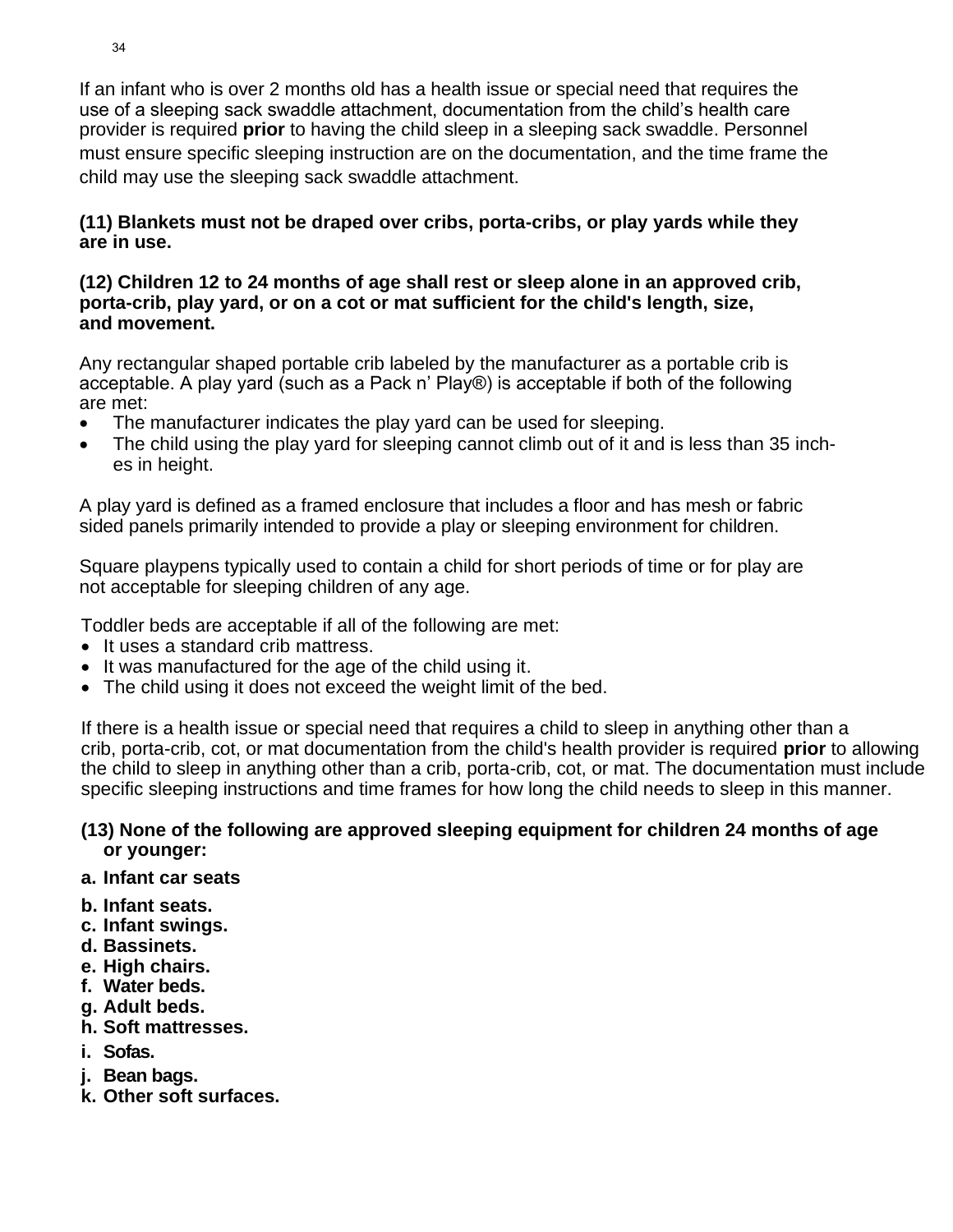### **(14) Children 24 months of age or younger who fall asleep in a space that is not approved for sleeping shall be moved to approved sleeping equipment appropriate for their size and age.**

If there is a health issue or special need that requires a child to sleep in anything other than an approved crib or porta-crib for infants or a crib, porta-crib, cot, or mat for children over 12 months, documentation from the child's health provider is required **prior** to allowing the child to sleep in anything other than an approved crib or porta-crib. The documentation must include specific sleeping instructions and time frames for how long the child needs to sleep in this manner.

**(15) Children over 24 months of age shall have an individual, age appropriate, clean, comfortable, and safe place to sleep or rest. The floor may be used only when padded, warm, and free from drafts and when there is a mat, sleeping bag, blanket, or similar piece of bedding between the floor and the child.**

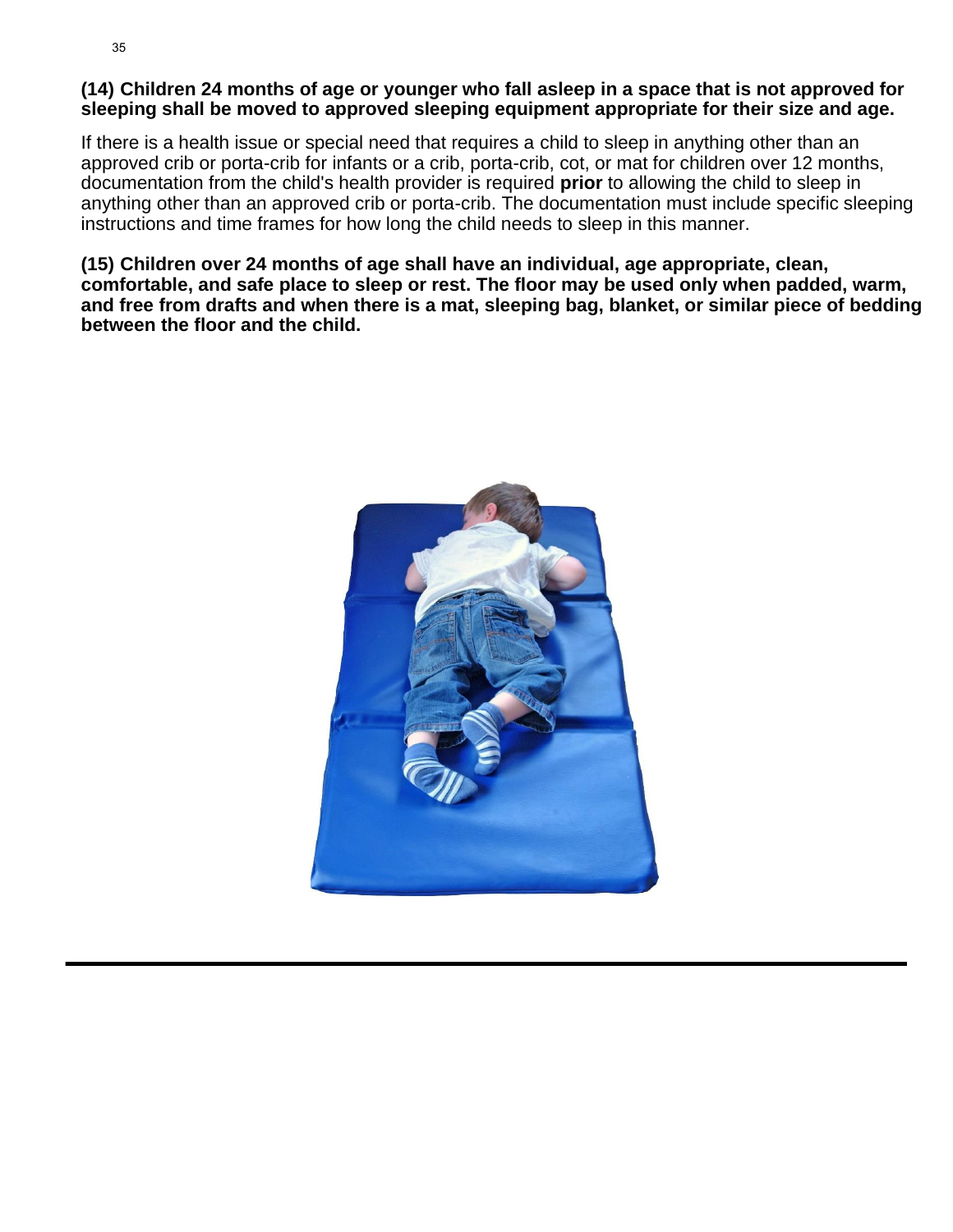# **Telephone**

The following changes have been made to the telephone rules.

### **R 400.1917 Telephone.**

**(1) Personnel** shall have immediate access to an operable telephone within the child care home at all times.

**(2)** The telephone number **must** be made available to the department**, personnel,** and parents**.**

**(3)** The **licensee** shall inform the department**, personnel,** and parents of any change in telephone number.

Immediate access means that a phone is available at all times for both incoming and outgoing calls. If voice mail or an answering system is used, it is the responsibility of all personnel to check for messages frequently throughout the day and to return child care related calls promptly. Mobile or cordless phones used exclusively in the home must be charged and powered on during the hours of *operation*. Prepaid mobile phones must have available minutes for use during the hours of operation.

# **Medication**

Below are the significant changes to the medication rules.

### **R 400.1918 Medication; administration; procedures.**

**(1)** Medication, prescription or nonprescription**, must** be given to a child in care **by a licensee or a child care staff member only. A child care assistant shall not give medication to a child in care.**

This rule does not require licensees or child care staff members to dispense medication.

The licensee may apply for a variance to allow school-age children, with parental permission, to self-administer medications such as an inhaler or diabetic shots. The variance request must indicate that *the licensee or a child care staff member* will supervise the self-administration of the medication and will complete documentation required under R 400.1918(7).

**(4)** Prescription medication **must** have the pharmacy label indicating the physician's name, **child's first and last name,** instructions**,** and name and strength of the medication, and must be given in accordance with those instructions.

Licensees or child care staff members must not inappropriately administer medication to a child based solely on a parent's desire or written permission to give the child medication. This includes "sharing" prescription medication among siblings unless all names are printed on the prescription label.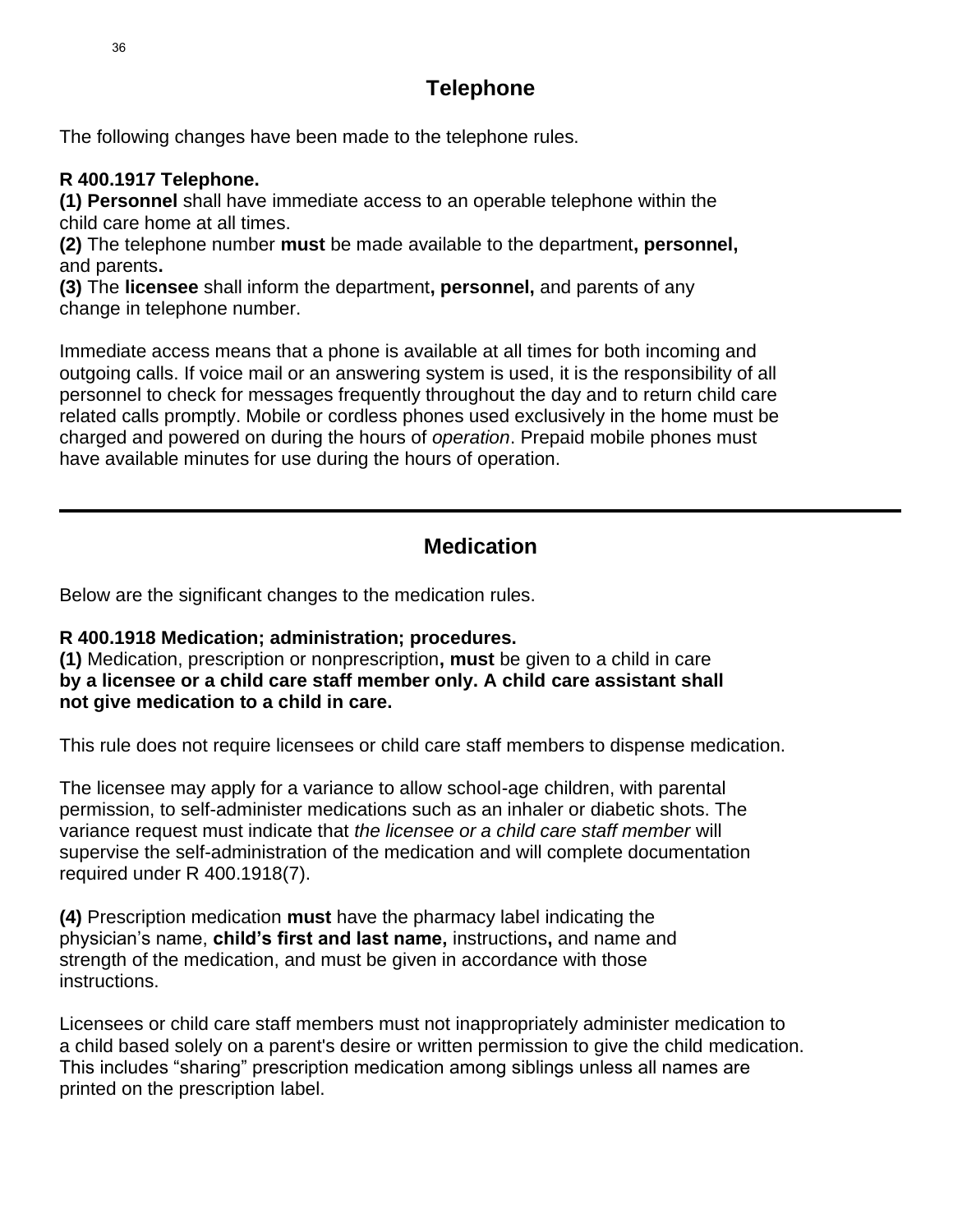**(6) A licensee or child care staff member** shall give or apply prescription or nonprescription medication according to the directions on the original container unless otherwise authorized by a written order of the child's physician.

Child care assistants between the ages of 14 and 17 are not adults and are prohibited from administering medication under any circumstances.

Licensees or child care staff members must not inappropriately administer medication to a child based solely on a parent's desire to give the child medication. This includes sharing prescription medication among siblings unless all names are printed on the pharmacy label.

If a non-prescription medication indicates that a physician should be consulted for the dosage, written instructions must be obtained from the physician before administering the medication.

**(8)** Topical nonprescription medication, including but not limited to sunscreen, insect repellant, and diaper rash ointment**, is exempt from subrules (1)** and (7) of this rule.

Topical non-prescription medication means anything that is applied to the child's body, including but not limited to:

- Sunscreen.
- Insect repellent
- Diaper rash cream.
- Antibiotic ointment.
- Rubbing alcohol.
- Hydrogen peroxide.
- Essential oils.
- Topical nonprescription medication does not include:
- Hand sanitizer.
- Hand or body lotion, including petroleum jelly based products such as Vaseline.
- Lip balm.

As noted in subrule (2) of this rule, a blanket "as needed" medication permission form is sufficient for topical non-prescription medication. The date, time and amount of medication given does not need to be documented on the medication permission form.

# **Communicable Diseases**

The following subrules are additions to the communicable disease rules.

### **R 400.1919 Communicable disease; immunization; mental and physical health; physician attestation; tuberculosis.**

**(1) An applicant shall obtain a written statement, signed by a licensed physician or his or her designee within 1 year before issuance of the initial license, that**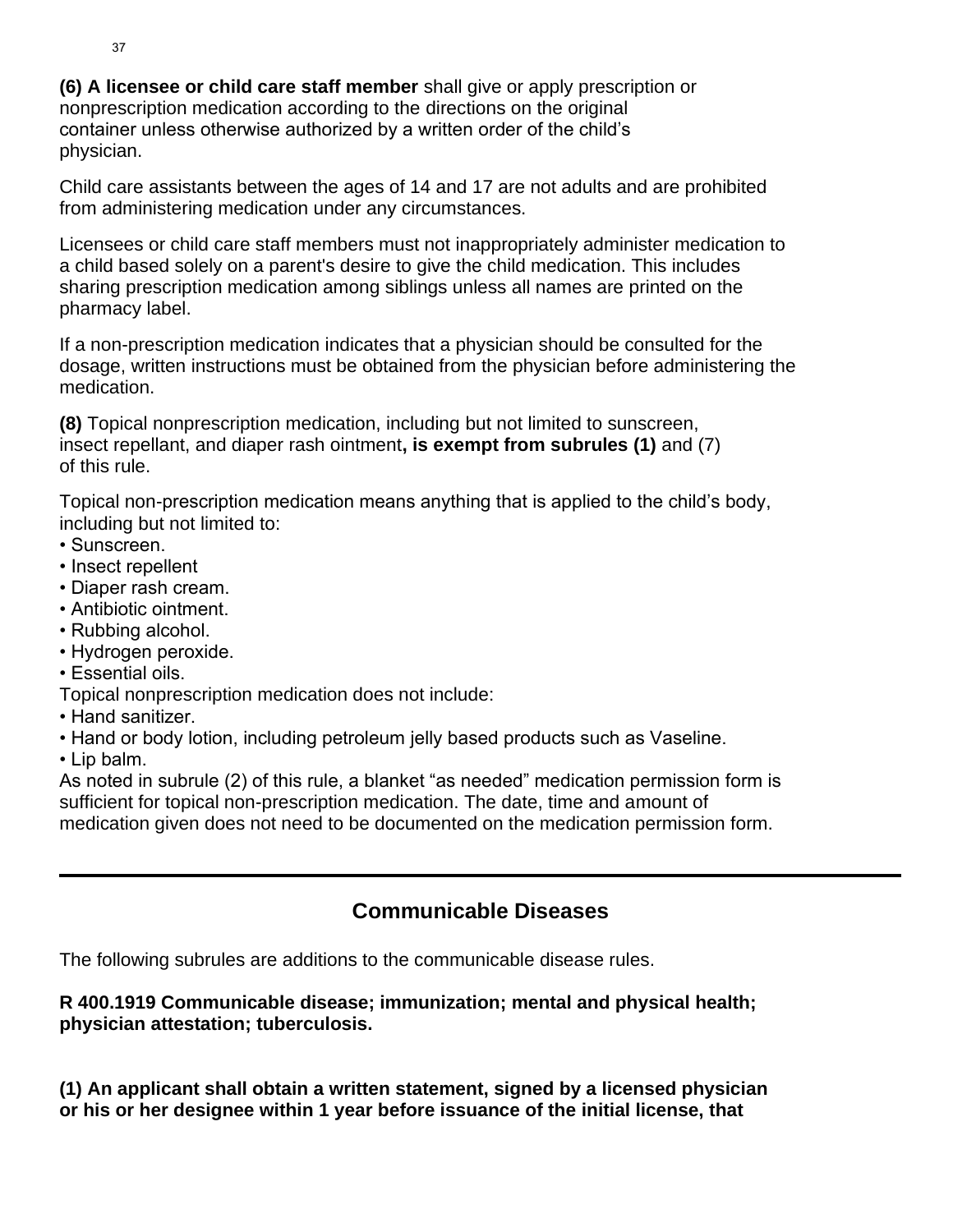**attests to the applicant's mental and physical heath. The attestation must be renewed at the time of subsequent license renewals.**

**(2) A licensee shall obtain from a child care staff member and a child care assistant a written statement, signed by a licensed physician or his or her designee within 1 year prior to caring for children, that attests to the child care staff member's or child care assistant's mental and physical health. The attestation must be renewed at the time of subsequent renewals of the child care home's license.**

Physician evaluations are acceptable from the following:

- A licensed Doctor of Medicine (MD).
- A licensed Doctor of Osteopathic Medicine (DO).

• A designee, which includes a physician assistant, nurse practitioner or nurse. When a designee signs the evaluation, a physician's signature or stamp is not required on the form. If there is a question as to the validity of the document, the licensing consultant will contact the physician's office to verify its authenticity.

### **(3) An applicant, licensee, child care staff member, child care assistant, and a member of the household who is age 14 or older shall provide written evidence of freedom from communicable tuberculosis (TB) prior to caring for children or living in the child care home.**

According to the Michigan Department of Health and Human Services (MDHHS), child care providers are not considered to be persons at higher risk for exposure to or infection with tuberculosis (TB), so serial testing is not recommended.

This rule applies to **all** *child care staff members*.

Documentation of a negative TB test must be verified by a health professional and must be kept on file at the home. Chest x-rays are acceptable in lieu of TB skin tests.

Pregnant women are often advised by their doctors not to have a TB skin test or chest xray. In this case, the staff member, household member or volunteer must submit a doctor's statement that a TB test cannot be performed due to the pregnancy. The TB test will be required as soon as medically safe after delivery.

A new negative TB test is required if the employee/volunteer is offered a position with a different licensee, unless the test is less than a year old. A new negative TB test would not be required for employees/volunteers moving to a different locations within the same licensee group.

**(4) An individual who lives in a child care home or who cares for children in a child care home, who has a suspected or confirmed case of a communicable disease, shall not come into contact with children in the home's care. Communicable disease includes, but is not limited to, any of the following:**

- **(a) Tuberculosis.**
- **(b) Influenza.**
- **(c) Measles.**
- **(d) Whooping cough.**
- **(e) Strep throat.**
- **(f) Scarlet fever.**
- **(g) Chicken pox.**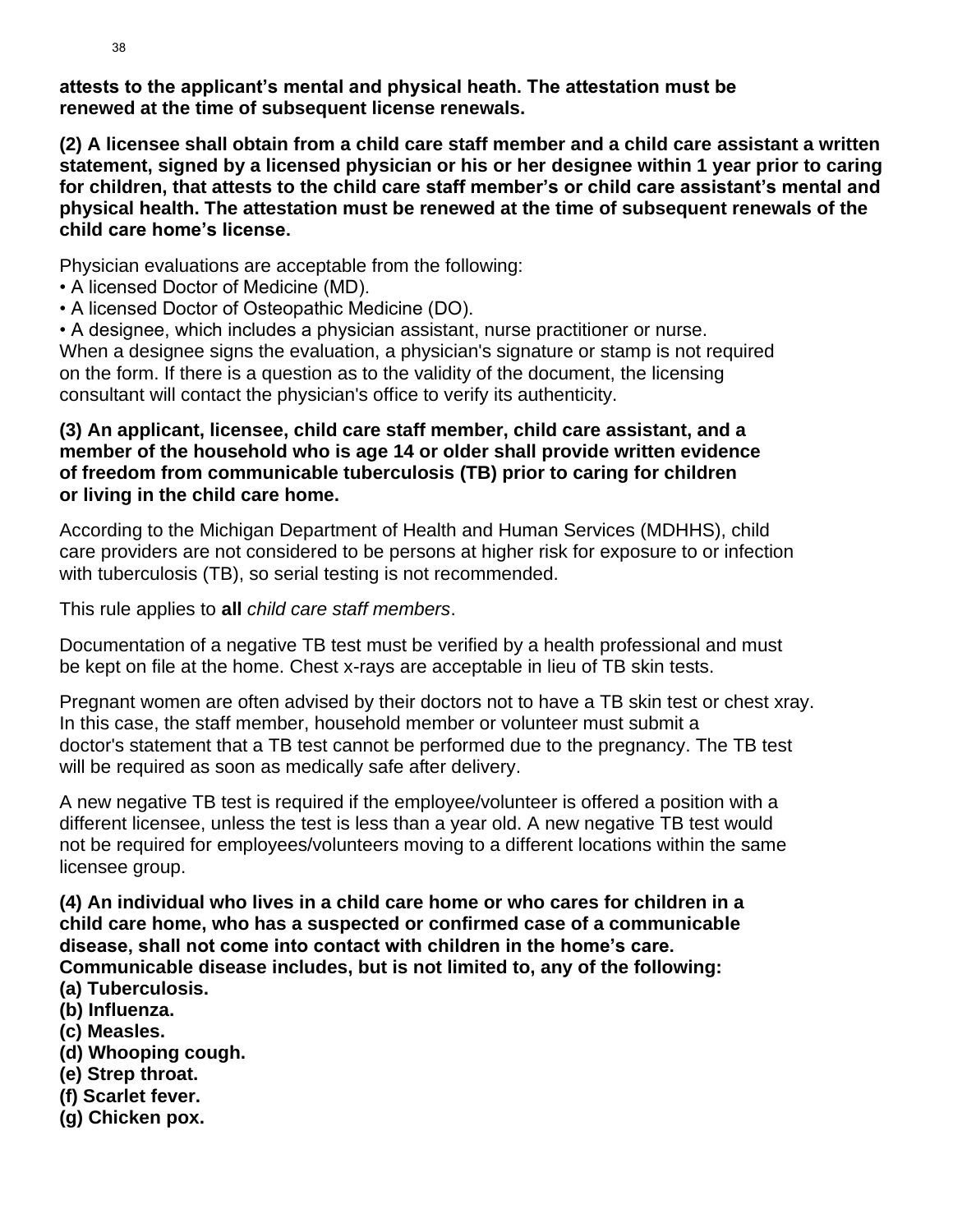Refer to R 400.1961(1)(b) if a child is exposed to a communicable disease.

**(5) If immunizations, as recommended by the state department of health and human services, have not been given or completed for all minors who live in the child care home, then the licensee shall inform the parent of each child in care at the home and all personnel.**

Compliance with this rule is established by the completion of Section 3 of the [Child In](https://www.michigan.gov/documents/lara/BCAL-3900_8_15_fillable_2_498147_7.pdf) [Care Statement/Receipt \(BCAL-3900\).](https://www.michigan.gov/documents/lara/BCAL-3900_8_15_fillable_2_498147_7.pdf) This form is located in the [forms](https://www.michigan.gov/lara/0,4601,7-154-89334_63294_5529_49572_49584---,00.html) section of our [website.](https://www.michigan.gov/lara/0,4601,7-154-89334_63294_5529---,00.html)

### **(6) The documents required in this rule must be retained by the licensee for a minimum of 4 years from the date the individual no longer resides in or cares for children in the child care home.**

Child care personnel records should be kept on-site for the current year and the two years prior to the current year while the individual is employed. These records should be kept for four years after the individual leaves employment.

# **Outdoor Play**

There were not many changes in the child care home licensing rules regarding outdoor play. The biggest change to this rule is that bounce houses are now allowed.

### **R 400.1920 Outdoor play area and equipment.**

### **(7) Bounce houses are permissible outdoors with direct supervision by a licensee or child care staff member, and pursuant to the manufacturer's recommendations.**

It is important to remember that trampolines are still not permitted inside or outside of the child care home and that bounce houses are only permitted for use outside following the manufacturer's guidelines. These guidelines include properly securing the bounce house to the ground as well as a limit to the number of children that may use the bounce house at any given time.

# **Nighttime Care**

The following changes have been made to the nighttime care rules.

### **R 400.1922 Nighttime care.**

**(1) In a home where children are in care between the hours of midnight and 5 a.m., not more than 2 adjoining floor levels shall be used at any 1 time to sleep children.**

Adjoining floor levels means any two floors that are connected by 3 or more steps.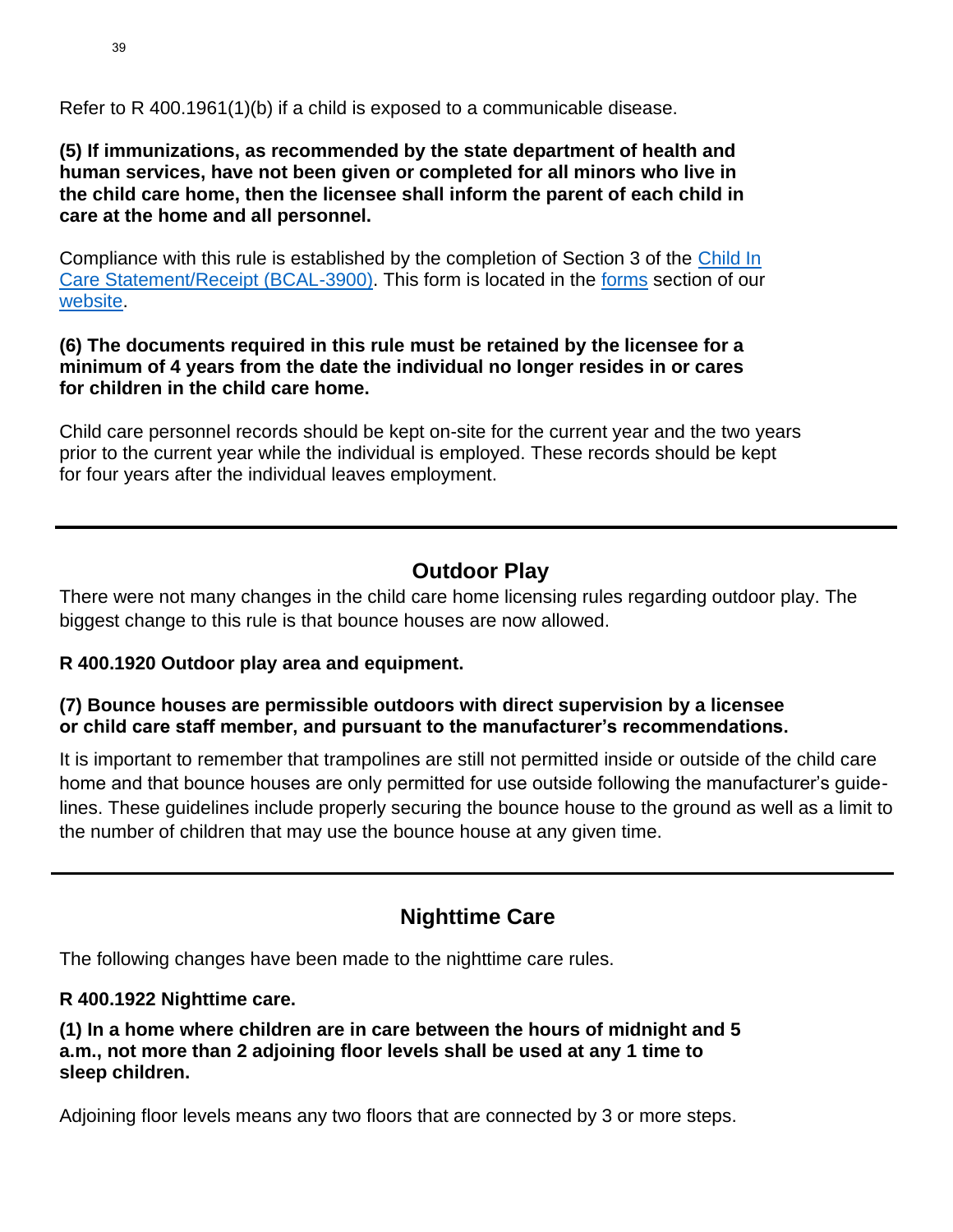**(2) If the caregiving staff and children in care are sleeping, then at least 1 caregiving staff shall be on the same floor level as the sleeping children.**

**(3) Homes shall not use a third or higher floor as a resting or sleeping area for children in care unless there are 2 stairways to ground level.**

**(4) If Nighttime care is provided, then children shall sleep in age appropriate cribs and beds. Port-a-cribs and play yards are not allowed for nighttime care.**

The American Heritage Dictionary defines a bed as "A piece of furniture for reclining and sleeping, typically consisting of a rectangular frame and a mattress resting on springs."

The following would be considered a bed for the purposes of this rule:

- Sofa beds.
- Futons.
- Inflatable beds.

The following would not be considered a bed for purposes of this rule:

- Mats.
- Cots.
- Bean bags.
- Couches.
- Reclining chair.
- Portable camping beds.

Porta-cribs and pack n' plays are not acceptable for nighttime care.

# **Diapering and Toileting**

The following are the changes to the diapering and toilet learning rule.

### **R 400.1923 Diapering and toilet learning.**

**(5) All of the following requirements apply when cloth diapers or training pants are used:**

**(a) Each cloth diaper must be covered with an outer waterproof covering. Outer coverings must be removed as a singular unit with wet or soiled diapers or training pants.**

**(b) Diapers, training pants, and outer coverings must not be reused until machine washed and sanitized.**

- **(c) No rinsing of the contents may occur at the child care home.**
- **(d) Soiled diapers must be placed in a plastic-lined, covered container used only for that child's soiled diapers.**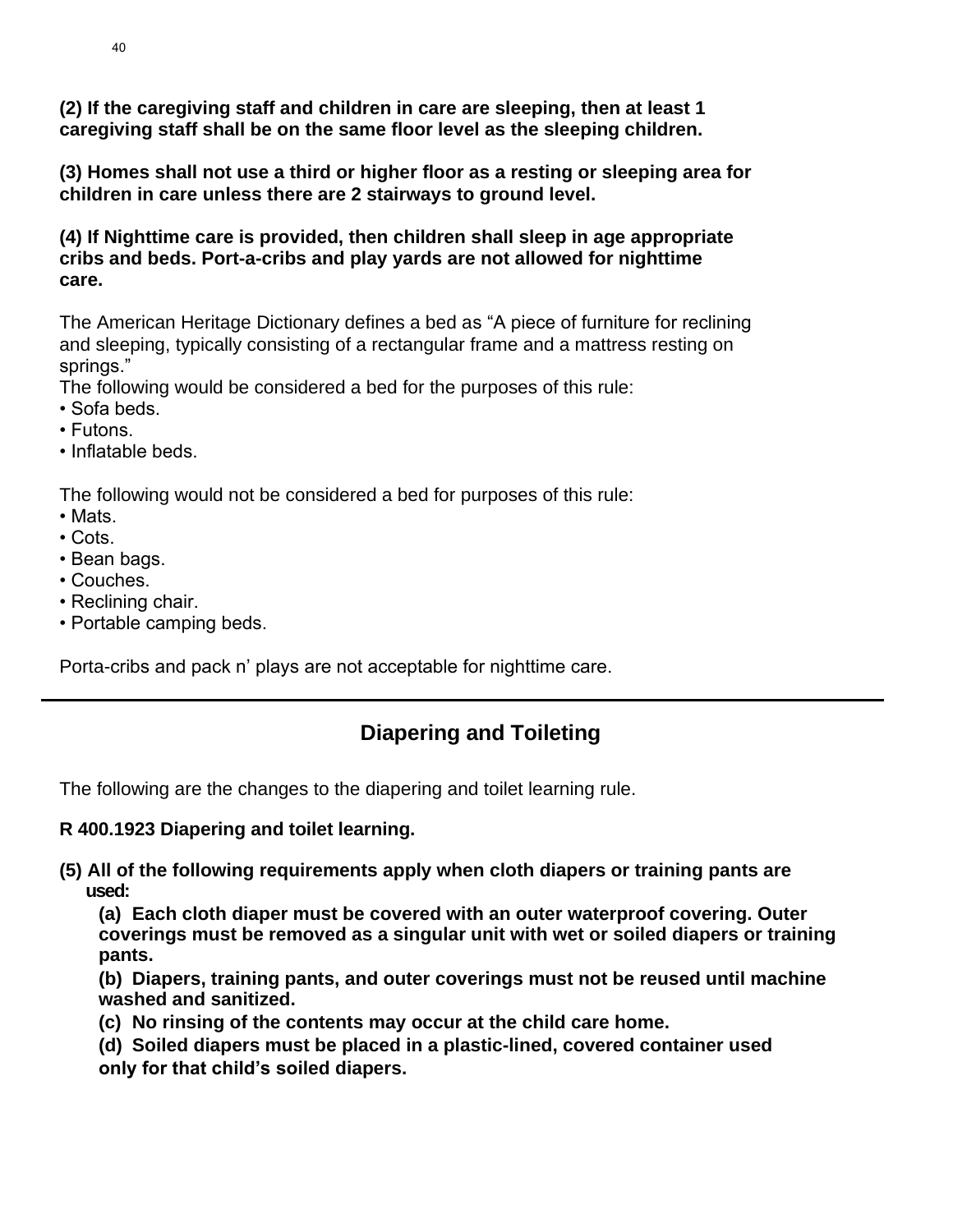41

**(e) Soiled diapers or training pants must be stored and handled in a manner that will not contaminate any other items and must not be accessible to children.**

**(f) A child's parent shall remove soiled diapers or training pants from the child care home every day.**

**(g) A child's supply of clean diapers or training pants must be used only for that child.**

The contents of a soiled cloth diaper or training pants may be dumped but the diaper must not be rinsed.

# **Hand Washing**

The following are the changes to the hand washing rule.

### **R 400.1924 Hand washing.**

**(4) When an infant is too heavy to hold for handwashing, cannot stand safely to wash hands at a sink, is not developmentally ready to hold head, and for children with special needs who are not capable of washing their own hands, staff may wash the child's hands with non-toxic disposable wipes.**

Non-toxic disposable wipes include, but are not limited to, cleansing wipes, baby wipes, diaper wipes (Huggies Diaper Wipes), kid wipes, wet wipes for hands and face, etc. Only wipes intended for use on skin can be used.

Household cleaning wipes must not be used.

Packaging guidelines must be followed.

Children should be supervised when using disposable wipes.

# **Comprehensive Background Checks**

To assure for the safety and welfare of children, the following rules regarding background checks have been added to the child care home licensing rules.

### **R 400.1925 Comprehensive background check; fingerprinting.**

**(1) Pursuant to section 5n of the act, MCL 722.115n, prior to an individual having any unsupervised contact with children, the department shall determine the individual's eligibility to be any of the following:**

- **(a) A licensee.**
- **(b) An adult member of the household.**
- **(c) A child care assistant.**
- **(d) A child care staff member.**
- **(e) An unsupervised volunteer.**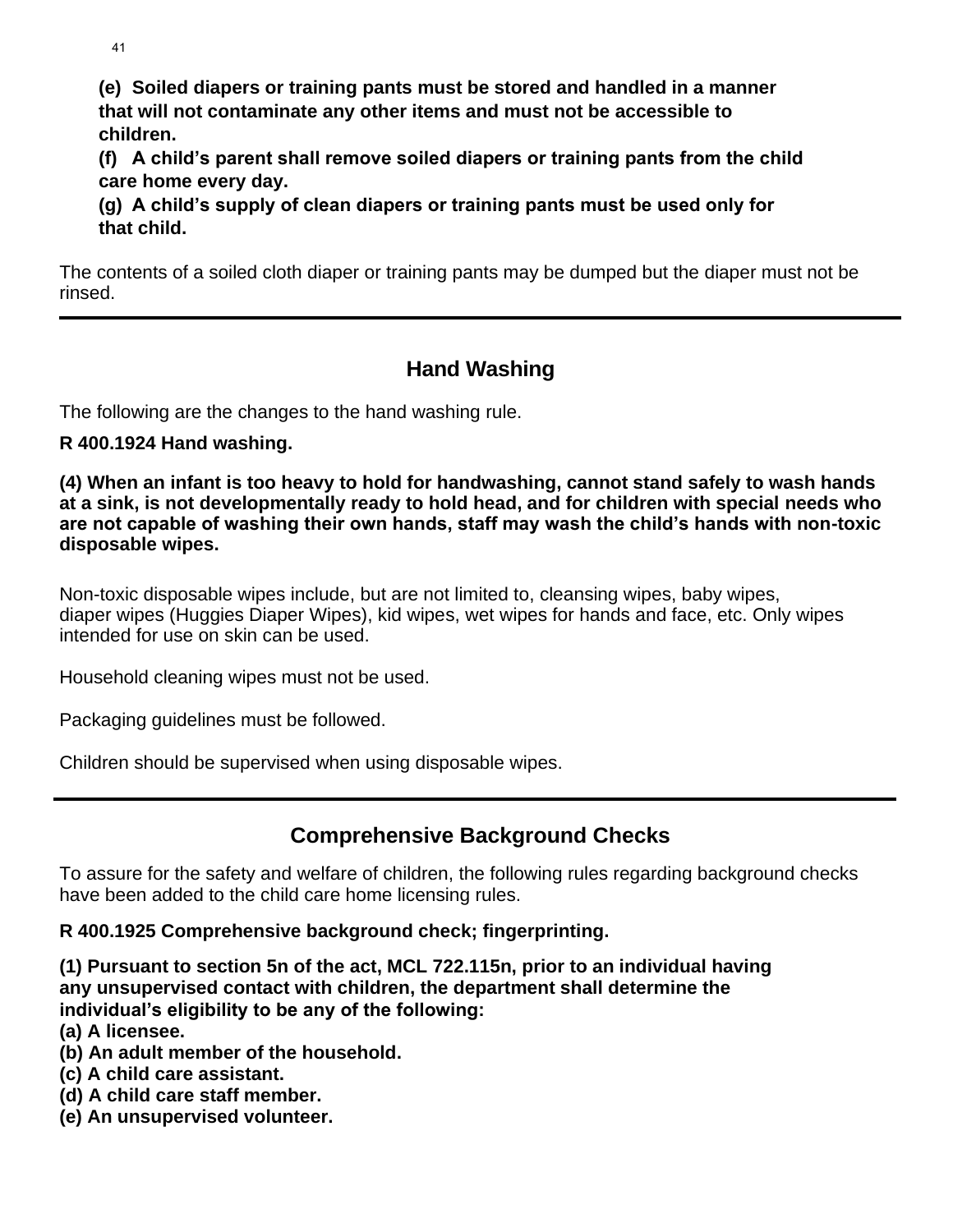(a) "Licensee" means a person, partnership, firm, corporation, association, nongovernmental organization, or local or state government organization that has been issued a license under this act to operate a child care organization.

(b) "Adult member of the household" means any individual 18 years of age and older who resides in a family or group child care home on an ongoing basis, or who has a recurrent presence in the home, including, but not limited to, overnight stays.

(c) "Child care assistant" means an individual who is 14 to 17 years of age, who participates in child care activities in a family or group child care home, and who shall not have unsupervised access to or provide unsupervised care or supervision of children.

(d) "Child care staff member" means an individual who is 18 years of age or older to whom 1 or more of the following applies:

(i) The individual is employed by a child care center, group child care home, or family child care home for compensation, including contract employee or a self-employed individual.

(ii) An individual whose activities involve the unsupervised care or supervision of children for a child care center, group child care home, or family child care home.

(iii) An individual who has unsupervised access to children who are cared for or supervised by a child care center, group child care home, or family child care home.

(e) "Unsupervised volunteer" means an individual who is 18 years of age or older, provides services for a child care home that are not compensated, and who has been determined eligible by the department to be unsupervised with children.

Eligibility is determined through the comprehensive background check process. In order to receive a determination, the individual must be entered into the Child Care Background Check (CCBC) system by the person authorized to use the system and then fingerprinted under the Child Care Licensing (CCL) Reason Code. Upon receipt of the fingerprint results, all remaining registry checks will be completed by the department. Any applicant who has resided out of state or country within the past 5 years is required to submit additional information in order to complete the comprehensive background check. This may include the submission of additional forms and fees required by state(s) in order to complete the remaining components of the comprehensive background check.

A complete signed and dated consent and disclosure form is required for all child care staff members before fingerprint information is entered in the CCBC system. Consent and disclosure forms should be kept in a secure location and retained for four years after the person has left employment. Consent and disclosure forms can be found here *[www.michigan.gov/ccbc](http://www.michigan.gov/ccbc) under [Forms and Resources.](https://miltcpartnership.org/childcareportal/home/formsandresources)* This form is important for several reasons:

Michigan State Police (MSP), the Federal Bureau of Investigation (FBI) and LARA will periodically request a copy of the Consent and Disclosure form to ensure compliance. MSP and the FBI have Criminal Justice Information Services (CJIS) policies which require a Consent form. Both MSP and the FBI audit LARA to ensure individuals fingerprinted under the child care reason code are aware of their rights and responsibilities as documented in this form. As the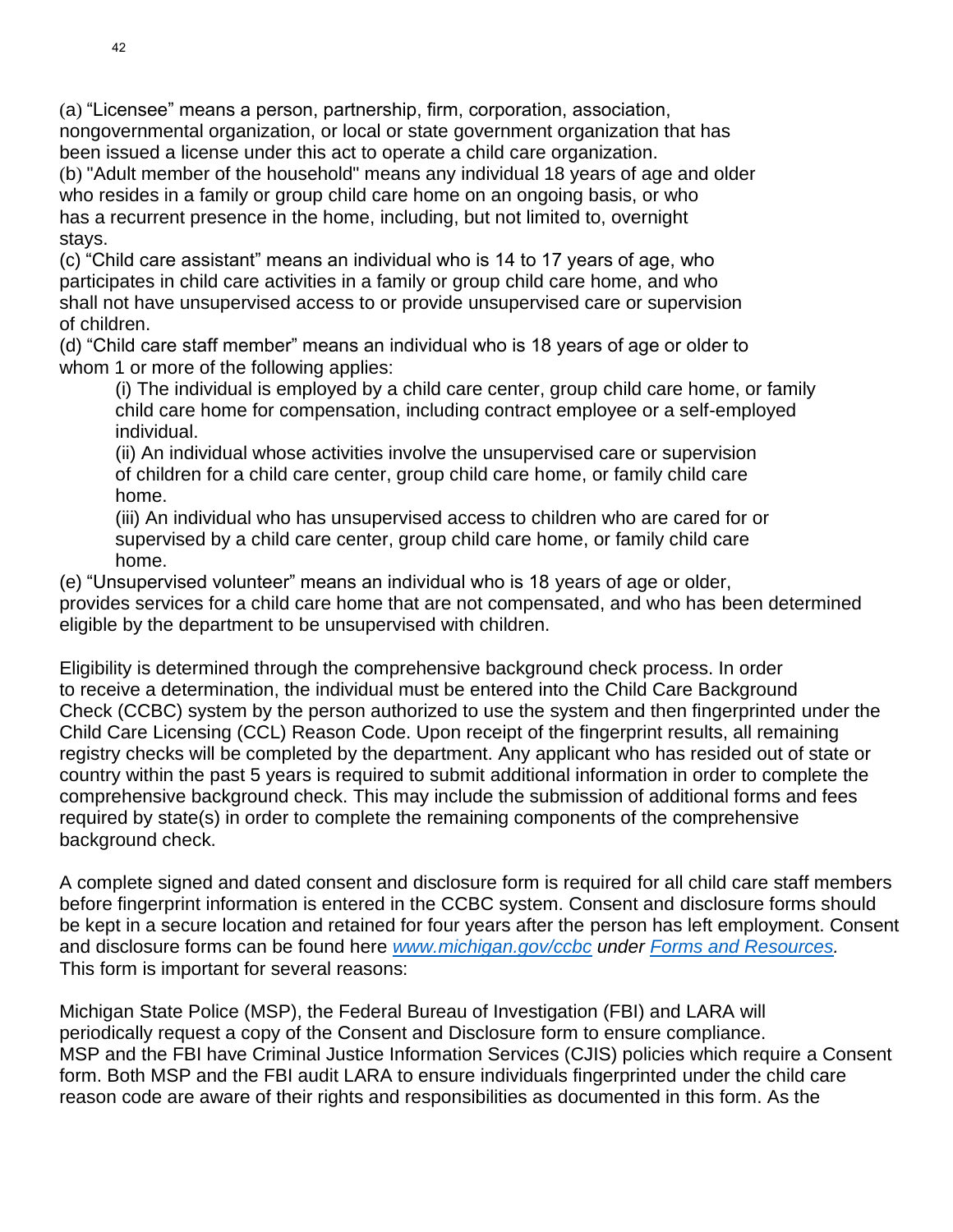department is periodically audited by the FBI/MSP to ensure compliance with CJIS policies, we may request that a copy of the Consent and Disclosure form be provided.

Falsifying and omitting information in connection with a comprehensive background check will result in an applicant being found ineligible for that application. If there are concerns that an applicant may have omitted or falsified information in the Consent and Disclosure form and by extension the CCBC System, the department may request to view the form. Once an applicant completes the Consent and Disclosure form, they should be provided a copy of their form for future use.

### **(2) An applicant or licensee shall do all of the following:**

- **(a) Ensure that each individual who requires an eligibility determination pursuant to subrule (1) of this rule completes, signs, and submits all of the information required in subrule (5) of this rule, and in subrule (6) of this rule if applicable, on a form prescribed by the department. The forms are available on the department's website for the child care background check system, [www.michigan.gov/ccbc](http://www.michigan.gov/ccbc) . The form(s) must be signed and dated prior to the individual's appointment to be fingerprinted.**
- **(b) Maintain a copy of the completed and signed form(s) for each individual entered into the child care background check system under the license.**
- **(c) Provide to the department, upon request, a copy of the individual's completed and signed form(s).**
- **(d) Establish and activate an account and accurately enroll each individual listed in subrule (1) in the child care background check system.**
- **(e) Within the department's child care background check system, accurately complete and maintain the connection, disconnection, or withdrawn status of each individual associated with the license.**
- **(f) Immediately disconnect each individual from the system once he or she is no longer a licensee, adult member of the household, child care assistant, child care staff member, or an unsupervised volunteer under the license.**

(2)(a) The Child Care Background Check Unit phone number is 844-765-2247

(2)(b) Maintain a copy of the Comprehensive Background Check Consent and Disclosure Form ). **[www.michigan.gov/ccbc.](http://www.michigan.gov/ccbc)**

**Note**: The eligibility letter is not a required document to have in the provider's file. (2)(c) Form requested from the department will include the Childcare Licensing Information Request form (BCHS-CC-001)

(2)(d) Includes using an individual's accurate legal name, correct spelling, SSN, DOB, and accurately listing the role as defined by the department.

### **(3) An individual may serve as a child care staff member pending an eligibility determination by the department, in accordance with section 5n(8) of the act, MCL 722.115n(8), and shall be supervised at all times by the licensee or a child care staff member who has been determined eligible.**

While awaiting results of the comprehensive background check an individual may serve as a child care staff member if the individual is supervised **at all times** by an eligible staff member. Supervised at all times means the eligible staff member can see and hear the individual at all times. Example: if the eligible staff member needs to use the restroom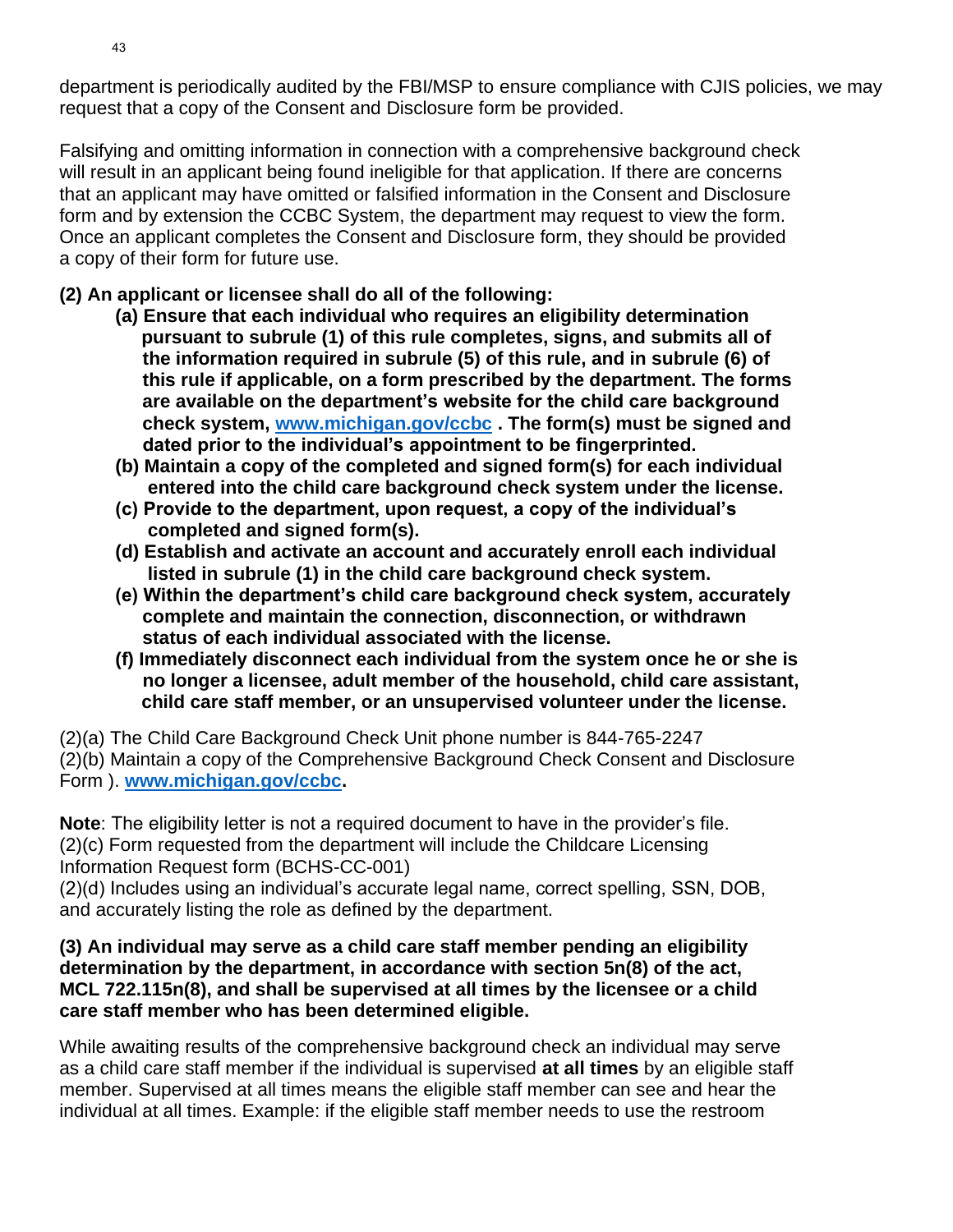another eligible staff member must step in to supervise the individual prior to them leaving the room.

**(4) For an individual who is determined ineligible by the department, a licensee shall immediately do all of the following:**

- **(a) Prohibit the individual from being on the premises of the child care home.**
- **(b) Prohibit the individual from having any contact with children in care.**
- **(c) Disconnect the individual from the child care background check system.**

**(5) An individual who requires a comprehensive background check pursuant to section 5n of the act, MCL 722.115n, shall submit to the department, on a form prescribed by the department, all personally identifiable information necessary to conduct the comprehensive background check, including all of the following:**

- **(a) Full legal name.**
- **(b) All other names used in the past, including any maiden name or alias, the approximate date the other name was used, and the reason for the name change.**
- **(c) Suffix, if applicable.**
- **(d) Social Security number.**
- **(e) Date of birth.**
- **(f) Place of birth.**
- **(g) Country of citizenship.**
- **(h) Height.**
- **(i) Weight.**
- **(j) Hair color.**
- **(k) Eye color.**
- **(l) Sex.**
- **(m) Race.**
- **(n) Current address.**
- **(o) If the individual resided outside the state of Michigan during the last 5 years, then provide each of those addresses.**
- **(p) Driver's license identification number and state issuing the license or a state identification number and state issuing it, if available.**
- **(q) Phone number.**
- **(r) Email address, if available.**
- **(s) Any other information deemed reasonably necessary by the department to determine the eligibility of the individual based on a name-based registry match.**

Contact child care licensing to get the Child Care Licensing Information Request form BCHS-CC001.

**(6) The department shall maintain the confidentiality of all personally identifiable information submitted pursuant to this rule to the extent permitted by law.**

**R 400.1926 Conducive to the welfare of children.**

**(1) In carrying-out its duties under section 5m of the act, MCL 722.115m, to**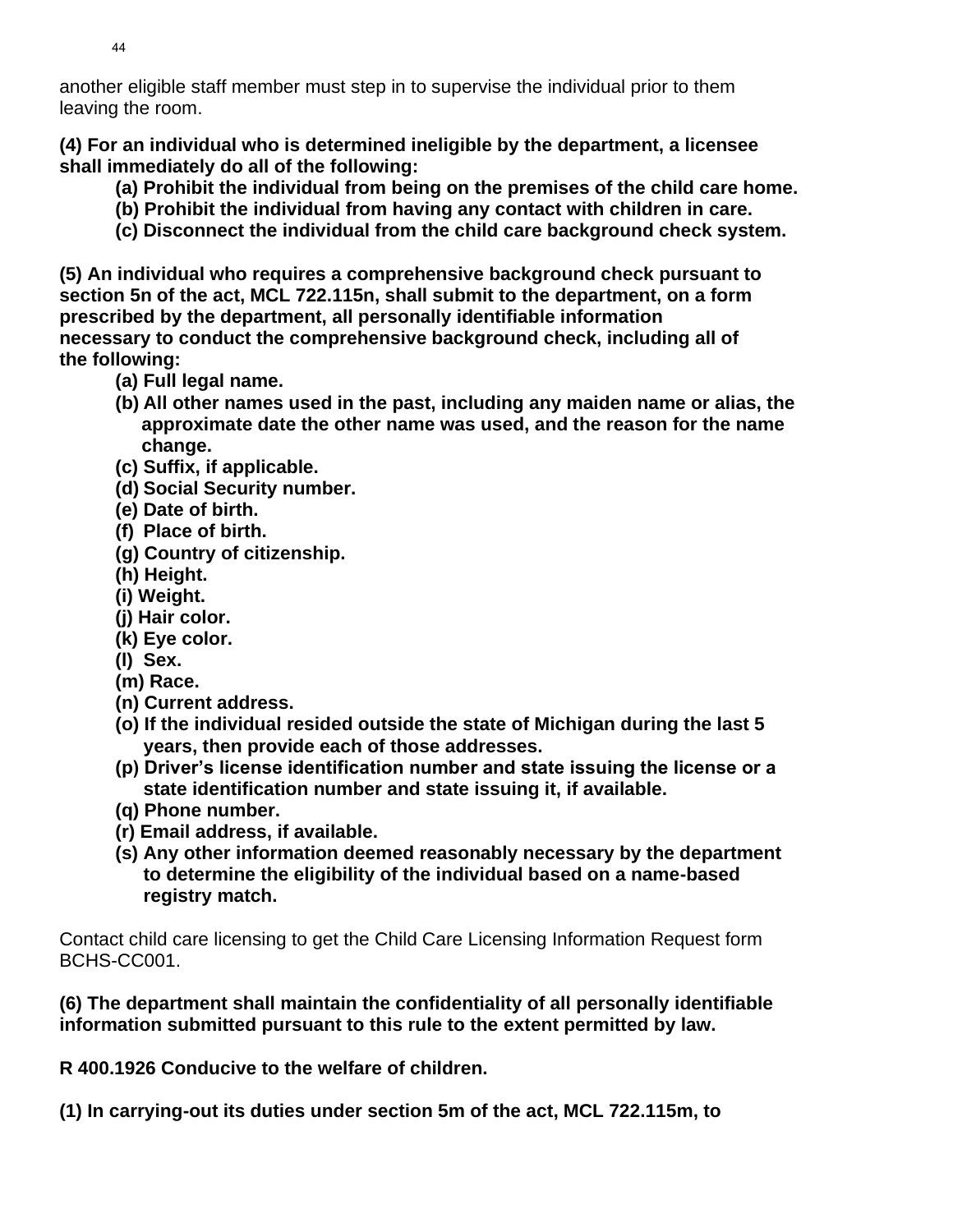**determine whether or not a service, facility, applicant, licensee, child care staff member, child care assistant, or member of the household is conducive to the welfare of preschool or school-age children, the department shall deem any of the following behaviors as not conducive to the welfare of children: possession or use of alcohol, tobacco products, marihuana and, except as provided in subrule (2) of this rule, any controlled substance in a child-use area, or on the premises of a child care home while children are in care.**

**(2) The exception to subrule (1) of this rule is the possession or use of a controlled substance outside of child-use space that is prescribed to the individual, and which does not impair the individual's ability to supervise, care, and protect children, and the medication is stored in a secure manner that is not accessible to children.**

### To be in compliance with (1):

722.115m(13)(b) "Conducive to the welfare of the children" means:

(i) The service and facility comply with this act and the administrative rules promulgated under this act.

(ii) The disposition, temperament, condition, and action of the applicant, licensee, licensee designee, program director, child care staff member, and member of the household promote the safety and well-being of the children served.

Conducive to the welfare of children also includes the licensee:

- Is truthful to the department and the public.
- Is capable of making appropriate judgements.
- Is knowledgeable of the developmental needs of children of varying ages.
- Conducts self in a way so that rule requirements are met.

### 722.115m(3)

To assess whether the service, facility, applicant, licensee, child care staff member, or member of the household is conducive to the welfare of the children, the department may utilize available information, including, but not limited to, any of the following:

a) Investigative report, such as a law enforcement report and a children's protective services report.

b) Medical report.

c) Public record.

d) Child care center, group child care home, or family child care home record.

e) Inspection of the child care center, group child care home, or family child care home.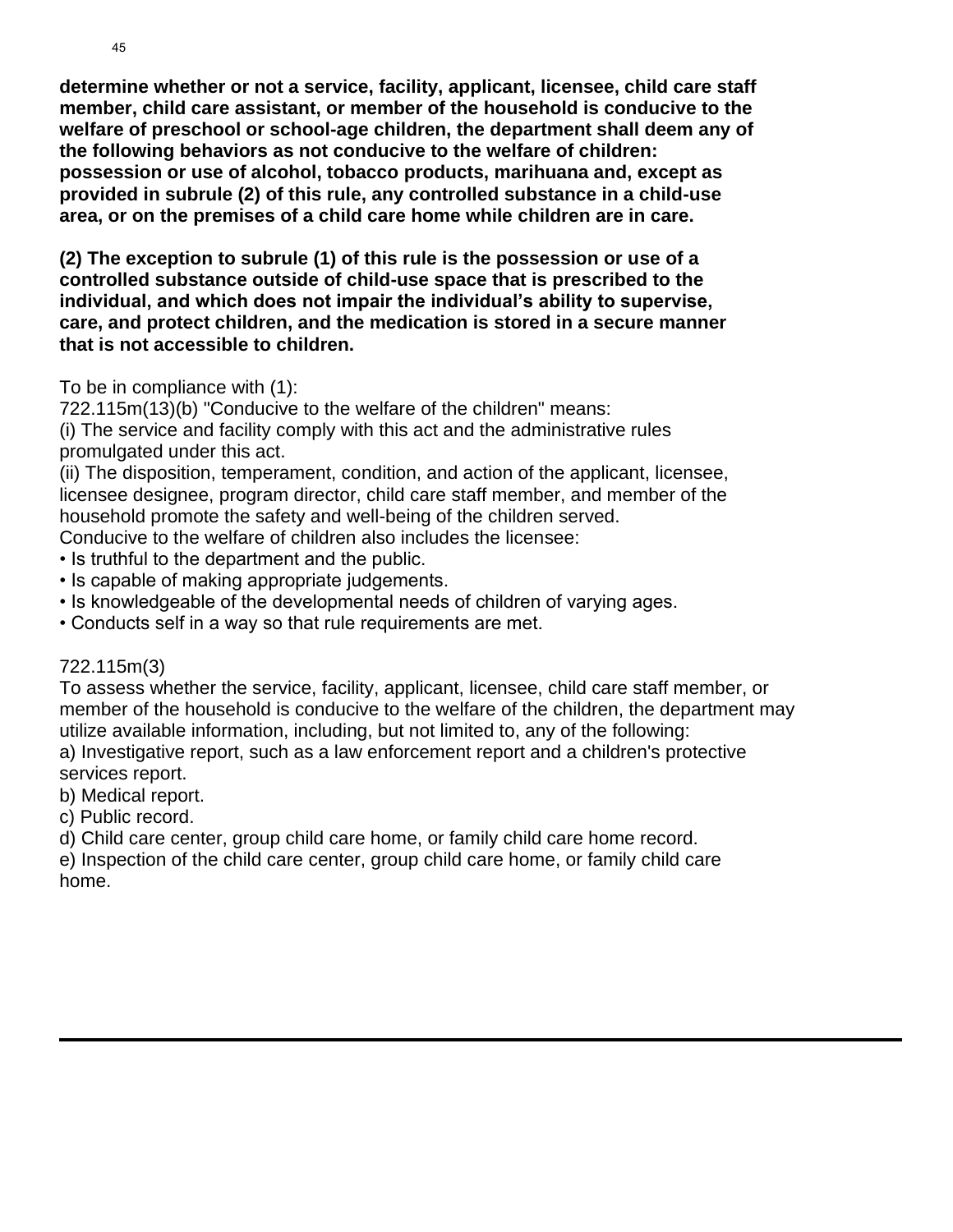The provider is responsible for implementing the current rules under R 400.1931 Food preparation and service, in addition to the new rules listed below.

### **R 400.1931 Food Preparation and Service**

- **(1) A licensee shall ensure that all of the following requirements are met:**
- **(a) Each child shall be provided with nutritional and sufficient food pursuant to the minimum meal requirements of the child care food program, as administered by the Michigan department of education. These minimum meal requirements are based on the dietary guidelines for Americans made by the National Academy of Medicine, which are available at [https://www.fns.usda.gov/cacfp/meals-and-snacks.](https://www.fns.usda.gov/cacfp/meals-and-snacks) This subrule does not apply to children whose parents provide their food.**
- **(b) Children shall be offered food at intervals as individually appropriate, but not to exceed more than 4 hours unless the child is asleep.**
- **(c) Drinking water must be available at all times.**

**(2) A licensee shall ensure that food is prepared, served, and stored in a safe and sanitary manner by meeting all of the following requirements.**

- **(a) Food served to children individually or family style must be discarded at the end of the meal if not eaten.**
- **(b) Prepared food that has not been served to individuals or placed in family-style containers must be properly cooled, if applicable, then promptly covered and stored appropriately.**
- **(c) Children under 3 years of age shall not be served or allowed to eat foods that could easily cause choking including, but not limited to, popcorn and uncut round foods such as grapes, seeds, nuts, hard candy, and hot dogs.**

Personnel are responsible and accountable for ensuring that:

- Food is prepared and served on clean, sanitized surfaces.
- Food items that require refrigeration are properly refrigerated or kept in thermal containers capable of keeping the food cold.
- Commercially packaged baby food that has been served from the jar is discarded after the feeding.
- Food other than canned goods are stored off the floor.
- All foods, including sack lunches, are protected from potential contamination at all times. Foods must not be stored near toxic or poisonous materials, or under exposed or unprotected sewer lines.

**(4)** Food brought by parents must be labeled with the **child's first and last name** and, if perishable, be refrigerated, **and be fed only to the child for whom the item is labeled.**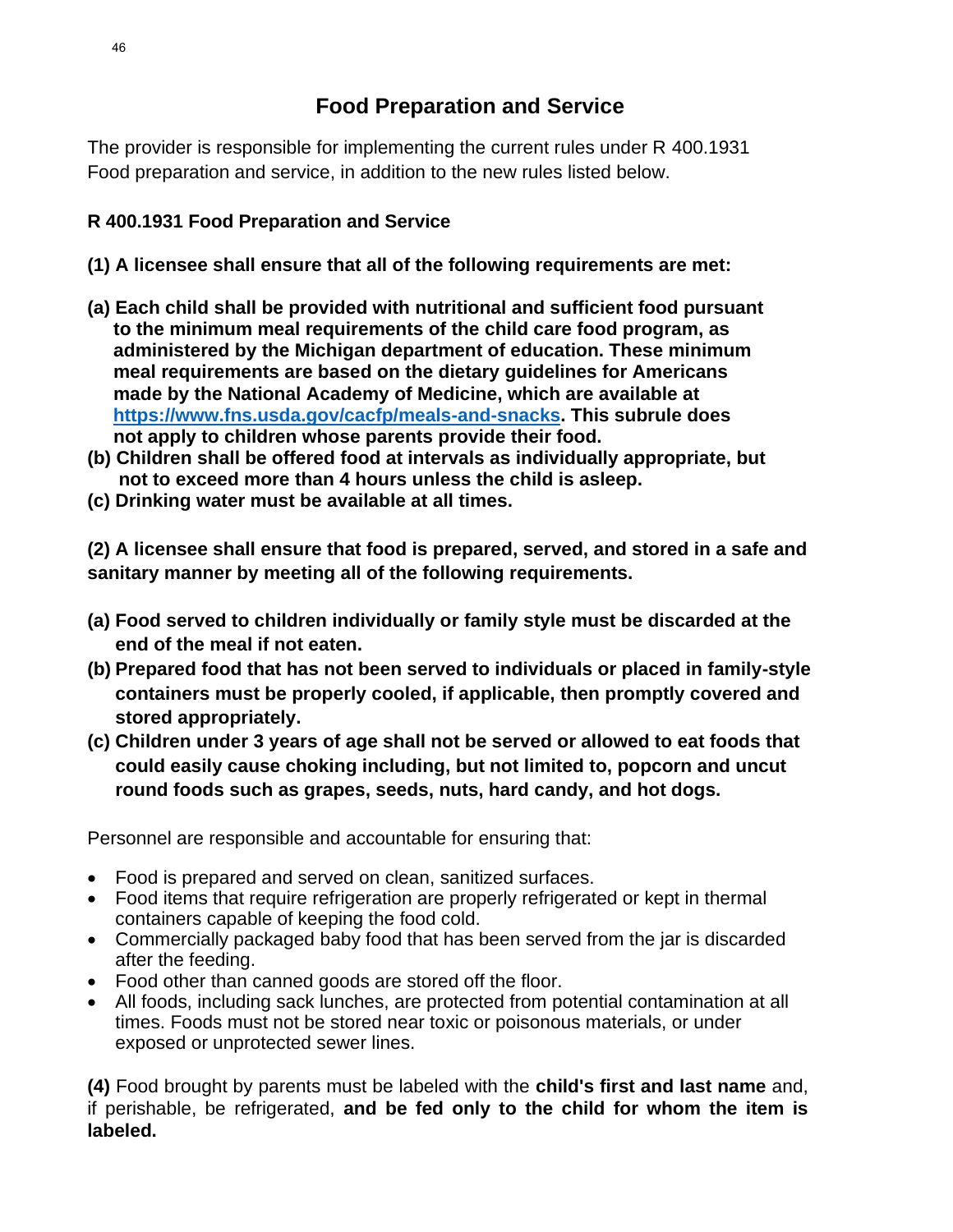**(8)** Bottles used for feeding must be labeled with the **child's first and last name** and date, refrigerated**, and served only to the child on the label.**

Bottles prepared and brought from home and/or prepared at the child care home must be labeled and dated regardless of the number of children using bottles.

### **(9) Warming bottles and beverage containers in a microwave oven or a slow cooker is prohibited.**

### **(10) Bottle warmers must be placed where children cannot access them or reach the cords for the warmers.**

### **(11) Bottle warmers must be shut off when not in use.**

Bottles and beverage containers of milk or formula may be fed cold. If warmed, the bottle or beverage container must be warmed using one of the following methods:

- •Under running warm tap water.
- •By placing the bottle or beverage container in a container of water or pan on the stove in the kitchen that is no warmer than 120 degrees.
- In a bottle warmer made specifically for this purpose.

If a bottle warmer is used, it should be secured to prevent tipping and care should be taken so infants are not injured by the dangling cord or by hot water dripping off the bottle or beverage container onto the infant. It is recommended that slack from cords be removed by tying it off with a twist or zip tie. A bottle warming device should be emptied, sanitized and filled with fresh water daily.

### **(14) The propping of bottles is prohibited.**

Bottles must not be allowed in the crib or bed, whether propped or held by the child.

### **(15) Breastfeeding must be supported by making reasonable accommodations for a mother who chooses to breastfeed her child at the child care home.**

Some ways to help a mother breastfeed successfully at the child care home are:

If she wishes to breastfeed her infant at the child care home, offer or provide her a:

- Quiet, comfortable, and private place to breastfeed (this helps with her milk letdown).
- Place to wash her hands.
- Pillow to support her infant on her lap while breastfeeding, if requested.
- Nursing stool or stepstool for her feet, if requested (this reduces back strain).
- Glass of water or other liquid (this helps her stay hydrated).

If she wishes to pump her breast milk at the child care, provide a:

- Private area with an outlet. This area should not be in the bathroom.
- Place to wash her hands.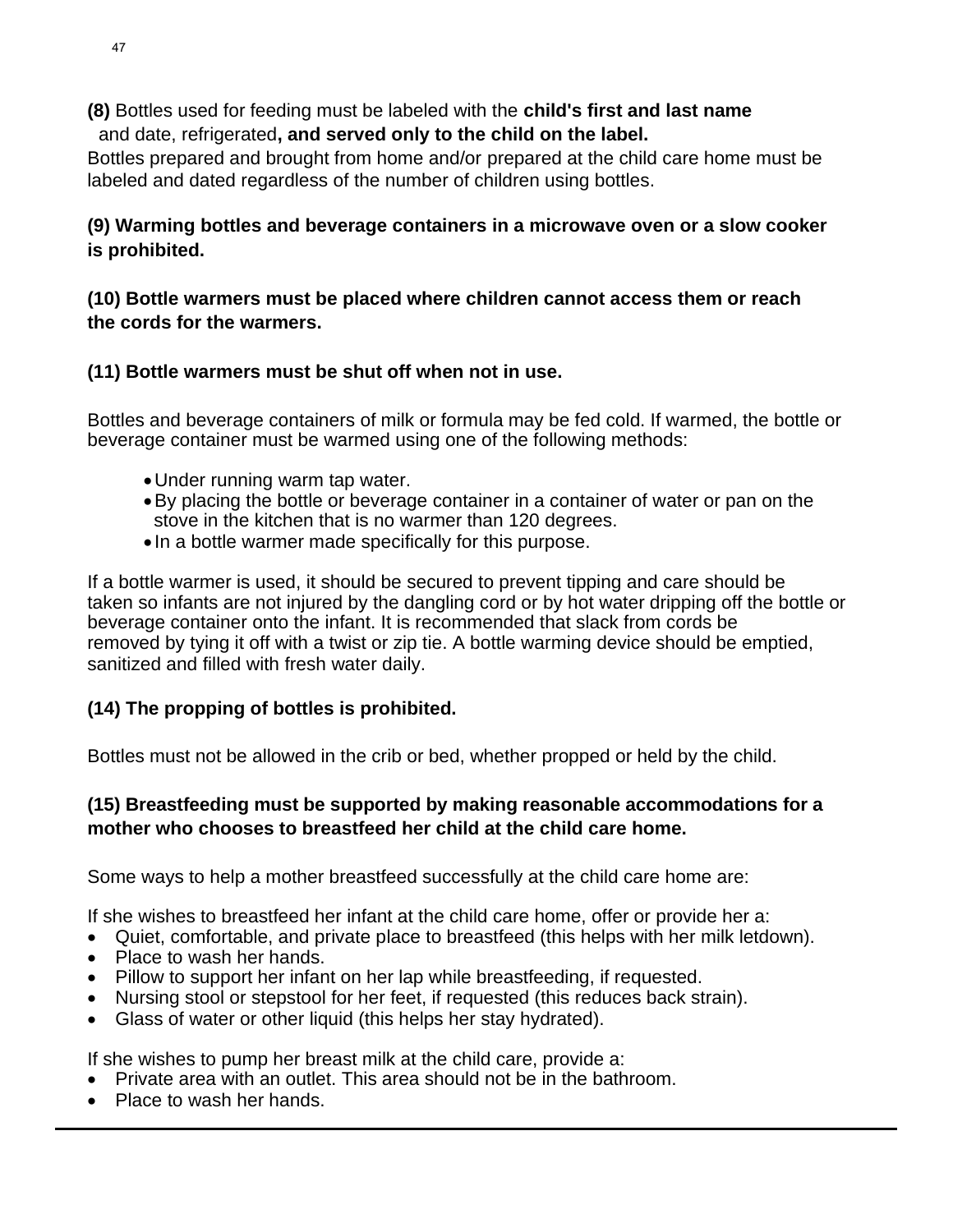# **Home Maintenance and Safety**

he home maintenance and safety rule has changed to require open-flame devices and candles to be inaccessible to children and extinguished when done if being used for birthdays or religious celebrations.

### **R 400.1932 Home maintenance and safety.**

(8) Open-flame devices and candles **must** not be used, except for birthdays or religious celebrations, **and they must be inaccessible to children and extinguished when done**.

Open-flame devices include, but are not limited to, candles (tea lights, votive candles, etc.), matches, lighters, kerosene lanterns and Sterno cans.

The use of birthday or religious celebration candles requires direct adult supervision.

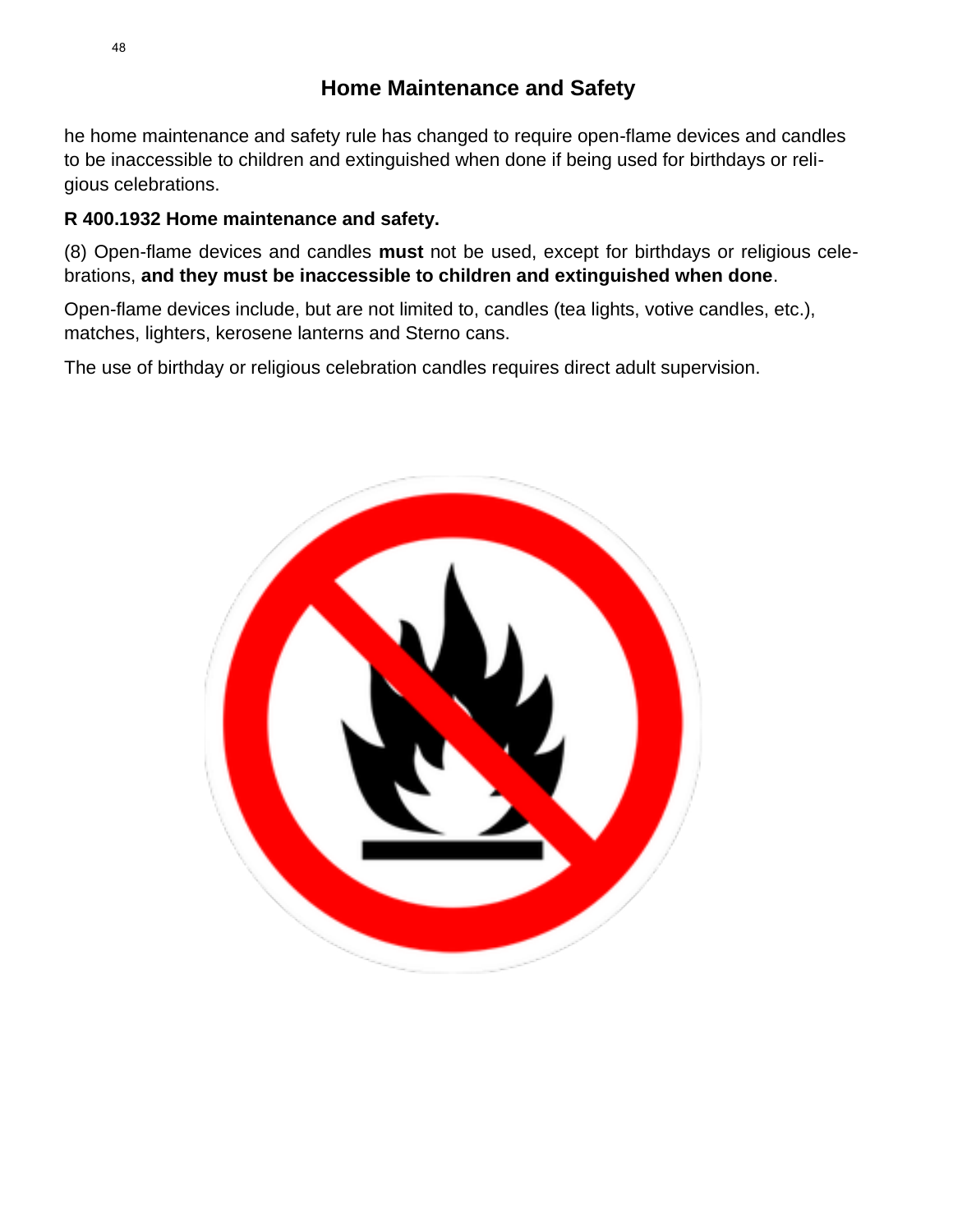# **Safe Premises**

The following rules have been updated for the premises of the child care home.

**R400.1934 Heating; ventilation; lighting; radon.**

**(4) A licensee shall test the child care home for the concentration of radon gas before the initial license is issued and every 4 years thereafter at the time of license renewal**.

**(5) The lowest level of the child care home must not have levels of radon gases that exceed 4 picocuries per liter of air, except as provided in subrule (6) of this rule. Documentation of the results must be kept on file in the child care home.**

Radon test kits are available from county and city health departments listed on www.michigan.gov/radon. Radon test kits can also be found at local hardware stores, home improvement centers, and other retail stores, or you can purchase them online directly from the manufacturer at www.mi.radon.com.

You can contact EGLE's Michigan Indoor Radon Program for a test kit or more information at 800- 723-6642 (800-RADONGAS)!

According to EGLE's website, testing can be done with a do-it-yourself kit that you send back to a laboratory for analysis, or you can hire a professional to test for you. If you are willing to read and follow instructions, a do-it-yourself kit may be adequate.

Most short-term do-it-yourself radon test kits cost between \$10 and \$20, and long-term kits generally cost between \$20 and \$50. The kits sold by the local health departments include the price of the test device, the postage to mail it back to a lab out of state, and the lab fees for having the device analyzed. Most kits sold in retail stores or through mail order also include everything in the price, but a few companies charge extra for postage or analysis, so be sure you know what you're getting before you make the purchase!

The first test you do is normally a short-term screening measurement. These tests need to be done under closed-house conditions, so the winter heating season is the ideal time to test. However, testing can be done at any time of year if closed house conditions can be met.

Short-term screening measurements are a minimum of 48 hours long, and would typically range from 2 to 7 days. However, they can last as long as 90 days, depending on the type of device being used.

Test Conditions: It is very important that you read and follow the instructions that come with your test kit. Choose a location where you spend time and place the device:

- In the lowest livable level,
- At least 3 feet from windows, exterior doors, or other openings in foundation floor or walls,
- At least 20 inches above the floor (preferably 3-6 feet above the floor, in the "breathing zone"),

• At least 12 inches from exterior walls and at least 4 inches from other objects, and where it won't be disturbed! Test in the lowest livable level of the home, a basement if you have one. Choose a room on this level where you spend time, such as a bedroom, living room, family room, den, or rec room. Avoid testing in kitchens, bathrooms, laundry rooms, closets, or utility rooms.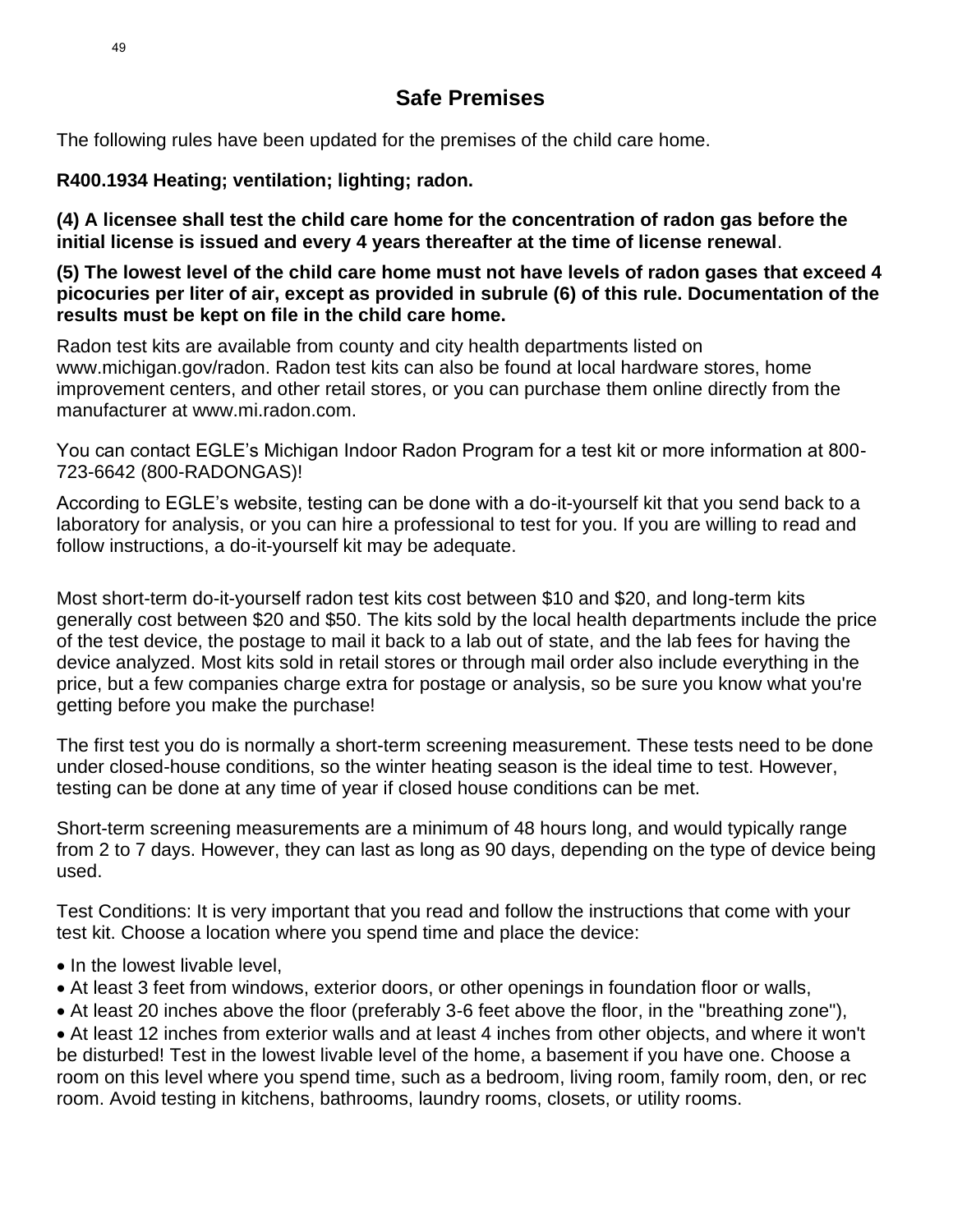Lowest level the home means:

• Inside the home for a mobile home.

• First floor level of the home if there is a crawl space or a Michigan basement. A Michigan basement generally is similar to an oversized crawl space with low ceilings, stone walls and/or dirt floors or walls. There may be a skim coat of concrete on the floor. It is not considered living space. • Basement level of the home whether finished or unfinished.

• Lowest level inside the licensee's apartment, condominium, duplex, etc. Applicants will not be issued a license until they can show compliance with this rule by:

• Providing documentation of radon levels of 4 pCi/l of air or less based on a shortterm test. At this time, continuous radon monitors (CRMs) digital radon test kits that offer a reading after 12 hours are not accepted as currently, they require a trained operator and there is no way to verify the reading.

### **(6) If the levels of radon gases exceed 4 picocuries per liter of air in the lowest level of the child care home, the licensee shall notify the parents of children in care and have a radon mitigation system installed. The licensee has up to 12 months from the date of the first measurement to meet the standard in subrule (5) of this rule.**

Based on information from the EGLE, the price of a home radon mitigation system nationally ranges from approximately \$500 to \$2,500. In Michigan a radon mitigation system generally costs between \$750 and \$1,500, depending on where you are in the state and who you hire. The systems can usually be installed in a day or less, and a reputable contractor will provide a guarantee that the system will achieve results below 4 pCi/l. Often the systems can achieve results below 2 pCi/l. To show compliance with this rule after a radon mitigation system is installed, a shortterm radon test must be completed after the system has been up and running for at least 24 hours but within 30 days of installation. The Radon Fix-It Program assists consumers with elevated radon levels of 4 pCi/l of air or higher by providing information that allows them to take the necessary steps toward fixing their homes. Information about the Radon Fix-It Program can be found on their website www.epa.gov/radon or you can call (800) 644-6999.

### **Firearms**

The following changes have been made regarding firearms in child care homes. The changes are in bold.

### **R 400.1935 Firearms.**

**(1)** All firearms **must** be unloaded and properly stored in a secure, safe, locked environment inaccessible to children **during hours of operation or while children are in care at a child care home**. A secure **and** locked environment **means** a locked **commercial** gun safe, **or a** trigger lock **installed and locked according to the manufacturer's recommendations to prevent discharge.**

**(2)** Ammunition **must** be stored in a separate locked location inaccessible to children **during hours of operation or while children are in care at a child care home**.

**(3)** Firearms **must** not be traded or sold on the premises **during hours of operation or while children are in care.**

**(4) Law enforcement officers who are required to keep their firearms loaded and ready for use at all times, may do so, as long as the firearm is inaccessible to children.**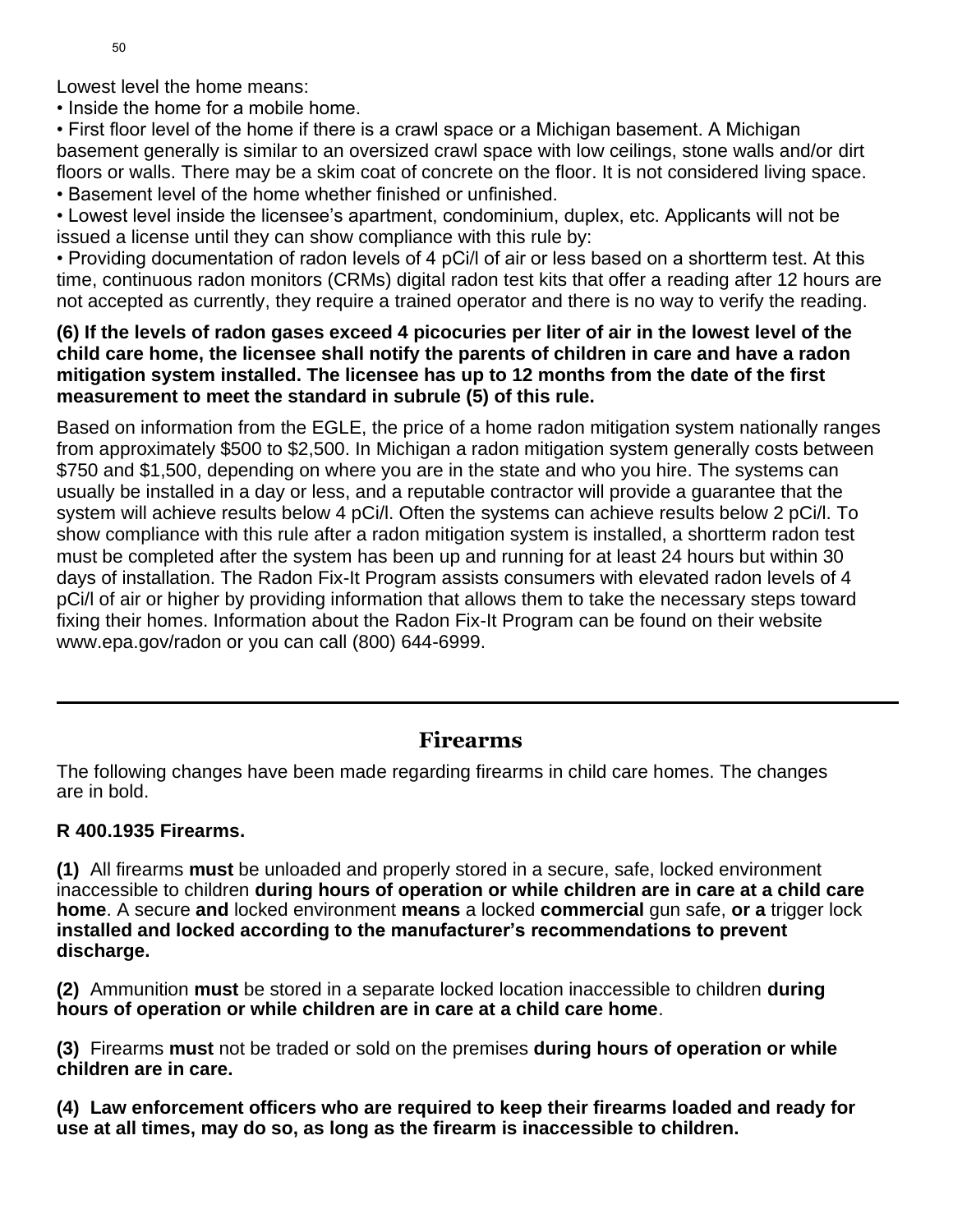Michigan Compiled Laws (MCL) 28.421 (1927 PA 372), as amended, defines a firearm as "a weapon from which a dangerous projectile may be propelled by an explosive, or by gas or air. Firearm does not include a smooth bore rifle or handgun designed and manufactured exclusively for propelling by a spring, or by gas or air, BB's not exceeding .177 caliber."

Gun cabinets with glass panels are not considered to be commercial gun safes. This type of gun cabinet may only be used to store firearms if a trigger lock or firearm cable lock is properly utilized on the firearm according to manufacturer instructions.

Ammunition may be stored within a commercial gun safe, with firearms, if the ammunition is in a separate locked drawer or compartment within the gun safe.

Ammunition may also be stored in a gun cabinet with glass panels with trigger/cable locked firearms if the ammunition is in a separate locked drawer or compartment within the gun cabinet with glass panels.

# **Heat-Producing Equipment**

An update to the frequency of inspections for heat-producing equipment and an added rule for outdoor wood stoves or open-air wood boilers are listed below.

### **R 400.1941 (5) Heat-producing equipment.**

**(5)** The inspection specified in subrule (4) of this rule must be conducted before the initial license is issued and **every 4 years thereafter at the time of license renewal.**

Per departmental policy, inspections for furnaces and other flame- or heat-producing equipment and



fuel-fired water heaters must be dated within one year of initial home license issuance and at renewal. For a new home, an inspection for a furnace and other flame- or heat-producing equipment or fuel-fired water heater is not required at the six month (original to regular license) renewal.

**(6) For outdoor wood stoves or open-air wood boilers, the initial installation inspection by a local heating or mechanical inspector shall meet the requirements of this rule.**

If the licensee cannot produce the initial installation inspection for the outdoor wood stove or open-air wood boiler, a current inspection by a local heating or mechanical inspector is required. Fuel fired furnaces and fuel fired hot water heaters must still be inspected as required by rule.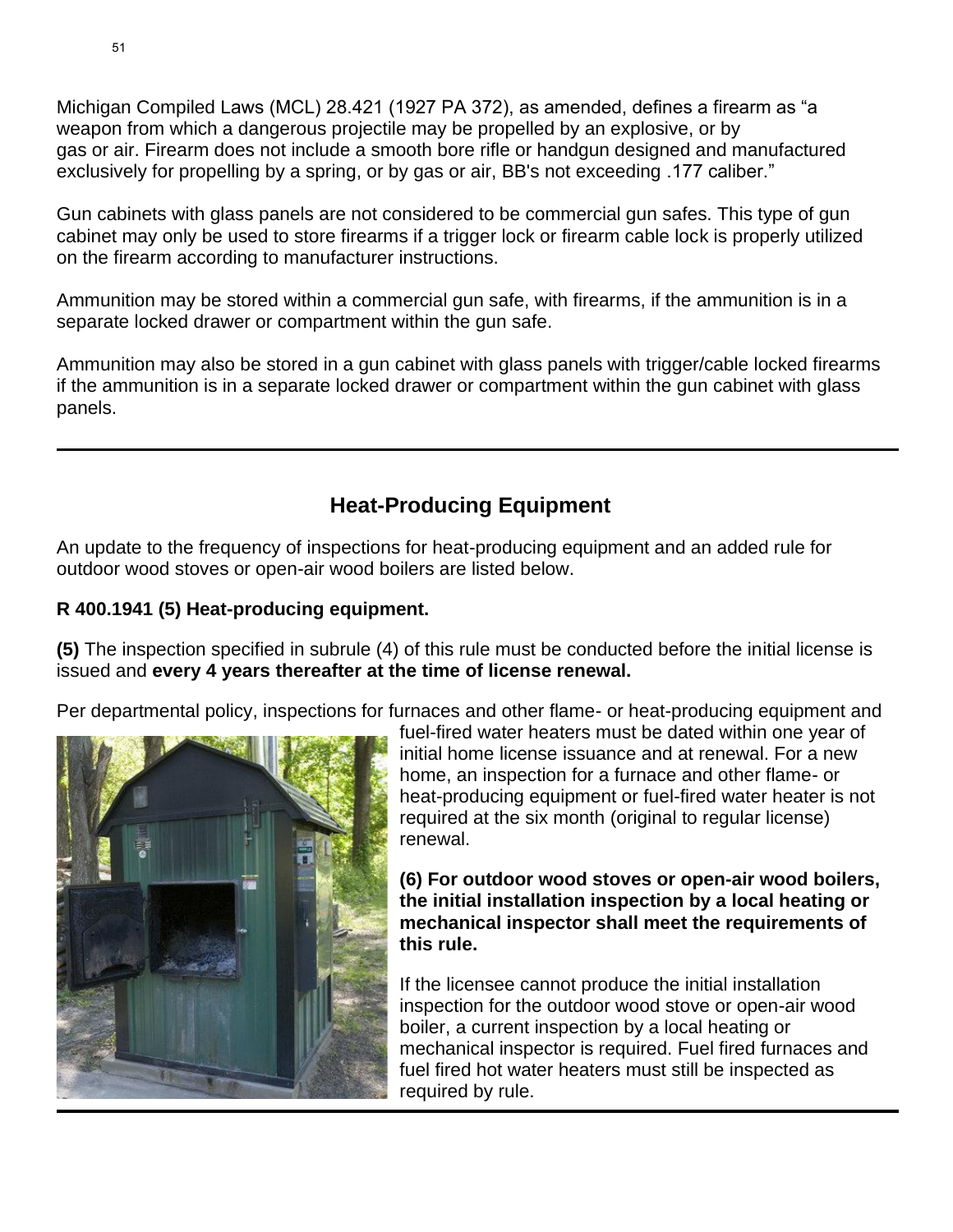# **Emergency Procedures and Drills**

There are big changes to the required emergency procedures and drills. Having well developed plans protect children in care when emergencies arrive. If you have not done so, it's important to set aside some time to write your new emergency procedures.

### **R400.1945 Emergency; plan; drill.**

**(1) An applicant or licensee shall have a written emergency response plan for the care of children that must be posted in a conspicuous location within the child care home. The plan must address the following types of emergencies:**

- (a) Fire evacuation.
- (b) Tornado watches and warnings.
- (c) Serious accident or injury.
- (d) Water emergencies, if applicable.
- **(e) Crisis management including, but not limited to, all of the following:**
- **(i) Intruders.**
- **(ii) Active shooters.**
- **(iii) Bomb threats.**
- **(iv) Other man- or woman-caused events.**

**(2)** The written plan must include all of the following:

- **(a) A plan for evacuation.**
- **(b) A plan for safely moving children to a relocation site.**
- **(c) A plan for shelter-in-place.**
- **(d) A plan for lockdown.**
- **(e) A plan for contacting parents and reuniting families.**
- **(f) A plan for continuing operations during or after a disaster.**
- **(g) A plan for how infants and toddlers will be accommodated in all types of emergencies.**

**(h) A plan for how children with special needs will be accommodated in all types of emergencies.** 

**(i) A plan for how children with chronic medical conditions will be accommodated in all types of emergencies.**

### **Relocation site**

The relocation site must be determined in advance and be included in the plan. The relocation site must be clean, safe, and easily accessible.

### **Accommodations for infants/toddlers and children with special needs and chronic medical conditions.**

Infants and toddlers, children with special needs, and children with chronic medical conditions may have difficulty in an emergency situation. Each emergency plan must address how these needs are addressed in each type of emergency.

Examples of individual needs include but are not limited to:

- Mobility issues
- Medications such as an inhaler, epipen, insulin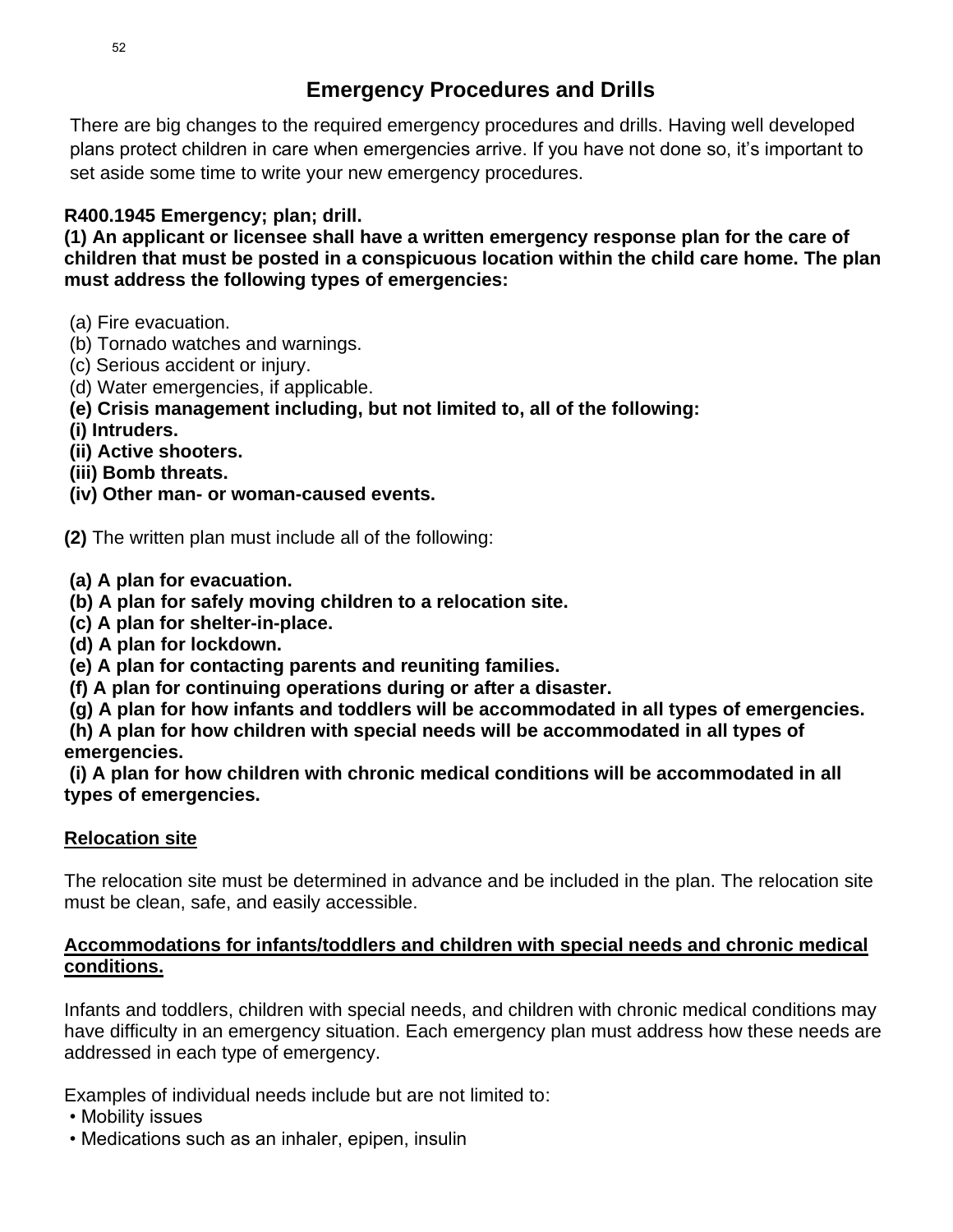- Sensory integration issues such as loud noises, smells
- Individual medical needs

Plans must include steps on safe evacuation from each approved level of the home.

**(3) A licensee shall inform all personnel of the overall emergency response plan and of his or her individual duties and responsibilities in the event of an emergency specified in subrule (1) of this rule.** 

**(4)** Fire drills **must** be practiced **while children are in care at least once quarterly,** and a written record that includes the date and time it takes to evacuate **must** be maintained**.**

**(5) At least 2 tornado drills must be practiced while children are in care between March and November**, and a written record of these drills that includes the date **must** be maintained.

The licensee must either develop a log or use the log on the department's website (www.michigan.gov/michildcare) to document tornado drills.

# **Transportation**

The following are changes to the transportation rule.

### **R 400.1951 Transportation.**

**(2)** A **licensee** shall ensure that the driver of a vehicle transporting children is an adult, who has a valid driver's license, valid vehicle registration, and **proof of current automobile insurance.**

This rule does not require the licensee to make or keep copies of these documents on file. However, upon request, the licensee must be able to provide them to the department.

**(4) If the driver will have unsupervised access to children, the driver shall complete a comprehensive background check and be determined eligible by the department in compliance with section 5n of the act, MCL 722.115n.**

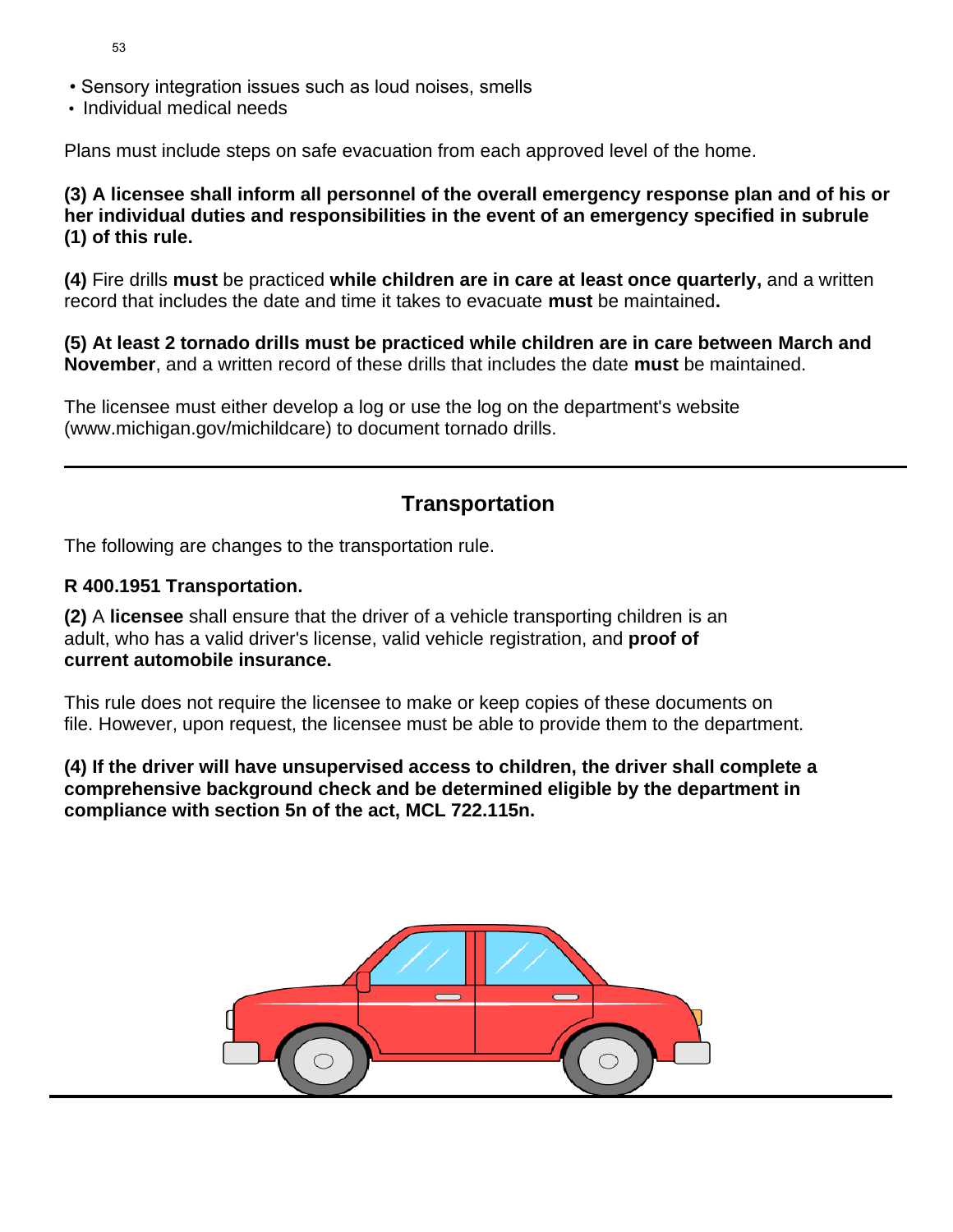### **Incidents; Injury; Accident; Illness, Death, or Fire**

The licensee is responsible for implementing the current rules in addition to the new rules listed below.

**R 400.1962 Department Notification Required; Incidents; Injury; Accident; Illness, Death, or Fire.**

**(1) A licensee shall make a verbal, or email report to the department within 24 hours of the occurrence of any of the following:**

- **(a) A child is lost or left unsupervised.**
- **(b) An incident involving inappropriate contact or an allegation of inappropriate contact.**
- **(c) A serious injury of a child.**
- **(d) A fire on the premises of the home that requires the use of fire suppression equipment or results in loss of life or property.**

Leaving a voice message meets the intent of this rule if the details of the incident are specified in the message. *Exception:* In the event of a child's death, the licensee must speak to a representative of the department.

Examples of when a child is considered lost or unsupervised, include but are not limited to:

- •When the child leaves the home unnoticed.
- When a child is left outside.
- •When returning from a field trip and it is discovered that a child is missing.

Examples of an incident involving an allegation of inappropriate contact, includes, but is not limited to:

- •Alleged sexual contact between children or a child and any personnel or volunteer.
- •Physical discipline of a child by any personnel or volunteer.

If you are in doubt whether you need to contact the department, contact your licensing consultant. Refer to R400.1962 (4) regarding the mandatory written requirement.

### **(2) A licensee shall make a verbal report to the department within 24 hours of the death of a child.**

In the event of a child's death, the licensee must speak to a representative of the department.

### **(3) A licensee shall make a verbal or email report to the department within 24 hours of notification by a parent that a child received medical treatment or was hospitalized for an injury, accident, or medical condition that occurred while the child was in care.**

A telephone call or leaving a voice message meets the intent of this rule, except for the death of a child. In the event of a child's death, the licensee must speak to a representative of the department.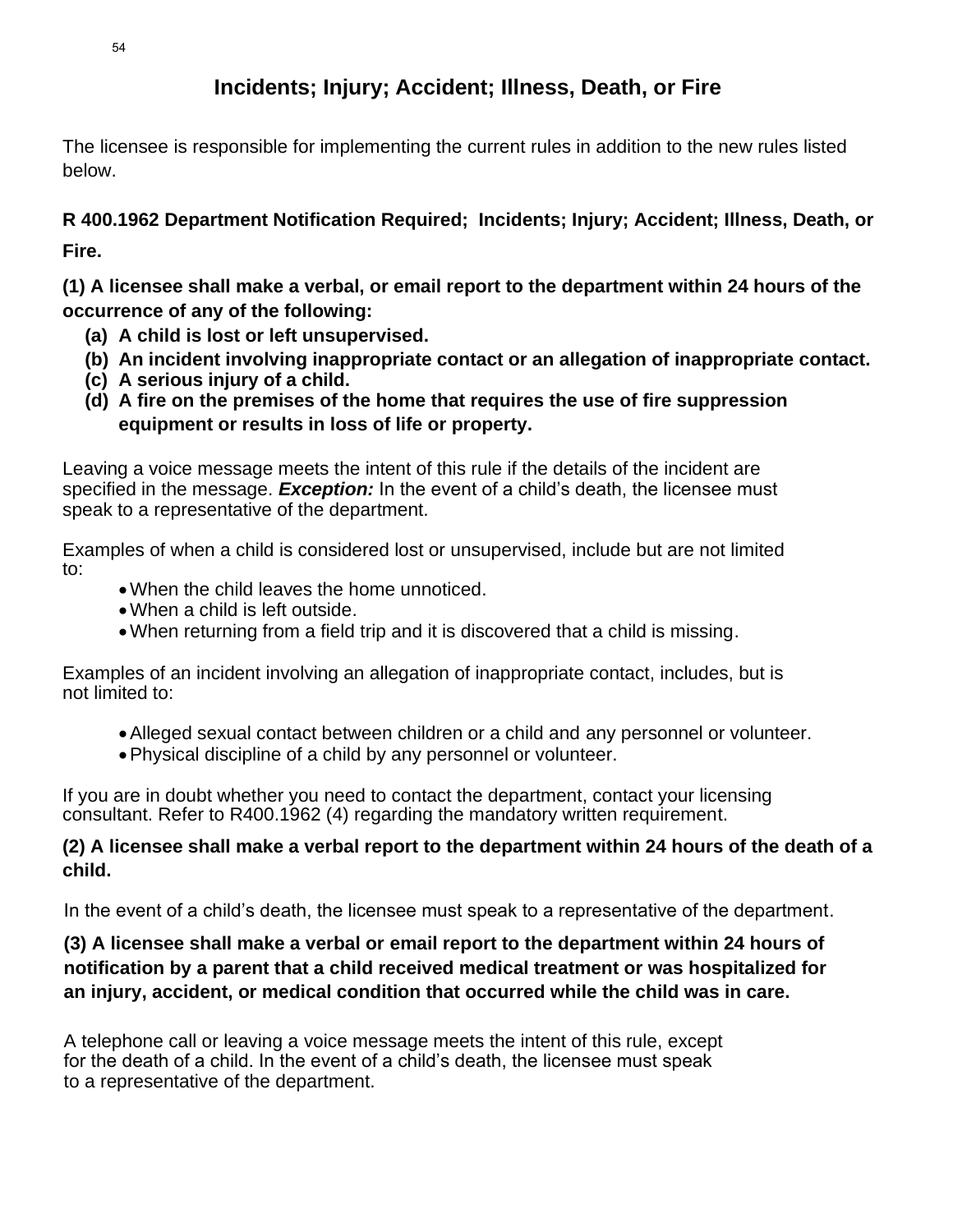A medical condition that occurs while the child is in care does **not** include common illnesses, such as strep throat, ear infections, colds, or the flu.

Examples of injuries/medical conditions that occur while the child is in care and for which the child later receives medical treatment or is hospitalized include, but are not limited to:

- •Seizures
- •A serious allergic reaction
- •Head injuries
- •Abusive head trauma/shaken baby
- •Bone fracture
- Laceration/stitches
- •Substantial hematoma
- •Burns
- Inappropriate Care/Discipline causing injury
- Injury to internal organ
- •Sexual abuse

Refer to R400.1962 (4) regarding the mandatory written requirement.

### **(4) A licensee shall submit a written report to the department of the occurrences outlined in subrules (1), (2), and (3) of this rule, in a format provided by the department, within 72 hours of the verbal or emailed report to the department.**

The Incident Report (BCAL-4605) must be used to report the incident. This form is available in the forms section of our website.

Any injury that occurs at the home that later receives emergency medical treatment must be reported.

**Note:** Any medical care received as a result of an accident or injury is considered emergency medical care.

### **(5) A licensee shall keep a copy of the report on file for a minimum of 4 years.**